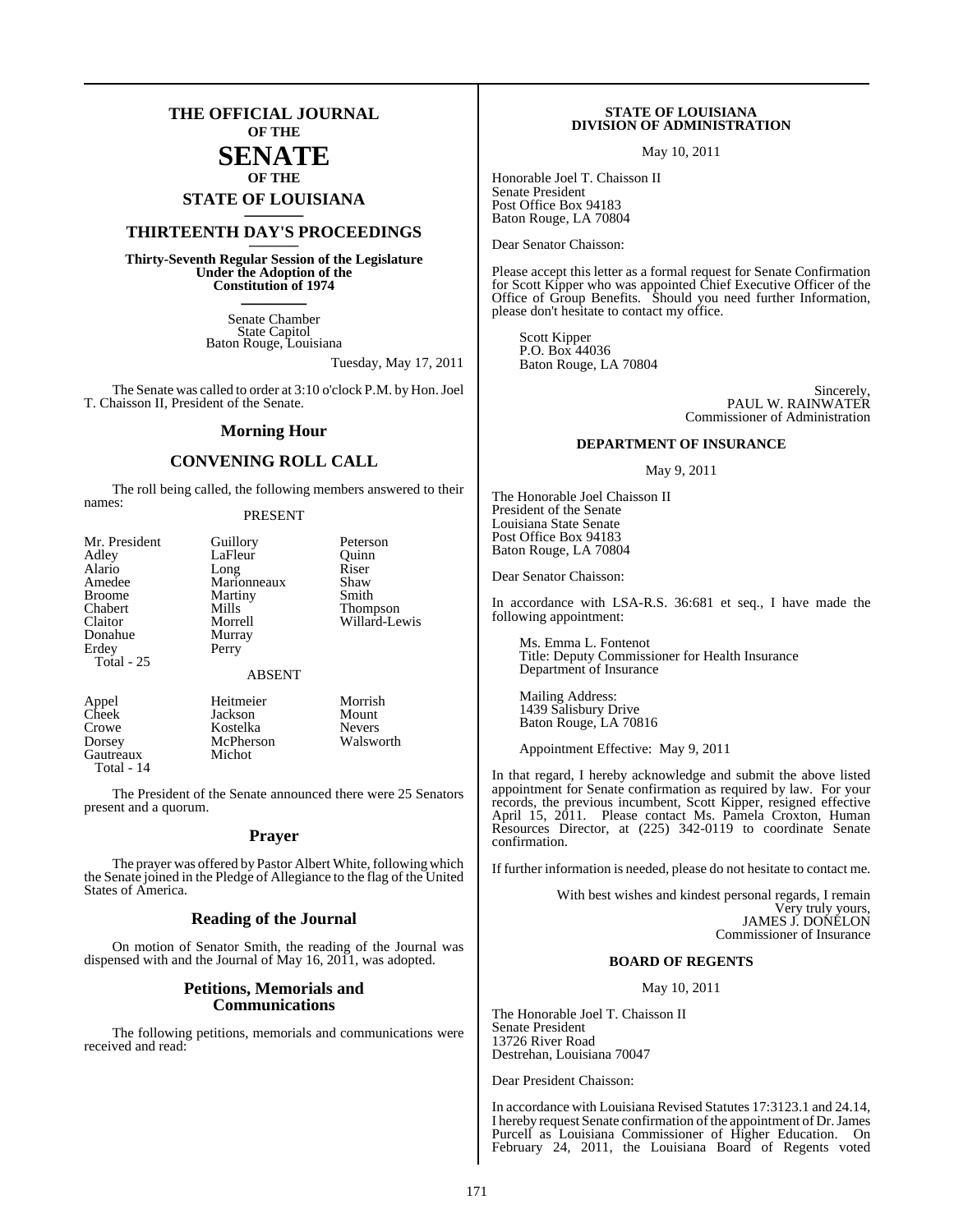## **Page 2 SENATE 13th DAY'S PROCEEDINGS**

unanimously to accept the recommendation of the Search Committee to appoint Dr. Purcell asthe next Commissioner of Higher Education for the state of Louisiana.

Dr. James Purcell P.O. Box 3677 Baton Rouge, LA 70821

On behalf of the Board of Regents, I look forward to working with you in this confirmation process. Dr. Purcell has provided the requested paperwork to Senate staff; however, if additional information is needed, please contact me.

Thank you and your colleagues for your continued interest and support of policies that will serve to increase the knowledge and skills of our citizenry.

> Sincerely, ROBERT W. LEVY Chairman

#### **Message from the House**

#### **CONCURRING IN SENATE CONCURRENT RESOLUTIONS**

#### May 17, 2011

To the Honorable President and Members of the Senate:

I am directed to inform your honorable body that the House of Representatives has finally concurred in the following Senate Concurrent Resolutions:

## **SENATE CONCURRENT RESOLUTION NO. 30—** BY SENATOR LONG

A CONCURRENT RESOLUTION

To commend Joshua Phillips and Emma Norton on winning the 2010-2011 Louisiana High School Speech League Tournament of Champions in the Policy Debate category.

Reported without amendments.

## **SENATE CONCURRENT RESOLUTION NO. 31—** BY SENATOR THOMPSON

A CONCURRENT RESOLUTION

To expressthe sincere and heartfelt condolences of the Legislature of Louisiana upon the death of Theo J. Coenen III.

Reported without amendments.

Respectfully submitted, ALFRED W. SPEER Clerk of the House of Representatives

#### **Senate Resolutions on Second Reading**

#### **SENATE RESOLUTION NO. 29—** BY SENATOR BROOME

A RESOLUTION

To express the sincere condolences of the Senate of the Legislature of Louisiana upon the death of Uyai Idara Imaabasi.

On motion of Senator Broome the resolution was read by title and adopted.

#### **SENATE RESOLUTION NO. 30—** BY SENATOR BROOME

A RESOLUTION

To commend and recognize the first Zion City Elementary School Reunion on June 11, 2011, and its theme "Raising Zion Sixty Years Later".

On motion of Senator Broome the resolution was read by title and adopted.

## **SENATE RESOLUTION NO. 31—** BY SENATOR BROOME

A RESOLUTION

To commend Scott Rogers for outstanding and exemplary service to the Baton Rouge area community.

On motion of Senator Broome the resolution was read by title and adopted.

#### **SENATE RESOLUTION NO. 32—**

BY SENATORS WALSWORTH AND THOMPSON A RESOLUTION

To express the sincere condolences of the Senate of the Legislature of Louisiana upon the death of Neville High Football Coach Charlie Brown.

On motion of Senator Walsworth the resolution was read by title and adopted.

#### **SENATE RESOLUTION NO. 33—** BY SENATOR DORSEY

A RESOLUTION

To express the sincere and heartfelt condolences of the Senate upon the death of Henry Louis "Dickie" Thurman, Jr., and to pay tribute to his significant contributions to the Southern University's School of Architecture and Engineering.

On motion of Senator Dorsey the resolution was read by title and adopted.

#### **Senate Concurrent Resolutions on Second Reading**

**SENATE CONCURRENT RESOLUTION NO. 34—** BY SENATOR THOMPSON A CONCURRENT RESOLUTION

To expressthe sincere and heartfelt condolences of the Legislature of Louisiana upon the passing of a beloved statesman, SenatorCarl J. "Jack" Gordon, Jr., of Okolona, Mississippi.

The concurrent resolution was read by title. Senator Thompson moved to adopt the Senate Concurrent Resolution.

#### **ROLL CALL**

The roll was called with the following result:

#### YEAS

| Mr. President<br>Adley<br>Alario<br>Amedee<br>Broome<br>Chabert<br>Cheek<br>Claitor<br>Donahue<br>Erdey<br>Gautreaux<br>Total - 33 | Guillory<br>Heitmeier<br>Jackson<br>Kostelka<br>LaFleur<br>Long<br>Marionneaux<br>Martiny<br>Michot<br>Mills<br>Morrell<br><b>NAYS</b> | Morrish<br>Mount<br>Murray<br>Peterson<br>Quinn<br>Riser<br>Shaw<br>Smith<br>Thompson<br>Walsworth<br>Willard-Lewis |
|------------------------------------------------------------------------------------------------------------------------------------|----------------------------------------------------------------------------------------------------------------------------------------|---------------------------------------------------------------------------------------------------------------------|
|                                                                                                                                    |                                                                                                                                        |                                                                                                                     |
| Total - 0                                                                                                                          | ABSENT                                                                                                                                 |                                                                                                                     |

Appel Dorsey Nevers<br>Crowe McPherson Perry McPherson Total - 6

The Chair declared the Senate adopted the Senate Concurrent Resolution and ordered it sent to the House.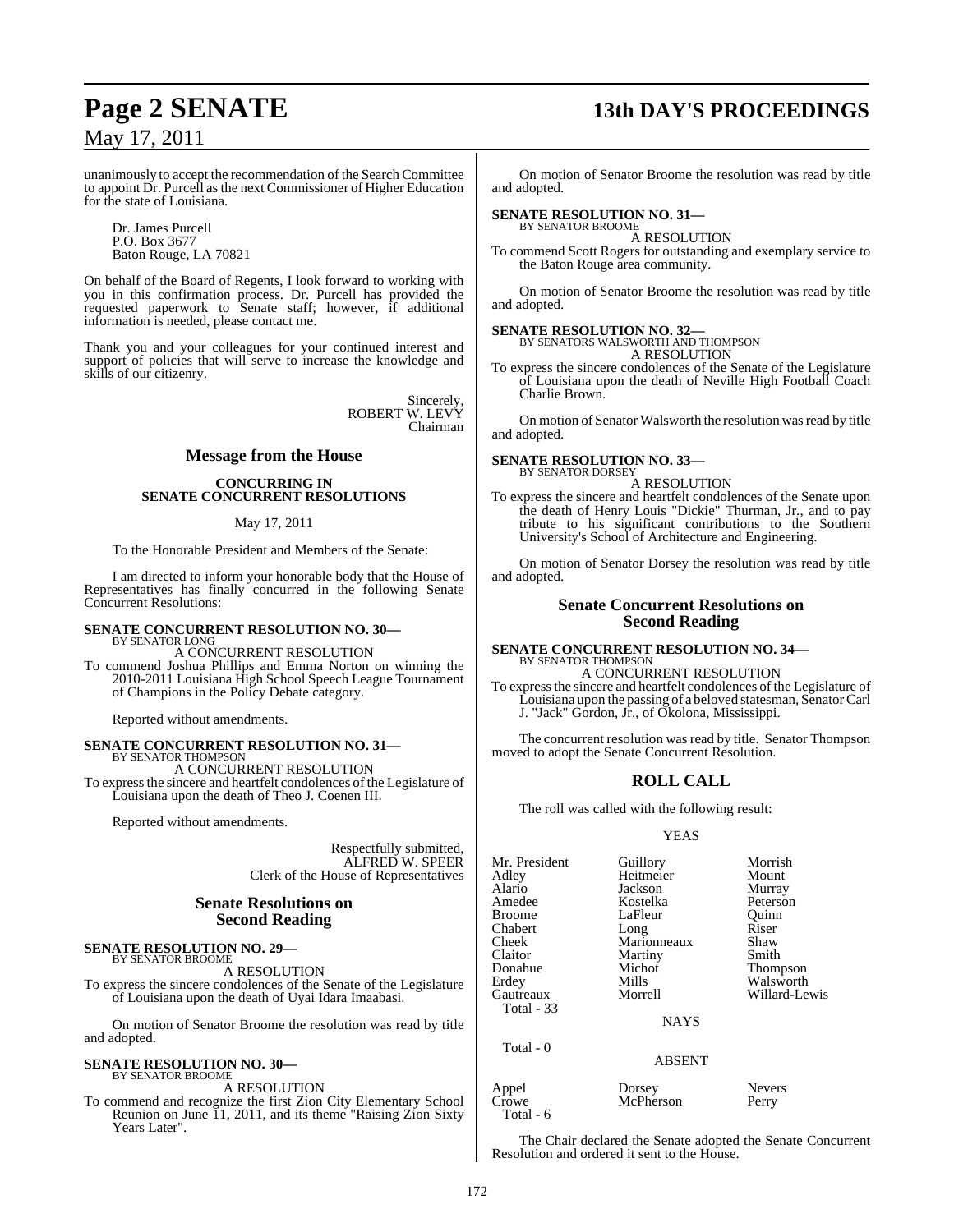# **13th DAY'S PROCEEDINGS Page 3 SENATE**

# May 17, 2011

## **SENATE CONCURRENT RESOLUTION NO. 35—** BY SENATOR WILLARD-LEWIS

A CONCURRENT RESOLUTION

To commend and congratulate the "Mighty" Southern Region of Zeta Phi Beta Sorority, Incorporated and to welcome the sorority to New Orleans on June 2-4, 2011, for its 82<sup>nd</sup> Southern Regional Leadership Conference and Youth Retreat.

The concurrent resolution was read by title. Senator Willard-Lewis moved to adopt the Senate Concurrent Resolution.

#### **ROLL CALL**

The roll was called with the following result:

#### YEAS

Mr. President Jackson Nevers<br>
Adley Kostelka Perry Adley Kostelka<br>Alario LaFleur Amedee Broome Marionneaux Riser<br>Cheek Martiny Shaw Cheek Martiny Shaw<br>Claitor Michot Smith Claitor Michot<br>Crowe Mills Crowe Mills Thompson<br>
Erdey Morrell Walsworth Erdey Morrell<br>Gautreaux Morrish Guillory Mount Heitmeier Total -  $34$ 

LaFleur Peterson<br>Long Quinn Morrish Willard-Lewis<br>Mount

#### Total - 0

NAYS ABSENT

|                               | ADJLI 1           |           |
|-------------------------------|-------------------|-----------|
| Appel<br>Chabert<br>Total - 5 | Donahue<br>Dorsey | McPherson |

The Chair declared the Senate adopted the Senate Concurrent Resolution and ordered it sent to the House.

#### **Message from the House**

#### **ASKING CONCURRENCE IN HOUSE BILLS AND JOINT RESOLUTIONS**

#### May 16, 2011

To the Honorable President and Members of the Senate:

I am directed to inform your honorable body that the House of Representatives has finally passed and asks your concurrence in the following House Bills and Joint Resolutions:

| <b>HB</b> No. 37 | HB No. 166 | HB No. 209                                 |
|------------------|------------|--------------------------------------------|
| HB No. 256       | HB No. 261 | HB No. 227                                 |
| HB No. 342       | HB No. 344 | HB No. 417                                 |
| HB No. 426       | HB No. 481 | Respectfully submitted,<br>ALFRED W. SPEER |

PEER Clerk of the House of Representatives

#### **House Bills and Joint Resolutions on First Reading**

**HOUSE BILL NO. 37—** BY REPRESENTATIVE NOWLIN

AN ACT

To amend and reenact R.S. 47:2060, relative to the transmission of tax collection information by local tax collectors; to change the

time period within which certain tax collection information must be transmitted; and to provide for related matters.

The bill was read by title and placed on the Calendar for a second reading.

**HOUSE BILL NO. 166—**<br>BY REPRESENTATIVES HOFFMANN, ANDERS, BALDONE, HENRY<br>BURNS, CARMODY, CHANEY, CONNICK, DOWNS, GISCLAIR, HARDY,<br>HENDERSON, HENRY, HOWARD, ROSALIND JONES, KATZ, LAFONTA,<br>LITTLE, LOPINTO, RICHARD, RICHARDO AN ACT

To designate portions of Louisiana highways to honor public service of Louisiana citizens; to designate Louisiana Highway 34 from Louisiana Highway 546 to Kings Lake Road as the "Corporal J.R. Searcy Memorial Highway"; to designate the section of United States Highway 51 from the intersection of Louisiana Highway 38 to the Mississippi state line as the ''Trooper Rudolph H. Miller Memorial Highway"; to designate the section of Louisiana Highway 118 from Florien to Kisatchie as the "Louisiana Maneuvers and Purple Heart Memorial Highway"; to designate the section of Louisiana Highway 749 from the intersection of West Martin Luther King Drive to the intersection of Louisiana Highway 167 asthe "Griffin Pat Miller Memorial Highway"; and to provide for related matters.

The bill was read by title and placed on the Calendar for a second reading.

## **HOUSE BILL NO. 209—** BY REPRESENTATIVE ROBIDEAUX

AN ACT

To amend and reenact R.S. 47:1541(B) and to enact R.S. 47:1541(D) and 1601(A)(2)(e), relative to the Department of Revenue; to provide relative to the audit of taxpayer records by the department; to provide the purposes for which sampling audits may be utilized; to authorize the use of managed audits at the secretary's discretion under certain circumstances; to authorize agreements regarding managed audits; to provide for definitions; to provide for limitations; to authorize the discretionary waiver of interest; and to provide for related matters.

The bill was read by title and placed on the Calendar for a second reading.

## **HOUSE BILL NO. 227—** BY REPRESENTATIVES THIBAUT, GREENE, AND HARDY

AN ACT

To enact R.S. 9:1123.113, relative to condominiums; to require condominium associations to maintain a fidelity bond; to provide for a coverage amount; to establish a minimum coverage amount; to provide for compliance through a managing agent who maintains a bond; to require proof of the bond to be maintained on the premises of the condominium; to require inspection of the proof upon request; to require written or electronic notice of the bond; and to provide for related matters.

The bill was read by title and placed on the Calendar for a second reading.

## **HOUSE BILL NO. 256—** BY REPRESENTATIVE RITCHIE

AN ACT

To amend and reenact R.S. 37:877(B)(1)(b)(ii) and 883(C), (D), (E), (F), and (G) and to enact R.S.  $37:877(B)(1)(b)(iii)$  and  $883(H)$ and (I), relative to cremation; to provide for representation of identity of deceased on cremation authorization forms; to require the coroner to identify human remains when releasing them to a funeral establishment; to exempt funeral or crematory establishments from liability when relying upon information provided by health care providers and coroners; to exempt funeral establishments and coroners from liability when permitting the viewing of human remains for the purposes of identification; and to provide for related matters.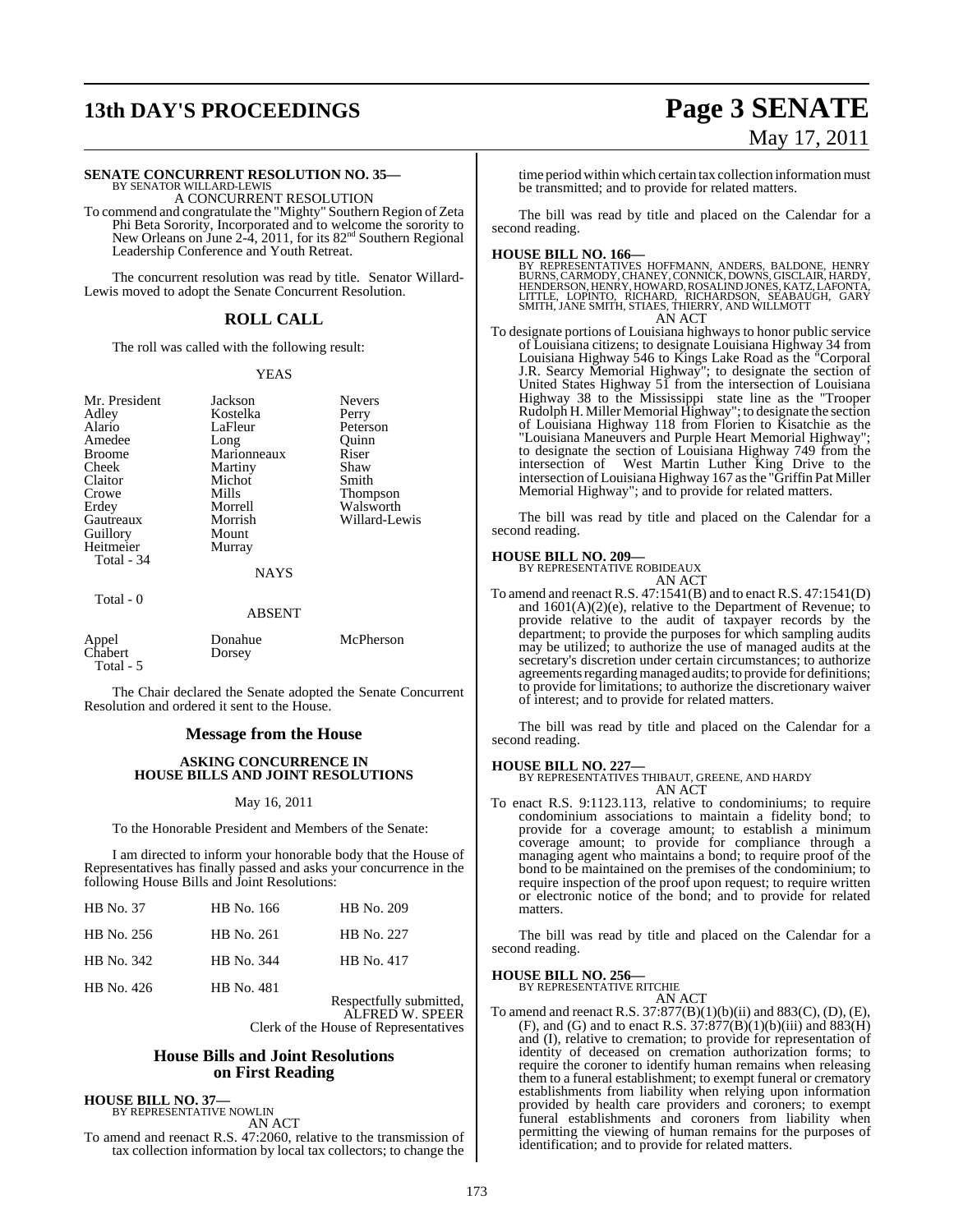## **Page 4 SENATE 13th DAY'S PROCEEDINGS**

The bill was read by title and placed on the Calendar for a

# **HOUSE BILL NO. 261—** BY REPRESENTATIVE CARMODY

second reading.

AN ACT To amend and reenact R.S.  $32:1254(A)(19)$  and  $(E)(9)(d)$ ,  $1261(6)(a)$ , and  $1262(B)(1)$  and  $(4)$  and to enact R.S.  $32:1262(B)(5)$  through (7), relative to the sale and distribution of motor vehicles; to exclude nonresident exhibitors from licensure by the Motor Vehicle Commission; to exempt recreational products dealers from certain licensure, franchise modification, and warranty requirements under certain circumstances; to provide for certain prohibited acts involving franchise agreements; to provide guidelines for audits of dealer records; and to provide for related matters.

The bill was read by title and placed on the Calendar for a second reading.

**HOUSE BILL NO. 342—**<br>BY REPRESENTATIVES EDWARDS, ARMES, BALDONE, HENRY BURNS, BURRELL, CARMODY, CHANDLER, DIXON, DOERGE,<br>DOWNS, ELLINGTON, GISCLAIR, GUILLORY, HARDY, HENRY, HILL,<br>HINES, HOFFMANN, HOWARD, JOHNSON, SAM JONE

To enact R.S. 38:2212.10, relative to public contracts; to provide for the verification of employees engaged in public contract work; to provide for penalties; and to provide for related matters.

The bill was read by title and placed on the Calendar for a second reading.

#### **HOUSE BILL NO. 344—** BY REPRESENTATIVE HUTTER

AN ACT

To amend and reenact R.S. 9:1123.102(11), relative to condominiums; to require a ten-day grace period for paying condominiumassessments; to provide forlimitations on charges for later payment of assessments; to require unit owners' association to provide written or electronic notice; and to provide for related matters.

The bill was read by title and placed on the Calendar for a second reading.

**HOUSE BILL NO. 417—**<br>BY REPRESENTATIVES CORTEZ, ARMES, ARNOLD, BOBBY BADON,<br>BALDONE, BARRAS, BISHOP, BURFORD, HENRY BURNS, BURRELL,<br>CARMODY, CARTER, CHAMPAGNE, CHANDLER, CHANEY, DIXON,<br>DOWNS, FANNIN, GISCLAIR, GUINN, HARD SCHRODER, SEABAUGH, GARY SMITH, JANE SMITH, THIBAUT, AND **WOOTON** 

#### AN ACT

To amend and reenact R.S.  $11:710(A)(1)$ ,  $(B)(1)(a)$ ,  $(C)(2)$ , and  $(D)$ , to enact R.S. 11:710(A)(4), and to repeal R.S. 11:710(H), relative to the Teachers' Retirement System of Louisiana; to allow certain retirees reemployed as substitute teachers to receive benefits during reemployment; to provide limitations; to provide an effective date; and to provide for related matters.

The bill was read by title and placed on the Calendar for a second reading.

## **HOUSE BILL NO. 426—** BY REPRESENTATIVE KLECKLEY

AN ACT

To amend and reenact R.S. 11:511, 822(A) and (B), 1162(A), 1164, and 1302(A), relative to certain state retirement systems; to provide relative to the membership of the boards of trustees of the Louisiana State Employees' Retirement System, the Teachers' Retirement System of Louisiana, the State Police Pension and Retirement System, and the Louisiana School

Employees' Retirement System; to provide for effectiveness; and to provide for related matters.

The bill was read by title and placed on the Calendar for a second reading.

#### **HOUSE BILL NO. 481—** BY REPRESENTATIVE BARRAS

AN ACT

To amend and reenactR.S. 11:1402(6)(c) and (8), 1404(A), 1411(D), 1444(C) and (D), 1451, 1457(C), 1458(B)(1), (2)(a), (b), and (d),  $(3)$ (caption), and  $(4)$  and  $(E)(2)$  and  $(5)$ (c), to enact R.S.  $11:1402(6)(d)$ ,  $1444(E)(3)$ ,  $1445(6)$ ,  $1455(C)$ , and  $1458(A)(3)$ , and to repeal R.S. 11:1404(E), 1457(B), 1458(B)(2)(c) and  $(E)(5)(d)$  and (e), relative to the Louisiana Assessors' Retirement Fund; to provide relative to compliance with applicable federal tax qualification requirements; to provide for an effective date; and to provide for related matters.

The bill was read by title and placed on the Calendar for a second reading.

#### **Message from the House**

#### **ASKING CONCURRENCE IN HOUSE CONCURRENT RESOLUTIONS**

#### May 17, 2011

To the Honorable President and Members of the Senate:

I am directed to inform your honorable body that the House of Representatives has finally passed and asks your concurrence in the following House Concurrent Resolutions:

HCR No. 104

Respectfully submitted, ALFRED W. SPEER Clerk of the House of Representatives

#### **House Concurrent Resolutions on First Reading**

**HOUSE CONCURRENT RESOLUTION NO. 104—**<br>BY REPRESENTATIVES PATRICIA SMITH, AUBERT, AUSTIN BADON, BARROW, BISHOP, BROSSETT, BURRELL, DIXON, FRANKLIN, GALLOT, HARDY, HONORE, GIROD JACKSON, MICHAEL JACKSON, ROSALIND JONES, LAF

To expressthe sincere and heartfelt condolences of the Legislature of Louisiana to the residents of the states of Alabama, Arkansas, Mississippi, Missouri, and Tennessee who have lost loved ones as a result of the devastating storms that tore through their states.

The resolution was read by title and placed on the Calendar for a second reading.

#### **House Bills and Joint Resolutions on Second Reading**

- **HOUSE BILL NO. 27—** BY REPRESENTATIVES BROSSETT AND BISHOP AN ACT
- To amend and reenact R.S. 47:1703.1(A), relative to registration for the homestead exemption; to require the assessor in Orleans Parish to provide a form for the permanent registration of the homestead exemption for taxpayers in that parish; and to provide for related matters.

The bill was read by title and referred by the President to the Committee on Local and Municipal Affairs.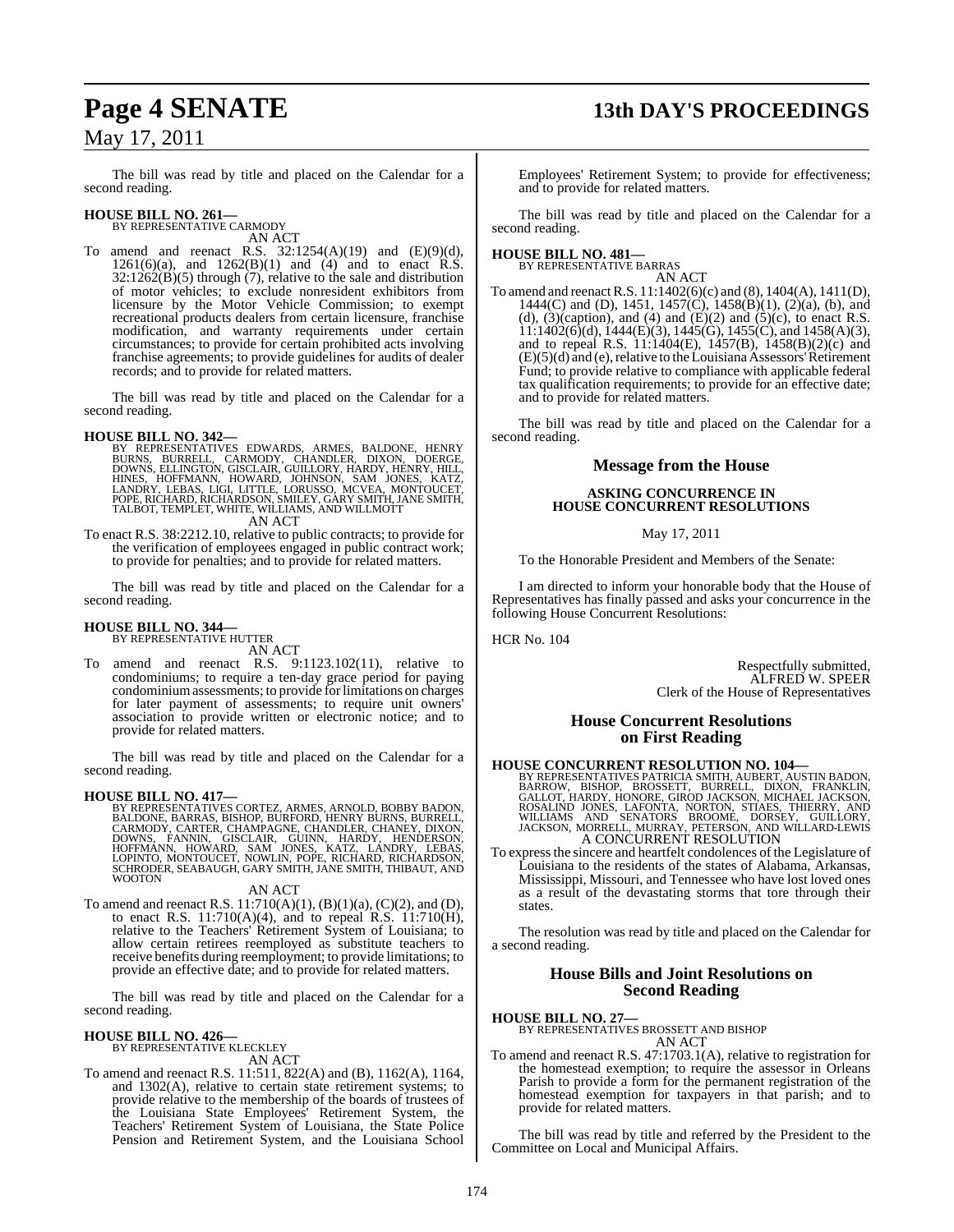# **13th DAY'S PROCEEDINGS Page 5 SENATE**

# May 17, 2011

#### **HOUSE BILL NO. 39—**

BY REPRESENTATIVE THIBAUT AN ACT

To enact R.S. 13:2575.4, relative to ordinance violations in West BatonRouge Parish; to provide for administrative adjudications; to provide for definitions; to provide for violations subject to administrative adjudication procedures; and to provide for related matters.

The bill was read by title and referred by the President to the Committee on Local and Municipal Affairs.

#### **HOUSE BILL NO. 70—**

BY REPRESENTATIVE JANE SMITH AN ACT

To repeal R.S. 33:1418(B), relative to hybrid or alternative fuel vehicles and to the use of such vehicles by agencies of political subdivisions; to repeal an exemption from the authority to use such vehicles; and to provide for related matters.

The bill was read by title and referred by the President to the Committee on Transportation, Highways and Public Works.

## **HOUSE BILL NO. 85—** BY REPRESENTATIVE KLECKLEY

AN ACT

To enact R.S. 22:513.1, relative to title insurance; to require identifying information on acts transferring an interest in residential property; to provide immunity from liability under certain circumstances; and to provide for related matters.

The bill was read by title and referred by the President to the Committee on Judiciary A.

## **HOUSE BILL NO. 87—** BY REPRESENTATIVE BARRAS

AN ACT

To rename and designate the Jefferson Street bridge on Louisiana Highway 3156 in Iberia Parish as the "Joe Daigre Memorial Bridge"; and to provide for related matters.

The bill was read by title and referred by the President to the Committee on Transportation, Highways and Public Works.

#### **HOUSE BILL NO. 91—** BY REPRESENTATIVE ROY

AN ACT

To repeal R.S. 40:1496.14, relative to fire protection districts; to abolish the Rapides Parish Tri Fire Protection District.

The bill was read by title and referred by the President to the Committee on Local and Municipal Affairs.

#### **HOUSE BILL NO. 93—**

BY REPRESENTATIVE MORRIS AN ACT

To amend and reenact R.S. 40:1496(B)(5), relative to fire protection districts; to provide for additional members of the board of commissioners of Caddo Parish Fire District Number One; to provide relative to the appointment and terms of the additional members; and to provide for related matters.

The bill was read by title and referred by the President to the Committee on Local and Municipal Affairs.

#### **HOUSE BILL NO. 104—** BY REPRESENTATIVE DOWNS

AN ACT

To amend and reenact R.S. 47:1837(G), relative to hearings of the Louisiana Tax Commission; to require certain hearings of the commission to be held at the state capitol; to provide relative to the duties of the commission; and to provide for related matters.

The bill was read by title and referred by the President to the Committee on Revenue and Fiscal Affairs.

#### **HOUSE BILL NO. 149—**

BY REPRESENTATIVE POPE

AN ACT To amend and reenact R.S. 11:701(33)(a)(viii), relative to the Teachers' Retirement System of Louisiana; to exclude certain employees of the Louisiana High School Athletic Association from membership in such system; to provide an effective date; and to provide for related matters.

The bill was read by title and referred by the President to the Committee on Retirement.

#### **HOUSE BILL NO. 150—**

BY REPRESENTATIVE DOWNS AN ACT

To enact R.S. 11:710(A)(4), relative to the Teachers' Retirement System of Louisiana; to allow certain retirees reemployed as adjunct professorsto receive benefits during reemployment; and to provide for related matters.

The bill was read by title and referred by the President to the Committee on Retirement.

**HOUSE BILL NO. 159—** BY REPRESENTATIVE ROSALIND JONES AN ACT

To enact R.S. 33:9038.65, relative to the city of Monroe; to create the Ouachita Riverfront Development Commission as a special taxing district within the city; to provide relative to the purpose, boundaries, governance, and powers and duties of the district; to provide relative to district funding, including the authority to use tax increment financing; and to provide for related matters.

The bill was read by title and referred by the President to the Committee on Local and Municipal Affairs.

## **HOUSE BILL NO. 160—** BY REPRESENTATIVE SAM JONES

AN ACT

To enact R.S. 33:103(C)(1)(m) and 4780.46.1, relative to the parish of St. Mary; to provide relative to the planning and zoning commission and to the board of adjustment; to authorize the parish governing authority to pay a per diem to members of the commission and the board; to provide for the rate of per diem and the number of meetings for which per diem is to be paid; to require the governing authority to pay per diem from parish funds; and to provide for related matters.

The bill was read by title and referred by the President to the Committee on Local and Municipal Affairs.

#### **HOUSE BILL NO. 162—**

BY REPRESENTATIVE AUSTIN BADON AN ACT

To enact R.S. 33:9091.18, relative to Orleans Parish; to create the Pressburg East Neighborhood Improvement and Security District within the parish; to provide relative to the purpose, governance, and powers and duties of the district; to provide for the imposition of a parcel fee and for the use thereof; and to provide for related matters.

The bill was read by title and referred by the President to the Committee on Local and Municipal Affairs.

# **HOUSE BILL NO. 164—** BY REPRESENTATIVE HILL AN ACT

To designate that section of Louisiana Highway 113, between its intersection with Louisiana Highway 10, in Vernon Parish, to the Occupy II Baptist Church as the "Staff Sergeant Robert 'Pete' Sweat Memorial Highway"; and to provide for related matters.

The bill was read by title and referred by the President to the Committee on Transportation, Highways and Public Works.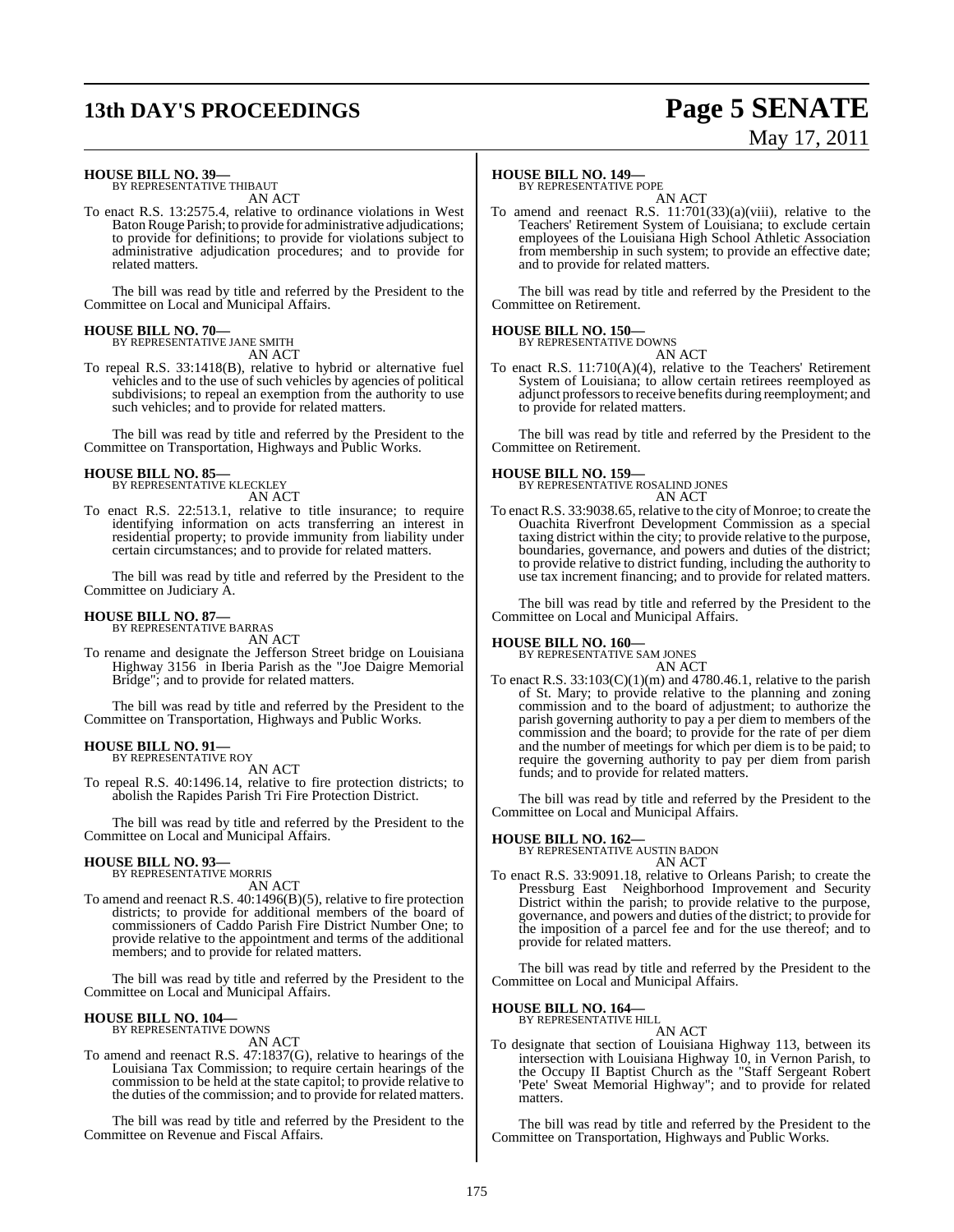## **Page 6 SENATE 13th DAY'S PROCEEDINGS**

## May 17, 2011

## **HOUSE BILL NO. 182—** BY REPRESENTATIVE GIROD JACKSON

AN ACT

To amend and reenact R.S. 38:2225.2.1(A)(3), relative to public contracts; to extend the time relative to the utilization of designbuild contracts under certain circumstances; and to provide for related matters.

The bill was read by title and referred by the President to the Committee on Transportation, Highways and Public Works.

## **HOUSE BILL NO. 192—** BY REPRESENTATIVE WHITE

AN ACT

To amend and reenact R.S.  $38:2212(A)(1)(f)(iii)$  and (iv) and 2212.1(B)(4)(c) and (d) and to enact R.S.  $38:2212(A)(1)(f)(vi)$ and (vii) and  $2212.1(B)(4)(f)$ , relative to public contracts; to provide an exception for electronic bidding in certain parishes; to authorize public entities to require electronic bidding; and to provide for related matters.

The bill was read by title and referred by the President to the Committee on Transportation, Highways and Public Works.

## **HOUSE BILL NO. 193—** BY REPRESENTATIVE ANDERS

AN ACT

- To amend and reenact R.S. 3:1407, 1421(1)(b), (2)(a) and (b), and
- (3), 1430.13(A) and (D),  $1655(C)(3)$  and  $(5)(a)$ , 2311(B) and  $(D)(1)$ ,  $3210(C)(1)$ , and  $3806(G)(2)$  and  $(4)(a)$ , relative to certain funds within the Department of Agriculture and Forestry; to provide for the merger of the Feed Fund and the Fertilizer Fund; to provide for the merger of the Crop Pests and Diseases Fund, the Apiary Fund, and the Horticulture Fund; to provide for the Pesticide Fund; to provide for the disposition of monies; and to provide for related matters.

The bill was read by title and referred by the President to the Committee on Agriculture, Forestry, Aquaculture, and Rural Development.

#### **HOUSE BILL NO. 195—**

- BY REPRESENTATIVES RICHARDSON, BOBBY BADON, BARROW,<br>BISHOP, CARMODY, FOIL, HARDY, HENDERSON, PUGH, SEABAUGH,<br>AND THIBAUT
- AN ACT To amend and reenact R.S. 37:1861(A)(1) and (B)(2), 1862.1, 1864, 1864.2(B), 1869(A), and 1870, to enact R.S. 37:1861(A)(5), (6), and (7) and (B)(5), 1861.1, 1864.2(C) and (D), 1864.3, and 1864.4, and to repeal Part V of Chapter 2 of Title 51 of the Louisiana Revised Statutes of 1950, comprised of R.S. 51:571 through 579, relative to secondhand dealers; to define "secondhand dealer"; to provide for an exemption for motor vehicle dismantlers and parts recyclers; to provide for an exemption for certain persons performing waste management and recycling; to prohibit certain purchases of secondhand property; to provide an exemption for pawnbrokers; to require a record ofsecondhand property purchased; to require the record to be kept for three years; to require the record to be made available for inspection by law enforcement; to prohibit the purchase of junk from minors; to require a statement of ownership from the seller; to provide that failure to obtain the statement shall be prima facie evidence of fraud; to provide for exoneration from fraudulent, willful, or criminal knowledge; to require payment by check or money order; to require daily reports; to provide for violations; to provide for penalties; to repeal provisions regulating the purchase of junk; to repeal provisions regulating the purchase of certain metals; and to provide for related matters.

The bill was read by title and referred by the President to the Committee on Commerce, Consumer Protection, and International Affairs.

## **HOUSE BILL NO. 207—** BY REPRESENTATIVE JOHNSON

AN ACT

To enact R.S. 33:2740.18.5, relative to taxing authority of municipalities; to authorize certain municipalities, subject to voter approval, to levy and collect a hotel occupancy tax; to provide relative to collection and use of proceeds of the tax; and to provide for related matters.

The bill was read by title and referred by the President to the Committee on Revenue and Fiscal Affairs.

#### **HOUSE BILL NO. 208—**

BY REPRESENTATIVE SAM JONES AN ACT

To amend and reenact R.S. 34:321, relative to the Morgan City Harbor and Terminal District; to expand the territorial limits of the Morgan City Harbor and Terminal District; and to provide for related matters.

The bill was read by title and referred by the President to the Committee on Transportation, Highways and Public Works.

## **HOUSE BILL NO. 214—** BY REPRESENTATIVE DIXON

AN ACT

To enact R.S. 11:2220(B)(2)(c), relative to the Municipal Police Employees' Retirement System; to allow a member to designate a trustee for survivor benefits payable to a child; to provide an effective date; and to provide for related matters.

The bill was read by title and referred by the President to the Committee on Retirement.

#### **HOUSE BILL NO. 219—**

BY REPRESENTATIVES SAMJONES, BARRAS, CHAMPAGNE, CORTEZ,<br>GUILLORY, HARRISON, HAZEL, LAMBERT, LEBAS, LEGER, MCVEA,<br>GARY SMITH, ST. GERMAIN, AND WILLIAMS AND SENATOR MILLS AN ACT

To amend and reenact R.S. 30:2000.12(C), relative to the Atchafalaya Basin Conservation Fund; to provide for funds to purchase, from willing sellers, land in the Atchafalaya Basin; and to provide for related matters.

The bill was read by title and referred by the President to the Committee on Finance.

#### **HOUSE BILL NO. 228—**

BY REPRESENTATIVE ST. GERMAIN AN ACT

To amend and reenact R.S. 47:462(B)(3)(a) and (6) and (C), 475, and 508(F), relative to truck registration taxes or fees; to modify registration tax or fee schedule for trucks of certain weights; and to provide for related matters.

The bill was read by title and referred by the President to the Committee on Transportation, Highways and Public Works.

## **HOUSE BILL NO. 281—** BY REPRESENTATIVE ELLINGTON

AN ACT To amend and reenact R.S. 47:1923(D)(1), relative to tax assessors; to require the payment by an assessor of premiums for group insurance for coverage of certain retirees of the office of the assessor in certain parishes; and to provide for related matters.

The bill was read by title and referred by the President to the Committee on Local and Municipal Affairs.

## **HOUSE BILL NO. 282—** BY REPRESENTATIVE ELLINGTON

AN ACT

To amend and reenact Section 3 of Act No. 345 of the 2005 Regular Session of the Legislature, relative to sales and use taxes; to provide relative to the state sales and use tax exclusion for certain alternative substances used as fuel by manufacturers; to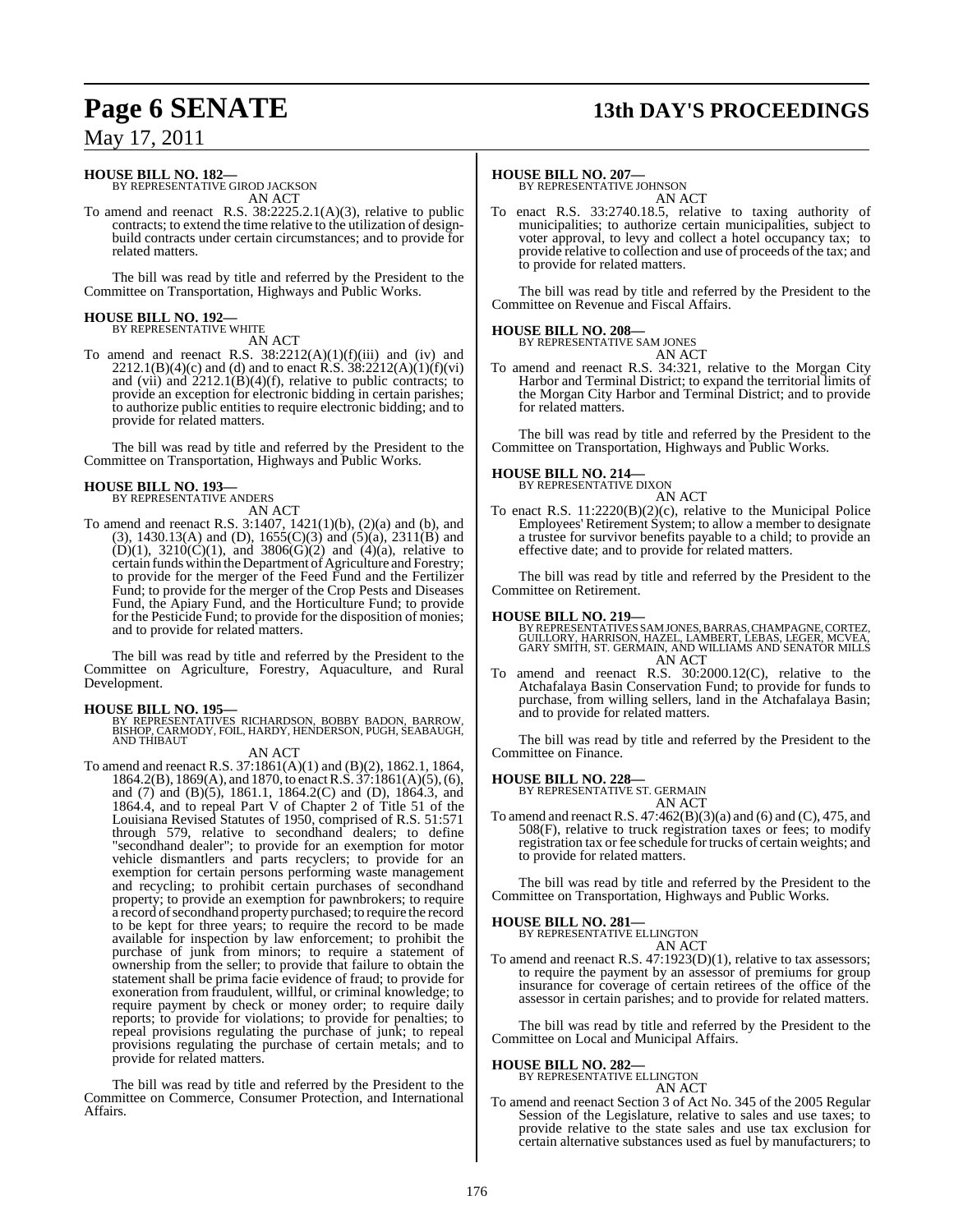## **13th DAY'S PROCEEDINGS Page 7 SENATE**

# May 17, 2011

extend the effectiveness of the exclusion; to provide for an effective date; and to provide for related matters.

The bill was read by title and referred by the President to the Committee on Revenue and Fiscal Affairs.

## **HOUSE BILL NO. 296—** BY REPRESENTATIVE GREENE

AN ACT

To enact R.S. 56:639.8(E)(3), relative to the Artificial Reef Development Fund; to allow the monies in said fund to be used by the Department of Wildlife and Fisheries for inshore fisheries habitat enhancement projects; and to provide forrelated matters.

The bill was read by title and referred by the President to the Committee on Finance.

#### **HOUSE BILL NO. 299—**

BY REPRESENTATIVE CHAMPAGNE AN ACT

To enact R.S. 47:463.152 and 463.153, relative to motor vehicle special prestige license plates; to provide for the creation, issuance, and design of such license plates; to provide relative to the fee and distribution of fees for such plates; to authorize the promulgation of rules and regulations; and to provide for related matters.

The bill was read by title and referred by the President to the Committee on Transportation, Highways and Public Works.

## **HOUSE BILL NO. 355—** BY REPRESENTATIVE BROSSETT

AN ACT

To amend and reenact R.S. 33:4071(B) and to enact R.S. 33:4071(A)(3), relative to the city of New Orleans; to provide relative to the sewerage and water board of the city; to provide relative to the authority of the mayor to designate a person to attend meetings of the board in his absence; to provide relative to the qualifications and powers and duties of any such person; and to provide for related matters.

The bill was read by title and referred by the President to the Committee on Local and Municipal Affairs.

**HOUSE BILL NO. 369—**<br>BY REPRESENTATIVES GARY SMITH, BALDONE, BARROW, BISHOP,<br>BURRELL, GISCLAIR, HARDY, HOFFMANN, SAM JONES, KATZ,<br>LAFONTA, MONICA, MONTOUCET, PATRICIA SMITH, ST. GERMAIN,<br>STIAES, AND WILLMOTT

AN ACT

To amend and reenact R.S. 11:710(D) and to enact R.S. 11:710(A)(4), relative to the Teachers' Retirement System of Louisiana; to allow certain reemployed retirees to receive benefits during reemployment; to provide an effective date; and to provide for related matters.

The bill was read by title and referred by the President to the Committee on Retirement.

#### **HOUSE BILL NO. 372—**

BY REPRESENTATIVES MCVEA AND MONICA AN ACT

To enact R.S. 56:799, relative to revenues generated on the MC Davis Property; to create the MC Davis Conservation Fund in the state treasury as a fund within the Conservation Fund; to provide for deposits of monies into the fund: to provide for investment and uses of monies in the fund; to provide for an effective date; and to provide for related matters.

The bill was read by title and referred by the President to the Committee on Finance.

#### **HOUSE BILL NO. 393—**

BY REPRESENTATIVE GUILLORY AN ACT

To enactR.S. 11:1151(H), 1151.1(J), 1165.1, 1302.1, 1315, 1945(D), 1965(C), and  $1975(C)$  and to repeal R.S.11:1141(D), 1141.1, 1141.2, 1141.3, 1153, 1336, 1337, and 1338, relative to the Louisiana School Employees' Retirement System, the State Police Pension and Retirement System, and the Parochial Employees' Retirement System; to provide relative to compliance with applicable federal tax qualification requirements; to provide an effective date; and to provide for related matters.

The bill was read by title and referred by the President to the Committee on Retirement.

- **HOUSE BILL NO. 424—** BY REPRESENTATIVES MONTOUCET, BOBBY BADON, BALDONE, BARRAS, BISHOP, BROSSETT, CHAMPAGNE, CONNICK, CORTEZ,<br>DIXON, DOERGE, DOVE, EDWARDS, ELLINGTON, GISCLAIR,<br>GUILLORY, GUINN, HARDY, HARRISON, HENRY, HUVAL, SAM<br>JONES, LANDRY, LEBAS, LEGER, LOPINTO, PONTI, RITCHIE,<br>ROBIDEAUX,S AN ACT
- To enact Chapter 14 of Title 25 of the Louisiana Revised Statutes of 1950, to be comprised of R.S. 25:671 through 674, to provide for the Louisiana French Language Services Program; to provide for identification of employees in state departments who can provide services in French or assist employees in providing services to French-speaking persons; to provide for development and implementation of the program by the Department of Culture, Recreation and Tourism in concert with the Council for the Development of French in Louisiana; and to provide for related matters.

The bill was read by title and referred by the President to the Committee on Education.

#### **HOUSE BILL NO. 466—**

BY REPRESENTATIVE DANAHAY AN ACT

To enact R.S. 47:2212, relative to Calcasieu Parish; to provide relative to the sale of adjudicated property by the parish; to authorize the governing authority of the parish to sell such property without notification to political subdivisions created by the parish, subject to limitations; to provide relative to the cancellation of tax liens, assessments, penalties, or other charges; and to provide for related matters.

The bill was read by title and referred by the President to the Committee on Local and Municipal Affairs.

## **HOUSE BILL NO. 485—** BY REPRESENTATIVE GREENE

AN ACT

To amend and reenact R.S. 33:9097.8(D)(1) through (3), (F), (G)(1), and  $(H)(2)$  and to enact R.S.  $33:9097.8(I)$ , relative to the Broadmoor Crime Prevention and Improvement District; to provide for membership on the board of commissioners of the district; to provide for terms of the commissioners; to provide for the levy of a parcel fee; to provide relative to the taxing authority of the district; to provide relative to the district's budget; to provide for indemnity for commissioners; to provide for vacancies and subsequent appointments to the board; and to provide for related matters.

The bill was read by title and referred by the President to the Committee on Local and Municipal Affairs.

## **HOUSE BILL NO. 493—** BY REPRESENTATIVE LORUSSO

AN ACT

To enact R.S. 38:2212.10, relative to the procurement of services; to provide for public entities that are not subject to the State Procurement Code; and to provide for related matters.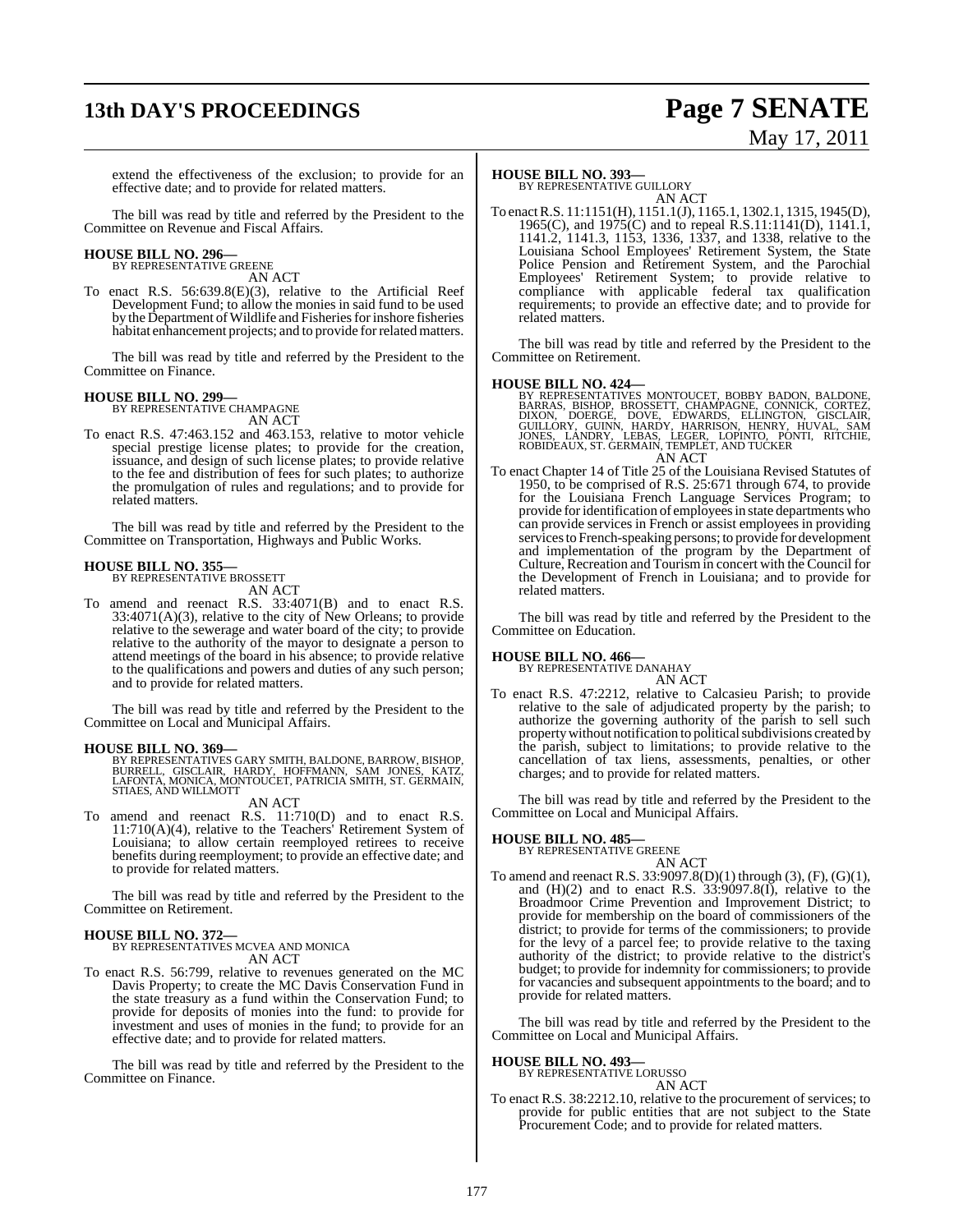## **Page 8 SENATE 13th DAY'S PROCEEDINGS**

The bill was read by title and referred by the President to the Committee on Finance.

### **HOUSE BILL NO. 531—**

BY REPRESENTATIVE ROBIDEAUX AN ACT

To amend and reenact R.S. 44.4.1(B)(18) and to enact Chapter 13-M of Title 33 of the Louisiana Revised Statutes of 1950, to be comprised of R.S. 33:4720.201, to create the Lafayette Parish Redevelopment Authority; to provide for the formation of a program or programs in the parish of Lafayette for the use of appropriate private and public resources to eliminate and prevent the development or spread of slum, blighted, and distressed areas; to allow the rehabilitation, clearance, and redevelopment of slum, blighted, and distressed areas; to provide for the expeditious conversion of blighted or underused property into habitable residential dwellings in the parish of Lafayette; to define the duties, liabilities, authority, and functions of the redevelopment authority; to authorize public bodies to furnish funds, services, facilities, and property in aid of redevelopment projects; and to provide for related matters.

The bill was read by title and referred by the President to the Committee on Local and Municipal Affairs.

**HOUSE BILL NO. 565—** BY REPRESENTATIVE DIXON AND SENATOR MCPHERSON AN ACT

To rename and designate the KCS underpass on Louisiana Highway 165 in Rapides Parish as the "Fred H. Baden Underpass"; and to provide for related matters.

The bill was read by title and referred by the President to the Committee on Transportation, Highways and Public Works.

**HOUSE BILL NO. 595—** BY REPRESENTATIVES LABRUZZO, BALDONE, BARRAS, CHANDLER, GREENE, HOFFMANN, RICHARD, RITCHIE, ROBIDEAUX, JANE SMITH, AND TEMPLET

AN ACT

To amend and reenact R.S. 47:6030(B)(1), relative to tax credits; to provide relative to the tax credit for wind or solar energy systems; to authorize the state tax credit in addition to federal grants for the same system; and to provide for related matters.

The bill was read by title and referred by the President to the Committee on Revenue and Fiscal Affairs.

#### **HOUSE BILL NO. 635— (Substitute for HouseBill No. 168 by Representative Thibaut)** BY REPRESENTATIVE THIBAUT

AN ACT

To amend and reenact R.S. 32:861(A)(3), 863(A)(3)(a) and (B), and 863.2(A)(6), (E)(1), and (2) and to enact R.S.  $22:885(E)$ , relative to the cancellation of automobile insurance by the insured; to provide for notification by the office of motor vehicles to insureds relative to cancellation fees; to provide for the surrender of a vehicle's license plates upon cancellation of liability coverage; to limit the circumstances under which a vehicle owner will not be charged a fee upon cancellation of automobile liability coverage; and to provide forrelated matters.

The bill was read by title and referred by the President to the Committee on Insurance.

#### **HOUSE BILL NO. 636— (Substitute for HouseBill No. 586 by Representative Hoffmann)**

BY REPRESENTATIVES HOFFMANN, ANDERS, ARNOLD, AUSTIN<br>BADON, BOBBY BADON, BALDONE, BARRAS, BARROW, BILLIOT,<br>BURFORD, HENRY BURNS, BURRELL, CARTER, CHAMPAGNE,<br>CHANDLER, CHANEY, CONNICK, CROMER, DANAHAY, DOVE,<br>DOWNS, EDWARDS,

SMITH, JANE SMITH, TALBOT, TEMPLET, THIBAUT, THIERRY, WHITE, WILLIAMS, AND WILLMOTT AN ACT

To amend and reenact R.S. 40:1299.35.6, 1299.35.9(A)(1) and  $(B)(2)$ , and 1299.35.19 and to enact R.S. 40:1299.35.1(11) and 1299.35.5.1, relative to abortion; to require certain signage in abortion facilities; to provide for certain requirements of the Department of Health and Hospitals relative to abortion; to provide for voluntary and informed consent criteria; to provide for delivery of certain information under the Woman's Right to Know law; to provide relative to conscience in health care protection, including provisions relative to living human embryos; to provide for penalties; and to provide for related matters.

The bill was read by title and referred by the President to the Committee on Health and Welfare.

#### **House Concurrent Resolutions on Second Reading**

#### **HOUSE CONCURRENT RESOLUTION NO. 89—**

BY REPRESENTATIVES LIGI, BILLIOT, GISCLAIR, HENRY, GIROD<br>JACKSON, LABRUZZO, LOPINTO, TALBOT, TEMPLET, TUCKER,<br>WILLMOTT, AND WOOTON AND SENATORS ALARIO, APPEL,<br>HEITMEIER, MARTINY, MORRELL, AND QUINN<br>A CONCURRENT RESOLUTION

To commend Manny Barocco, director of athletics for the Jefferson Parish Public School System, upon his selection as the 2011 Athletic Director of the Year by the National Association for Sport and Physical Education.

The resolution was read by title. Senator Alario moved to concur in the House Concurrent Resolution.

#### **ROLL CALL**

The roll was called with the following result:

#### YEAS

| Mr. President     | Gautreaux   | Murray        |
|-------------------|-------------|---------------|
| Adley             | Guillory    | <b>Nevers</b> |
| Alario            | Heitmeier   | Perry         |
| Amedee            | Jackson     | Peterson      |
| Appel             | Kostelka    | Ouinn         |
| <b>Broome</b>     | LaFleur     | Riser         |
| Chabert           | Marionneaux | Shaw          |
| Cheek             | Martiny     | Smith         |
| Claitor           | Michot      | Thompson      |
| Crowe             | Mills       | Walsworth     |
| Donahue           | Morrell     | Willard-Lewis |
| Erdev             | Morrish     |               |
| <b>Total - 35</b> |             |               |
|                   | <b>NAYS</b> |               |
| $Total - 0$       |             |               |

Dorsey McPherson Mount Total - 4

The Chair declared the Senate concurred in the House Concurrent Resolution and ordered it returned to the House.

ABSENT

#### **HOUSE CONCURRENT RESOLUTION NO. 95—** BY REPRESENTATIVE AUSTIN BADON

A CONCURRENT RESOLUTION

To commend Frank Garnett upon his induction into the Grambling Legends Sports Hall of Fame in July of 2011.

The resolution was read by title. Senator Willard-Lewis moved to concur in the House Concurrent Resolution.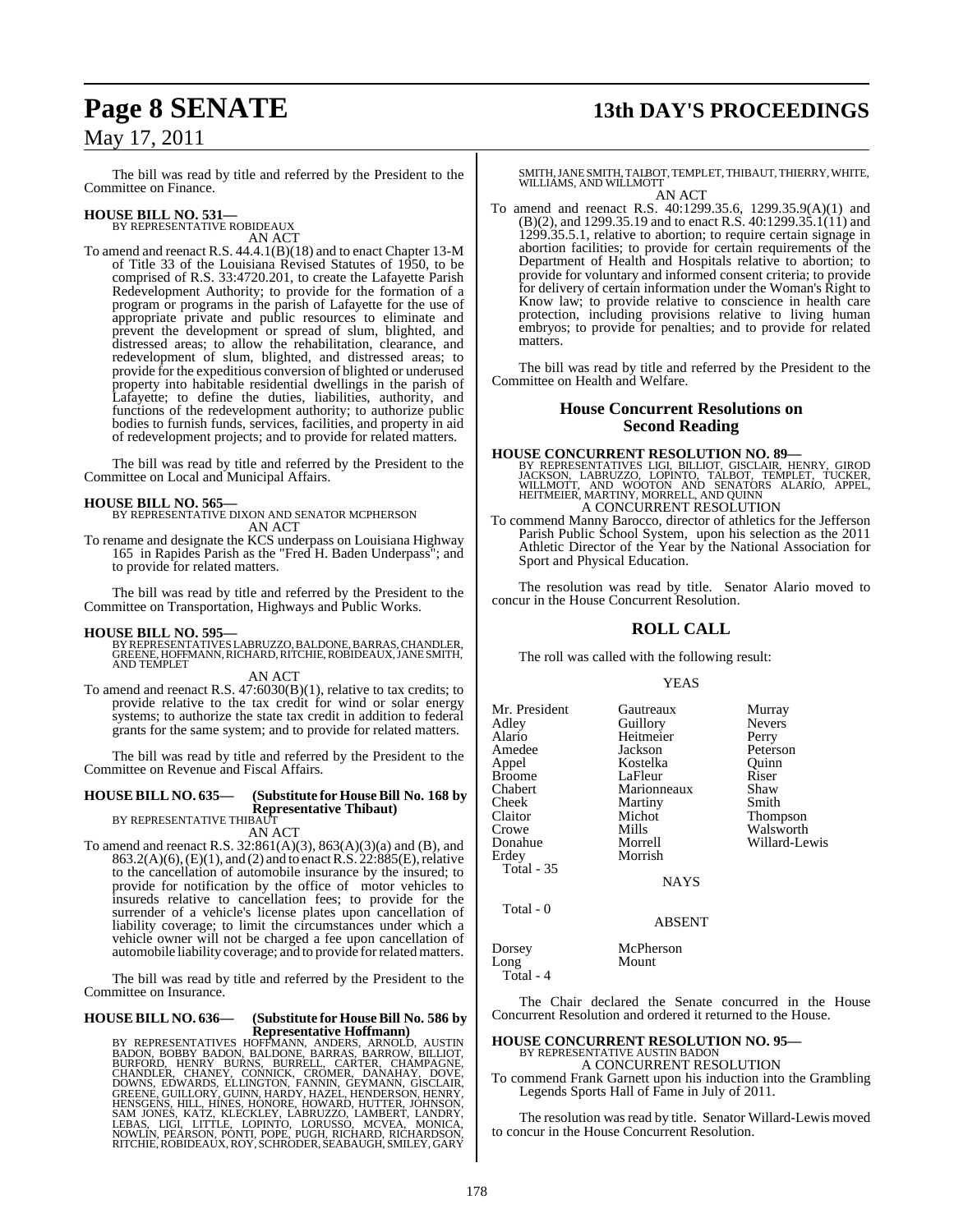## **13th DAY'S PROCEEDINGS Page 9 SENATE**

### **ROLL CALL**

The roll was called with the following result:

#### YEAS

| Mr. President<br>Adley<br>Alario<br>Amedee<br>Appel<br><b>Broome</b><br>Chabert<br>Cheek<br>Claitor<br>Crowe<br>Donahue<br>Erdey<br>Total $-36$ | Gautreaux<br>Guillory<br>Heitmeier<br>Jackson<br>Kostelka<br>LaFleur<br>Long<br>Marionneaux<br>Martiny<br>Michot<br>Mills<br>Morrell<br><b>NAYS</b> | Morrish<br>Murray<br><b>Nevers</b><br>Perry<br>Peterson<br>Ouinn<br>Riser<br>Shaw<br>Smith<br><b>Thompson</b><br>Walsworth<br>Willard-Lewis |
|-------------------------------------------------------------------------------------------------------------------------------------------------|-----------------------------------------------------------------------------------------------------------------------------------------------------|---------------------------------------------------------------------------------------------------------------------------------------------|
| Total - 0                                                                                                                                       | <b>ABSENT</b>                                                                                                                                       |                                                                                                                                             |

|                     | McPherson | Mount |
|---------------------|-----------|-------|
| Dorsey<br>Total - 3 |           |       |

The Chair declared the Senate concurred in the House Concurrent Resolution and ordered it returned to the House.

## **HOUSE CONCURRENT RESOLUTION NO. 99—** BY REPRESENTATIVE HARRISON

A CONCURRENT RESOLUTION To express the sincere and heartfelt condolences of the legislature upon the death of Easton DeHart.

The resolution was read by title. Senator Gautreaux moved to concur in the House Concurrent Resolution.

#### **ROLL CALL**

The roll was called with the following result:

#### YEAS

| Mr. President<br>Adley<br>Alario<br>Amedee<br>Appel<br><b>Broome</b><br>Chabert<br>Cheek<br>Claitor<br>Crowe<br>Donahue<br>Erdey<br>Gautreaux<br>Total - 37 | Guillory<br>Heitmeier<br>Jackson<br>Kostelka<br>LaFleur<br>Long<br>Marionneaux<br>Martiny<br>Michot<br>Mills<br>Morrell<br>Morrish<br>Mount<br><b>NAYS</b> | Murray<br><b>Nevers</b><br>Perry<br>Peterson<br>Ouinn<br>Riser<br>Shaw<br>Smith<br>Thompson<br>Walsworth<br>Willard-Lewis |
|-------------------------------------------------------------------------------------------------------------------------------------------------------------|------------------------------------------------------------------------------------------------------------------------------------------------------------|---------------------------------------------------------------------------------------------------------------------------|
| Total - 0                                                                                                                                                   | <b>ABSENT</b>                                                                                                                                              |                                                                                                                           |
| Dorsey<br>Total - 2                                                                                                                                         | McPherson                                                                                                                                                  |                                                                                                                           |

The Chair declared the Senate concurred in the House Concurrent Resolution and ordered it returned to the House.

# May 17, 2011

## **HOUSE CONCURRENT RESOLUTION NO. 101—** BY REPRESENTATIVE BILLIOT

A CONCURRENT RESOLUTION To express heartfelt good wishes to the Louisiana shrimping fleet as they embark on Opening Day of the 2011 brown shrimp season.

The resolution was read by title. Senator Alario moved to concur in the House Concurrent Resolution.

### **ROLL CALL**

The roll was called with the following result:

#### YEAS

| Mr. President | Guillory    | Murray          |
|---------------|-------------|-----------------|
| Adley         | Heitmeier   | <b>Nevers</b>   |
| Alario        | Jackson     | Perry           |
| Amedee        | Kostelka    | Peterson        |
| Appel         | LaFleur     | Ouinn           |
| <b>Broome</b> | Long        | Riser           |
| Chabert       | Marionneaux | Shaw            |
| Cheek         | Martiny     | Smith           |
| Claitor       | Michot      | <b>Thompson</b> |
| Crowe         | Mills       | Walsworth       |
| Erdey         | Morrell     | Willard-Lewis   |
| Gautreaux     | Morrish     |                 |
| Total - 35    |             |                 |

**NAYS** 

ABSENT

Total - 0

Donahue McPherson<br>Dorsey Mount Dorsey

Total - 4

The Chair declared the Senate concurred in the House Concurrent Resolution and ordered it returned to the House.

#### **HOUSE CONCURRENT RESOLUTION NO. 103—**

BY REPRESENTATIVE LAMBERT A CONCURRENT RESOLUTION

To proclaim May 21 through May 27, 2011, as "Safe Boating Week" in Louisiana.

The resolution was read by title. Senator Amedee moved to concur in the House Concurrent Resolution.

### **ROLL CALL**

The roll was called with the following result:

#### YEAS

Mr. President Gautreaux Morrish<br>Adley Guillory Murray Adley Guillory Murray Alario Heitmeier Never<br>Amedee Jackson Perry Amedee Jackson<br>Appel Kostelka Broome LaFleur Quinn<br>
Chabert Long Riser Chabert Long Riser<br>Cheek Marionneaux Shaw Cheek Marionneaux Shaw<br>Claitor Martiny Smith Claitor Martiny<br>Crowe Michot Donahue Mills Walsworth<br>1991 - Morrell Willard-Le Total - 36

Peterson Crowe Michot Thompson<br>
Donahue Mills Walsworth Willard-Lewis

**NAYS** 

Total - 0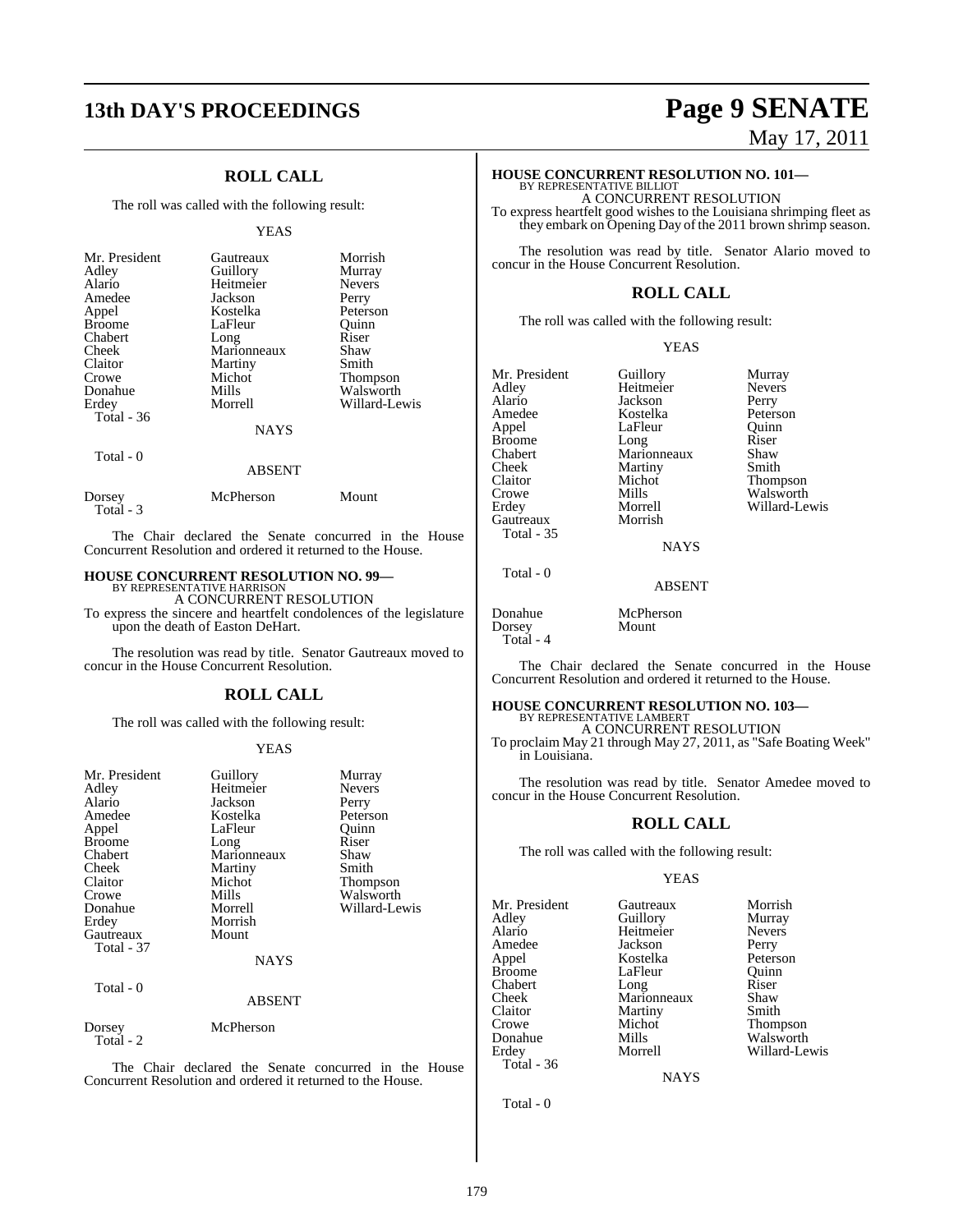#### ABSENT

Dorsey McPherson Mount Total - 3

The Chair declared the Senate concurred in the House Concurrent Resolution and ordered it returned to the House.

#### **Reports of Committees**

The following reports of committees were received and read:

#### **REPORT OF COMMITTEE ON**

#### **JUDICIARY A**

Senator Julie Quinn, Chairman on behalf of the Committee on Judiciary A, submitted the following report:

#### May 17, 2011

To the President and Members of the Senate:

I am directed by your Committee on Judiciary A to submit the following report:

## **SENATE BILL NO. 155—** BY SENATOR MARTINY

AN ACT

To amend and reenact Children's Code Articles 1187 and 1188(C) and to enact R.S. 40:73(E), relative to adoptions; to provide for accessing original birth certificates under certain circumstances; and to provide for related matters.

Reported favorably.

Respectfully submitted, JULIE QUINN Chairman

#### **Senate Bills and Joint Resolutions on Second Reading Reported by Committees**

#### **SENATE BILL NO. 2—** BY SENATOR GUILLORY

AN ACT

To amend and reenact R.S. 11:2091(B) and (C), relative to the Registrars of Voters Employees' Retirement System; to provide for membership of and election to the board of trustees; to provide for an effective date; and to provide for related matters.

Reported with amendments by the Committee on Retirement.

#### **SENATE COMMITTEE AMENDMENTS**

Amendments proposed by Senate Committee on Retirement to Original Senate Bill No. 2 by Senator Guillory

AMENDMENT NO. 1

On page 1, line 13 change "ex-officio,and" to "ex-officio, and **ex officio, or his designee**"

AMENDMENT NO. 2

On page 1, line 15 change "ex-officio,and" to "ex-officio, and **ex officio, or his designee**"

#### AMENDMENT NO. 3

On page 2, delete lines 2 and 3 in their entirety and insert in lieu thereof the following: "Association **Employees' Retirement System** according to such **the** rules and regulations **adopted by** as the board of trustees shall adopt to govern such elections. The term of office of"

## **Page 10 SENATE 13th DAY'S PROCEEDINGS**

AMENDMENT NO. 4

On page 2, line 4, after "four years" insert "**; provided, however, that one elected member whose term of office begins January 1, 2012, shall serve an initial term of two years, with subsequent terms of four years**"

AMENDMENT NO. 5

On page 2, line 5 after "**consecutive**" and before "**terms**" insert "**four-year**"

#### AMENDMENT NO. 6 On page 2, line 6, delete "**July 1**" and insert "**December 31**"

AMENDMENT NO. 7

On page 2, at the beginning of line 12, delete "**July 1**" and insert "**December 31**" and after "**extended to**" delete "**July first**" and insert "**December thirty-first**" and at the end of line 12 delete the comma and insert a period and delete lines 13 through 16 in their entirety.

#### AMENDMENT NO. 8

On page 2, between lines 24 and 25 insert the following:

"Section 2. The board of trustees of the retirement system shall promulgate rules in accordance with the Administrative Procedure Act and take any other action the board deems necessary and prudent for the orderly transition and implementation of the provisions of this Act."

#### AMENDMENT NO. 9

On page 2, at the beginning of line 25, delete "Section 2. This" and insert "Section 3. The provisions of Sections 2, 3, and 4 of this"

#### AMENDMENT NO. 10

On page 2, after line  $27$  insert the following:

"Section 4. The provisions of Section  $\tilde{1}$  of this Act shall become effective on January 1, 2012.

On motion of Senator Gautreaux, the committee amendment was adopted. The amended bill was read by title, ordered engrossed and passed to a third reading.

#### **SENATE BILL NO. 3—** BY SENATOR GAUTREAUX

AN ACT

To amend and reenact R.S. 11: 2174.2 and 2178(B)(1)(b), (C), and (I)(1), relative to the Sheriffs' Pension and Relief Fund; to provide for changes to the existing defined benefit plan; to provide for calculation of benefits and retirement eligibility requirements for new hires; to provide for an effective date; and to provide for related matters.

Reported with amendments by the Committee on Retirement.

#### **SENATE COMMITTEE AMENDMENTS**

Amendments proposed by Senate Committee on Retirement to Original Senate Bill No. 3 by Senator Gautreaux

AMENDMENT NO. 1 On page 1, line 5 change "new hires" to "persons whose system membership begins after a certain date"

AMENDMENT NO. 2 On page 2, line 16 change "**the person**" to "**him**"

AMENDMENT NO. 3 On page 3, line 24 change "**the person**" to "**him**"

AMENDMENT NO. 4 On page 3, delete line 14 and insert "fifty-five; or**.**"

AMENDMENT NO. 5 On page 3, line 21 change "**sixty-two; or**" to "**sixty-two.**"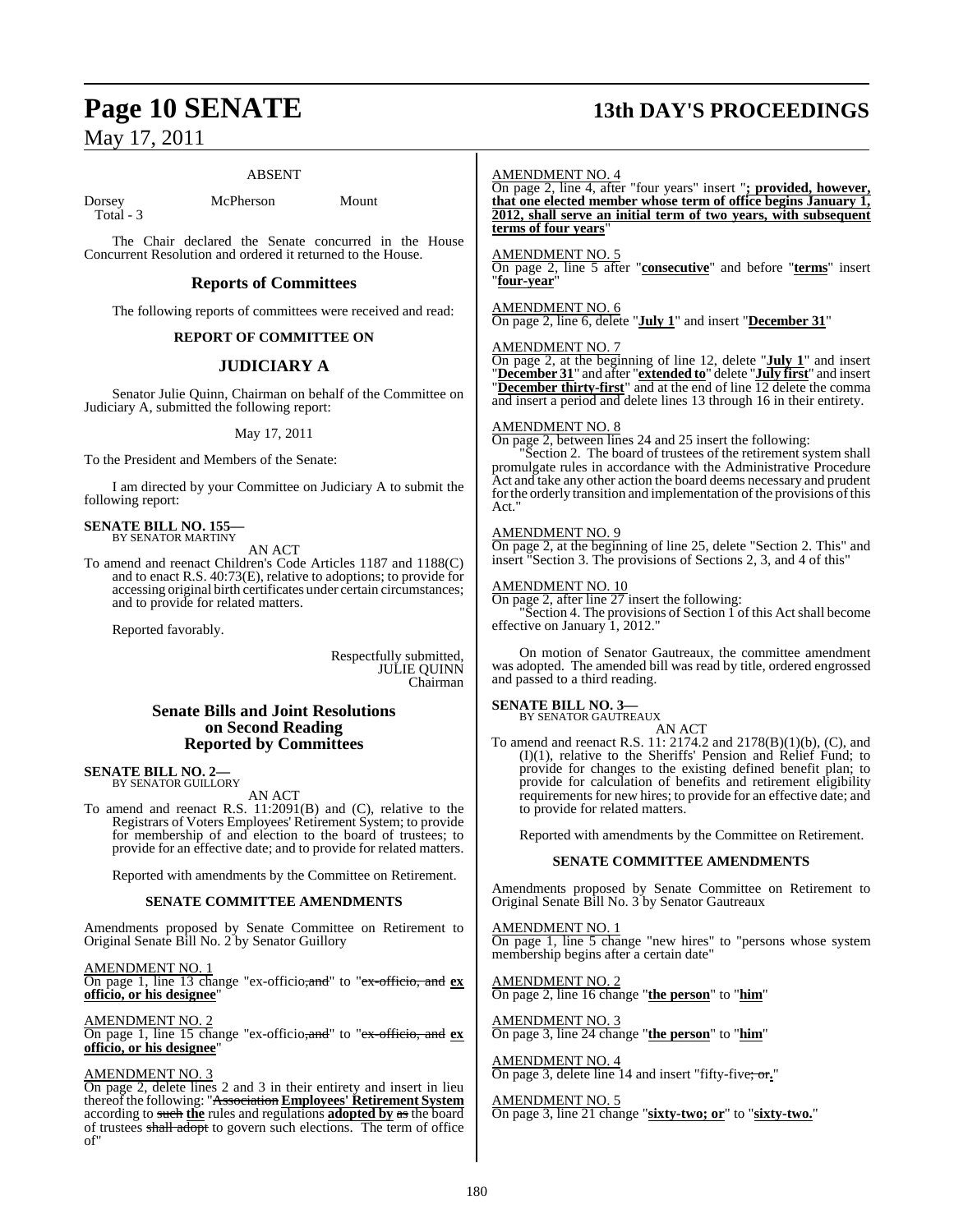## **13th DAY'S PROCEEDINGS Page 11 SENATE**

# May 17, 2011

#### AMENDMENT NO. 6

On page 3, line 23 change "**sixty; or**" to "**sixty.**"

AMENDMENT NO. 7 On page 4, line 17 after "**2012,**" delete "**and**"

#### AMENDMENT NO. 8

On page 4, at the beginning of line 24 change "**in a system**" to "**in another system**"

AMENDMENT NO. 9

On page 4, line 29 change "**under**" to "**pursuant to**"

#### AMENDMENT NO. 10

On page 7, delete line  $\overline{6}$  in its entirety and insert in lieu thereof the following: "fund of these circumstances, to present **presenting** satisfactory evidence of same, and to request requesting

#### AMENDMENT NO. 11

On page 7, delete lines 19 and 20 in their entirety and insert in lieu thereof the following: "the pension fund of these circumstances, to present presenting satisfactory evidence of same, and to request **requesting** the change of the reduced benefit to the maximum benefit. Adjustment"

On motion of Senator Gautreaux, the committee amendment was adopted. The amended bill was read by title, ordered engrossed and passed to a third reading.

## **SENATE BILL NO. 16—** BY SENATOR SMITH

AN ACT

To amend and reenact R.S.  $33:4580(B)(1)(b)$  and (3), relative to the Vernon Parish Arena District; to provide relative to governance; and to provide for related matters.

Reported favorably by the Committee on Local and Municipal Affairs. The bill was read by title, ordered engrossed and passed to a third reading.

## **SENATE BILL NO. 17—** BY SENATOR MORRISH

AN ACT

To amend and reenact R.S. 33:2541.1(B)(1), relative to the position of deputy chief of police for the city of Jennings; to provide for qualifications; and to provide for related matters.

Reported favorably by the Committee on Local and Municipal Affairs. The bill was read by title, ordered engrossed and passed to a third reading.

## **SENATE BILL NO. 18—** BY SENATOR LAFLEUR

AN ACT

To enact 33:381(C)(31), relative to the town of Simmesport; to provide that the chief of police shall be appointed; to provide for the time of the initial appointment; to provide for the method of appointment and for the salary, term, duties, and supervision of the police chief; to provide for the qualifications of the police chief; and to provide for related matters.

Reported favorably by the Committee on Local and Municipal Affairs. The bill was read by title, ordered engrossed and passed to a third reading.

## **SENATE BILL NO. 19—**<br>BY SENATOR MCPHERSON

AN ACT

To enact R.S. 33:3887.5, relative to Sewerage District No. 1 of Rapides Parish; to authorize an increase in the amount of per diem paid to members of the board of supervisors; and to provide for related matters.

Reported favorably by the Committee on Local and Municipal Affairs. The bill was read by title, ordered engrossed and passed to a third reading.

## **SENATE BILL NO. 20—** BY SENATOR CROWE

AN ACT

To enact R.S. 33:423.22, relative to the town of Pearl River; to authorize the police chief to take certain personnel actions with respect to police personnel; and to provide for related matters.

Reported favorably by the Committee on Local and Municipal Affairs. The bill was read by title, ordered engrossed and passed to a third reading.

#### **SENATE BILL NO. 30—**

BY SENATOR WALSWORTH AN ACT

To enact Subpart O of Part 1 of Chapter 1 of Subtitle II of Title 47 of the Louisiana Revised Statutes of 1950, to be comprised of R.S. 47:120.38, relative to donations of refunds; to provide for such donations to the Louisiana Bicentennial Commission; and to provide for related matters.

Reported with amendments by the Committee on Revenue and Fiscal Affairs.

#### **SENATE COMMITTEE AMENDMENTS**

Amendments proposed by Senate Committee on Revenue and Fiscal Affairs to Original Senate Bill No. 30 by Senator Walsworth

#### AMENDMENT NO. 1

On page 1, line 4, after "Commission" insert "and Battle of New Orleans Bicentennial Commission"

AMENDMENT NO. 2

On page 1, line 9, after "**COMMISSION**" insert "**AND BATTLE OF NEW ORLEANS BICENTENNIAL COMMISSION**"

#### <u>AMENDMENT NO. 3</u>

On page 1, line 10, at the end of the line insert "**and Battle of New Orleans Bicentennial Commission**"

#### AMENDMENT NO. 4

On page 1, line 16, after "**et seq.),**" insert "**and Battle of New OrleansBicentennial Commission, as providedfor in Chapter 27- A of that Title (R.S. 25:1238.1 et seq.),**"

#### AMENDMENT NO. 5 On page 2, line 5, after "**B.(1)**", delete "**(a)**"

#### AMENDMENT NO. 6

On page 2, line 6, delete "**deposited upon receipt in the state**" and delete lines 7 through 23 and insert the following: "**remitted to Louisiana Historical Legacy Incorporated, a 501(c)(3) non-profit foundation, registered with the Louisiana Secretary of State's office, to accept donations to assist with funding the statutory missions of the Louisiana Bicentennial Commission and the Battle of New Orleans Bicentennial Commission.**

**(2) The donations remitted to Louisiana Historical Legacy Incorporated shall be used solely for the purposes provided for in Chapters 27 and 27-A of such Title 25.**

**(3) The annual reports required by R.S. 25:1238.5 and R.S. 25:1235 shall include an accounting of refund donations received and a detailed explanation of expenditures, as well as a description of the Louisiana Historical Legacy Incorporated 's activities.**

Section 2. The provisions of this Act shall be applicable to taxable years beginning on or after January 1, 2011 and before January 1, 2016.

Section 3. This Act shall become effective upon signature by the governor or, if not signed by the governor, upon expiration of the time for bills to become law without signature by the governor, as provided by Article III, Section 18 of the Constitution of Louisiana.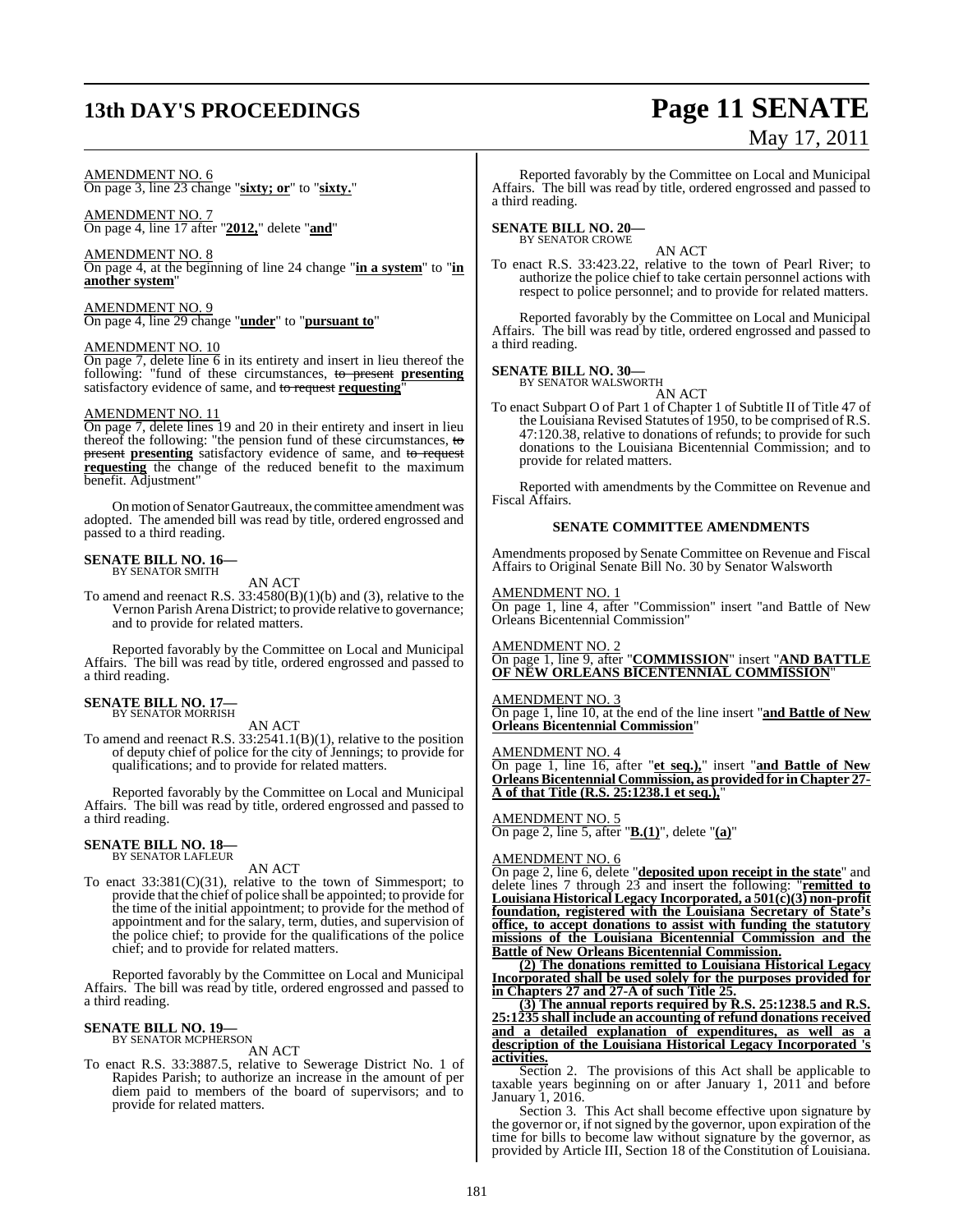## **Page 12 SENATE 13th DAY'S PROCEEDINGS**

## May 17, 2011

If vetoed by the governor and subsequently approved by the legislature, this Act shall become effective on the day following such approval."

On motion of Senator Marionneaux, the committee amendment was adopted. The amended bill was read by title, ordered engrossed and passed to a third reading.

## **SENATE BILL NO. 42—** BY SENATOR WALSWORTH

AN ACT

To amend and reenact Paragraph (6) of Section 5 of Act No. 253 of the 1952 Regular Session of the Legislature, as amended by Act No. 623 of the 2010 Regular Session of the Legislature; Paragraph (15) of Section 5 of Act No. 253 of the 1952 Regular Session of the Legislature; and Section 6 of Act No. 253 of the 1952 Regular Session of the Legislature, as amended by Act No. 623 of the 2010 Regular Session of the Legislature, relative to the city of Bastrop; to provide relative to the powers and duties of the city; to provide relative to restrictions; to provide relative to penalties for the violation of city ordinances; and to provide for related matters.

Reported favorably by the Committee on Local and Municipal Affairs. The bill was read by title, ordered engrossed and passed to a third reading.

#### **SENATE BILL NO. 44—** BY SENATOR SMITH

AN ACT

To amend and reenact R.S. 2:319, relative to Beauregard Parish; to increase the number of members of the board of commissioners for the Beauregard Parish Airport Board; and to provide for related matters.

Reported favorably by the Committee on Local and Municipal Affairs. The bill was read by title, ordered engrossed and passed to a third reading.

#### **SENATE BILL NO. 45—** BY SENATOR SMITH

AN ACT

To enact R.S. 46:1053(EE), relative to Hospital Service District Number Two of Beauregard Parish; to increase the membership of the board of commissioners; to provide relative to the terms of office of the members of the board of commissioners; and to provide for related matters.

Reported favorably by the Committee on Local and Municipal Affairs. The bill was read by title, ordered engrossed and passed to a third reading.

**SENATE BILL NO. 59—** BY SENATORS DONAHUE, APPEL, LAFLEUR, LONG, MARTINY AND NEVERS AND REPRESENTATIVES HARDY, SCHRODER AND SIMON AN ACT

To amend and reenact R.S. 17:7(5)(b) and to enact R.S. 17:416.21 and 3996(B)(28), relative to student behavior; to provide with respect to the appropriate use of seclusion and physical restraint in response to student behavior; to provide for definitions; to provide relative to rules, guidelines, and procedures; to provide relative to school employee training; to provide for reporting and documentation; to provide for parental notification; and to provide for related matters.

Reported with amendments by the Committee on Education.

#### **SENATE COMMITTEE AMENDMENTS**

Amendments proposed by Senate Committee on Education to Original Senate Bill No. 59 by Senator Donahue

#### AMENDMENT NO. 1

On page 1, line 4, change "student behavior" to "the behavior of students with exceptionalities"

#### AMENDMENT NO. 2

On page 1, line 5, after "procedures;" delete the remainder of the line and at the beginning of line 6, delete "employee training;"

AMENDMENT NO. 3

On page 2, at the end of line 1, insert "with exceptionalities as defined in R.S. 17:1942"

AMENDMENT NO. 4

On page 2, line 5, change "**Student behavior**" to "**Behavior of students with exceptionalities**"

AMENDMENT NO. 5 On page 2, line 23, change "**Brief holding**" to "**Holding**"

AMENDMENT NO. 6

On page 4, line 2, after "**who**" delete the remainder of the line, and at the beginning of line 3, delete "**including the**" and insert "**uses**"

AMENDMENT NO. 7 On page 4, delete lines 16 through 19

#### AMENDMENT NO. 8

On page 5, delete lines 1 through 4 in their entirety, and at the beginning of line 5, delete "**such**" and insert the following: "**(4) A school employee shall only apply**"

#### AMENDMENT NO. 9

On page 5, at the beginning of line 20, change "**H.(1)**" to "**H.**"

AMENDMENT NO. 10 On page 5, delete lines 23 through 26

AMENDMENT NO. 11

On page 6, delete lines 14 through 16 and insert the following:

"**K. If a student is involved in five incidents in a single school year involving the use of physical restraint or seclusion, the student's Individualized Education Plan team shall review and revise the student's behavior intervention plan to include any appropriate and necessary behavioral supports.**"

AMENDMENT NO. 12

On page 6, at the beginning of line 17, change "**L.(1)**" to "**L.**"

#### AMENDMENT NO. 13

On page 6, line 18, between "**whose**" and "**behavior**" insert "**challenging**"

AMENDMENT NO. 14 On page 6, delete lines 20 through 29

AMENDMENT NO. 15 On page 7, at the beginning of line 1, change "**N.**" to "**M.**"

AMENDMENT NO. 16 On page 7, at the beginning of line 3, change  $"(\mathbf{1})(\mathbf{a})"$  to  $"\mathbf{(1)}"$ 

AMENDMENT NO. 17 On page 7, at the beginning of line 4, change "**(i)**" to "**(a)**"

AMENDMENT NO. 18 On page 7, at the beginning of line 5, change "**(ii)**" to "**(b)**"

AMENDMENT NO. 19 On page 7 at the beginning of line 7, change "**(iii)**" to "**(c)**"

AMENDMENT NO. 20 On page 7, at the beginning of line 9, change "**(b)**" to "**(2)**"

AMENDMENT NO. 21 On page 7, line 10, after "**and**" delete the remainder of the line and insert "**every parent of a child with an exceptionality.**"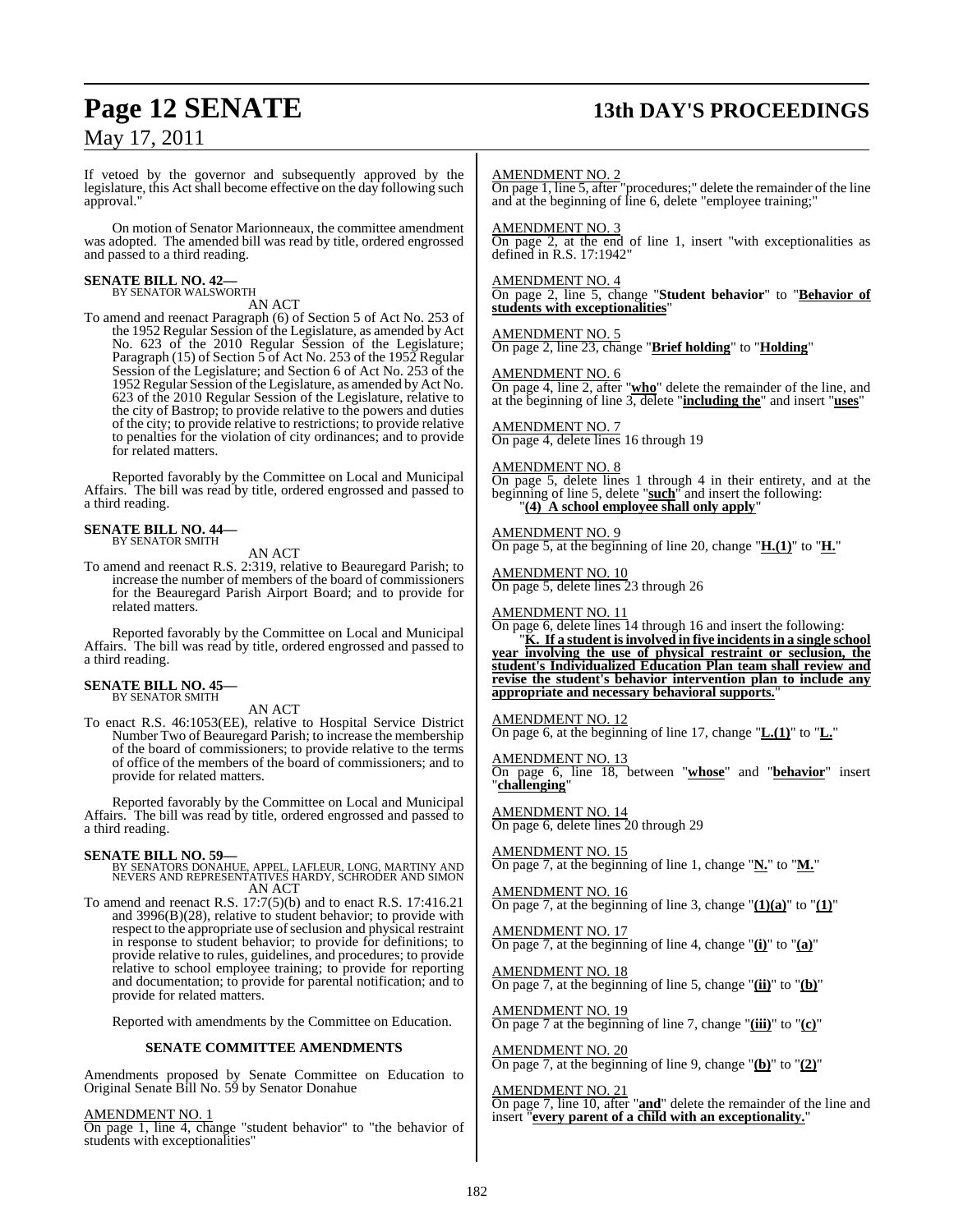## **13th DAY'S PROCEEDINGS Page 13 SENATE**

## AMENDMENT NO. 22

On page 7, delete lines 11 through 29

AMENDMENT NO. 23 On page 8, at the beginning of line 1, change "**O.(1)**" to "**N.(1)**"

AMENDMENT NO. 24 On page 8, line 5, between "**restraint of**" and "**and**" change "**a student**" to "**students with exceptionalities**"

### AMENDMENT NO. 25

On page 8, at the end of line 7, change "**employee**" to "**employees**"

### AMENDMENT NO. 26

On page 8, line 19, change "**students**" to "**students with exceptionalities**"

On motion of Senator Nevers, the committee amendment was adopted. The amended bill was read by title, ordered engrossed and passed to a third reading.

## **SENATE BILL NO. 66—** BY SENATORS RISER AND CHEEK

AN ACT

To enact R.S. 23:998, relative to the verification of legal status of certain aliens prior to employment in public contract work; to provide for definitions; to provide for the scope of applicability; to provide for the cost of such verification; to provide relative to a de-funding of such federal program; and to provide for related matters.

Reported with amendments by the Committee on Labor and Industrial Relations.

#### **SENATE COMMITTEE AMENDMENTS**

Amendments proposed by Senate Committee on Labor and Industrial Relations to Original Senate Bill No. 66 by Senator Riser

#### AMENDMENT NO. 1

On page 3, between lines 7 and 8 insert the following:

"**(4) Any person, contractor, or employer who complies with the provisions of this Section shall not be liable, either criminally or civilly, under state law for the hiring of an unauthorized alien, as defined in 8 U.S.C. §1324a, if the information obtained in accordance with the status verification system indicated that the individual's federal legal status allowed the employer to hire the employee.**

**(5) Any person, contractor, or employer who complies with the provisions of this Section shall not be liable, either criminally or civilly, under state law for a refusal to hire an individual if the information obtained in accordance with the status verification system indicated that the individual'sfederal legalstatus wasthat of an unauthorized alien, as defined in 8 U.S.C. §1324a.**"

On motion of Senator Riser, the committee amendment was adopted. The amended bill was read by title, ordered engrossed and passed to a third reading.

#### **SENATE BILL NO. 76—** BY SENATOR MARTINY

AN ACT

To amend and reenact R.S. 38:2211(A)(12) and to enact R.S. 38:2225.5, relative to contracts by public entities; to provide for certain restrictions; to provide for definitions; to provide for an effective date; and to provide for related matters.

Reported with amendments by the Committee on Labor and Industrial Relations.

#### **SENATE COMMITTEE AMENDMENTS**

Amendments proposed by Senate Committee on Labor and Industrial Relations to Original Senate Bill No. 76 by Senator Martiny

#### AMENDMENT NO. 1

On page 3, between lines 15 and 16, insert:

"**E. The provisions of this Section shall not apply to any work-release program or to any contract under the Quality Jobs Program.**"

On motion of Senator Riser, the committee amendment was adopted. The amended bill was read by title, ordered engrossed and passed to a third reading.

**SENATE BILL NO. 80—** BY SENATOR NEVERS AND REPRESENTATIVE AUSTIN BADON AN ACT

To amend and reenact R.S. 36:642(C)(1), 643, 645(A)(5), 646, 648, and 649, to repeal R.S. 17:23 and Chapter 34 of Title 17 of the Louisiana Revised Statutes of 1950, comprised of R.S. 17:3781 through 3784, and to repeal R.S. 36:647, relative to the Department of Education; to provide relative to the offices within the department and their functions; to provide relative to the titles of the officers of the department; to provide relative to the appointment and duties of the deputy superintendent of education; to remove provisions relative to the purposes and functions of certain offices; to remove duplicative and outdated provisions; to delete provisions relative to the establishment, governance, programs, and services of the regional education service centers; and to provide for related matters.

Reported favorably by the Committee on Education. The bill was read by title, ordered engrossed and passed to a third reading.

#### **SENATE BILL NO. 82—** BY SENATOR DORSEY

AN ACT

To enact R.S. 47:305.66, relative to sales and use taxes; to provide that the state and local sales and use taxes shall not apply to purchases of breastfeeding items; and to provide for related matters.

Reported with amendments by the Committee on Revenue and Fiscal Affairs.

#### **SENATE COMMITTEE AMENDMENTS**

Amendments proposed by Senate Committee on Revenue and Fiscal Affairs to Original Senate Bill No. 82 by Senator Dorsey

AMENDMENT NO. 1

On page 1, at the end of the line 2, delete "and local"

#### AMENDMENT NO. 2

On page 1, line 3, change "taxes" to "tax"

#### AMENDMENT NO. 3

On page 1, at the end of line 8, delete "**or any of its**" and on line 9, delete "**political subdivisions**"

#### AMENDMENT NO. 4

On page 1, delete lines 16 and 17, and delete page 2, and insert: "Section 2. This Actshall become effective on October 1, 2011."

On motion of Senator Marionneaux, the committee amendment was adopted. The amended bill was read by title, ordered engrossed and passed to a third reading.

# May 17, 2011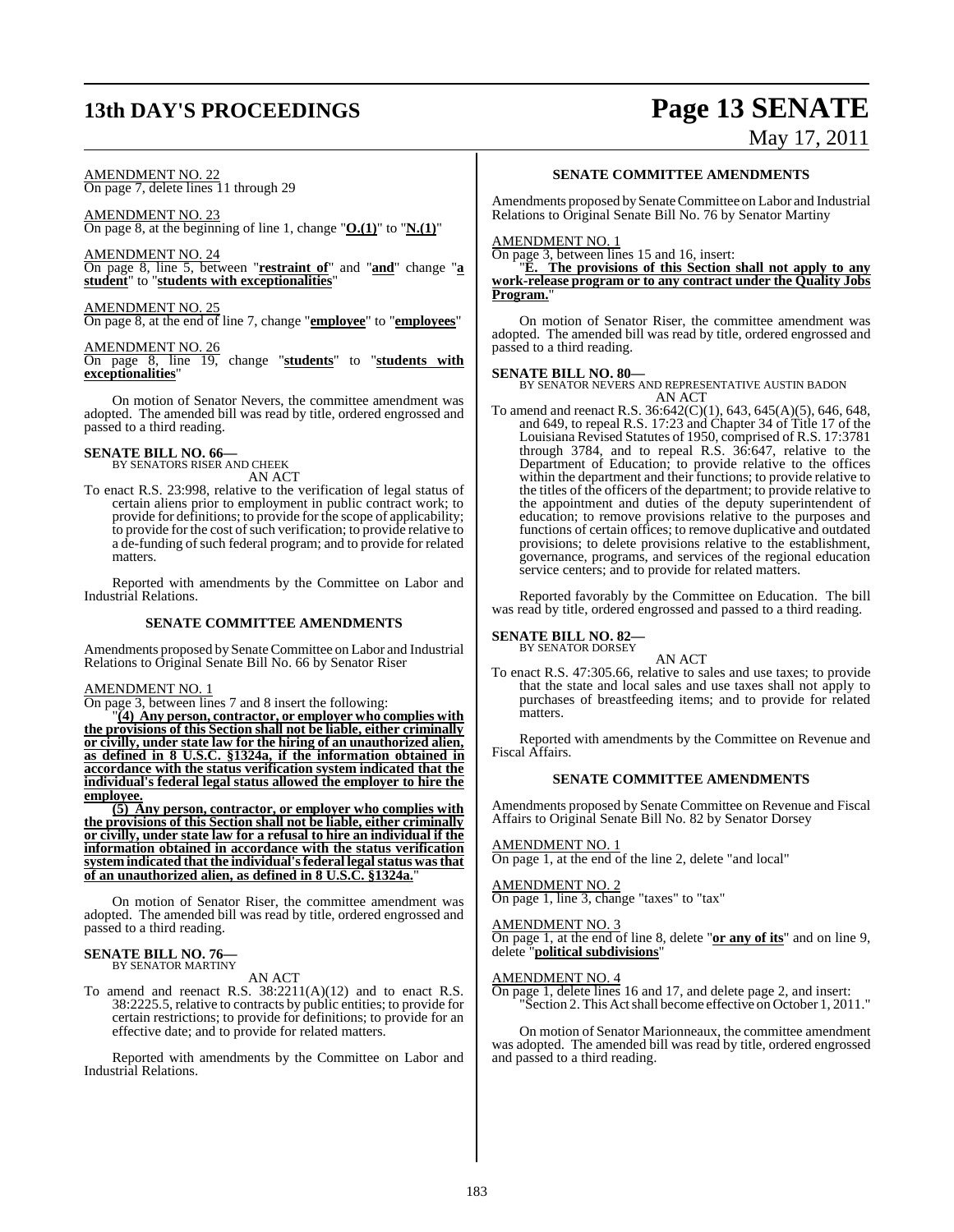## **Page 14 SENATE 13th DAY'S PROCEEDINGS**

May 17, 2011

#### **SENATE BILL NO. 99—**

BY SENATORS MORRELL AND ADLEY AN ACT

To amend and reenact the introductory paragraph of R.S.  $47:6016(E)(2)(a)$ ,  $6016(E)(2)(a)(iv)$ , and  $(I)$  and to enact R.S.  $47:6016(E)(2)(a)(v)$ , (vi), and (7) and (8), relative to the new markets tax credit; to provide for the allocation and allowance of tax credits; to provide for an effective date; and to provide for related matters.

Reported favorably by the Committee on Revenue and Fiscal Affairs. The bill was read by title, ordered engrossed and passed to a third reading.

#### **SENATE BILL NO. 113—** BY SENATOR CROWE

A JOINT RESOLUTION

Proposing to amend Article VII, Section 10(F)(2)(a) and (b) of the Constitution of Louisiana, relative to the expenditure of state funds; to authorize the limited redirection and transfer of funds supporting appropriations or allocations from the state general fund and dedicated funds, including those constitutionally protected or mandated, to be used for other nonmandatory purposes under certain circumstances; and to specify an election for submission of the proposition to electors and provide a ballot proposition.

Reported with amendments by the Committee on Finance.

#### **SENATE COMMITTEE AMENDMENTS**

Amendments proposed by Senate Committee on Finance to Original Senate Bill No. 113 by Senator Crowe

#### AMENDMENT NO. 1

On page 1, line 2, after "(b)" and before "of the" insert "and to add Article VII, Section 10(F)(4)(g)"

#### AMENDMENT NO. 2

On page 1, at the end of line 6, insert "to prohibit the limited redirection and transfer of certain funds;"

#### AMENDMENT NO. 3

On page 1, line 12, after "(b)" and before "of the" insert "and to add Article VII, Section 10(F)(4)(g)"

#### AMENDMENT NO. 4

On page 2, delete lines 7 and 8 and insert the following: "such allocations and appropriations for a fiscal year **or when there is a decrease in federal financial participation in state assistance expenditures for non-discretionary state general fund expenditures**. Such adjustments may not exceed five percent of the"

AMENDMENT NO. 5 On page 2, at the end of line 21 delete "**a**"

#### AMENDMENT NO. 6 On page 2, delete line 22

#### AMENDMENT NO. 7

On page 2, at the beginning of line 23, delete "**year**" and insert "**when there is a decrease in federal financial participation in state assistance expenditures for non-discretionary state general fund expenditures**"

#### AMENDMENT NO. 8

On page 3, between lines 10 and 11, insert the following:  $\mathbb{T}(4)$  The provisions of Subparagraphs (1) and (2) of this Paragraph shall not be applicable to, nor affect:

\* \* \* **(g) The Medicaid Trust Fund for the Elderly created under the provisions of R.S. 46:2691 et seq.** \* \* \*"

#### AMENDMENT NO. 9

On page 3, delete lines 21 and 22 and insert the following: "general fund have been made or when there is a decrease in federal financial participation in state assistance expenditures for non-discretionary state general fund expenditures; to authorize, for the purposes of the budget estimate and"

#### AMENDMENT NO. 10

On page 3, delete lines 25 and 26 and insert the following: "forecast for the current fiscal year or when there is a decrease in federal financial participation in state assistance expenditures for nondiscretionary state general fund expenditures, an amount not to exceed five

#### AMENDMENT NO. 11

On page 3, line 29, after "law or" delete the remainder of the line and insert the following: "constitution; to prohibit adjustments of allocations and appropriations from the Medicaid Trust Fund for the Elderly.

 $(A$ mends Article VII, Section  $10(F)(2)(a)$  and (b) and adds Article VII, Section 10(F)(4)(g))"

#### AMENDMENT NO. 12

On page 4, delete line 1

On motion of Senator Michot, the committee amendment was adopted. The amended bill was read by title, ordered engrossed and passed to a third reading.

## **SENATE BILL NO. 114—** BY SENATOR CROWE

AN ACT

To amend and reenact R.S. 39:75(A)(1), (B), and the introductory paragraph of (E), relative to the expenditure of state funds; to authorize the limited redirection and transfer of funds supporting appropriations or allocations from the state general fund and dedicated funds, including those constitutionally protected or mandated, to be used for other nonmandatory purposes under certain circumstances; to provide for an effective date; and to provide for related matters.

Reported with amendments by the Committee on Finance.

#### **SENATE COMMITTEE AMENDMENTS**

Amendments proposed by Senate Committee on Finance to Original Senate Bill No. 114 by Senator Crowe

#### AMENDMENT NO. 1

On page 1, line 2, after "reenact" delete the remainder of the line and insert "R.S. 39:2(11.1), the introductory paragraph of 75(C), and the introductory paragraph of R.S. 39:75(E) and to enact R.S. 39:75(F), relative"

#### AMENDMENT NO. 2

On page 1, line 6, after "circumstances;" and before "to provide" insert "to define projected deficit for certain circumstances;

#### AMENDMENT NO. 3

On page 1, line 9, after "Section 1." delete the remainder of the line and insert "R.S. 39:2(11.1), the introductory paragraph of 75(C), and the introductory paragraph of R.S. 39:75(E) are hereby amended and reenacted, and R.S. 39:75(F) is hereby enacted"

#### AMENDMENT NO. 4

On page 1, at the beginning of line 10, delete "amended and reenacted"

#### AMENDMENT NO. 5

On page 1 between lines 10 and 11, insert the following: "§2. Definitions

As used in this Chapter, except where the context clearly requires otherwise, the words and expressions defined in this Section shall be held to have the meanings here given to them. \* \* \*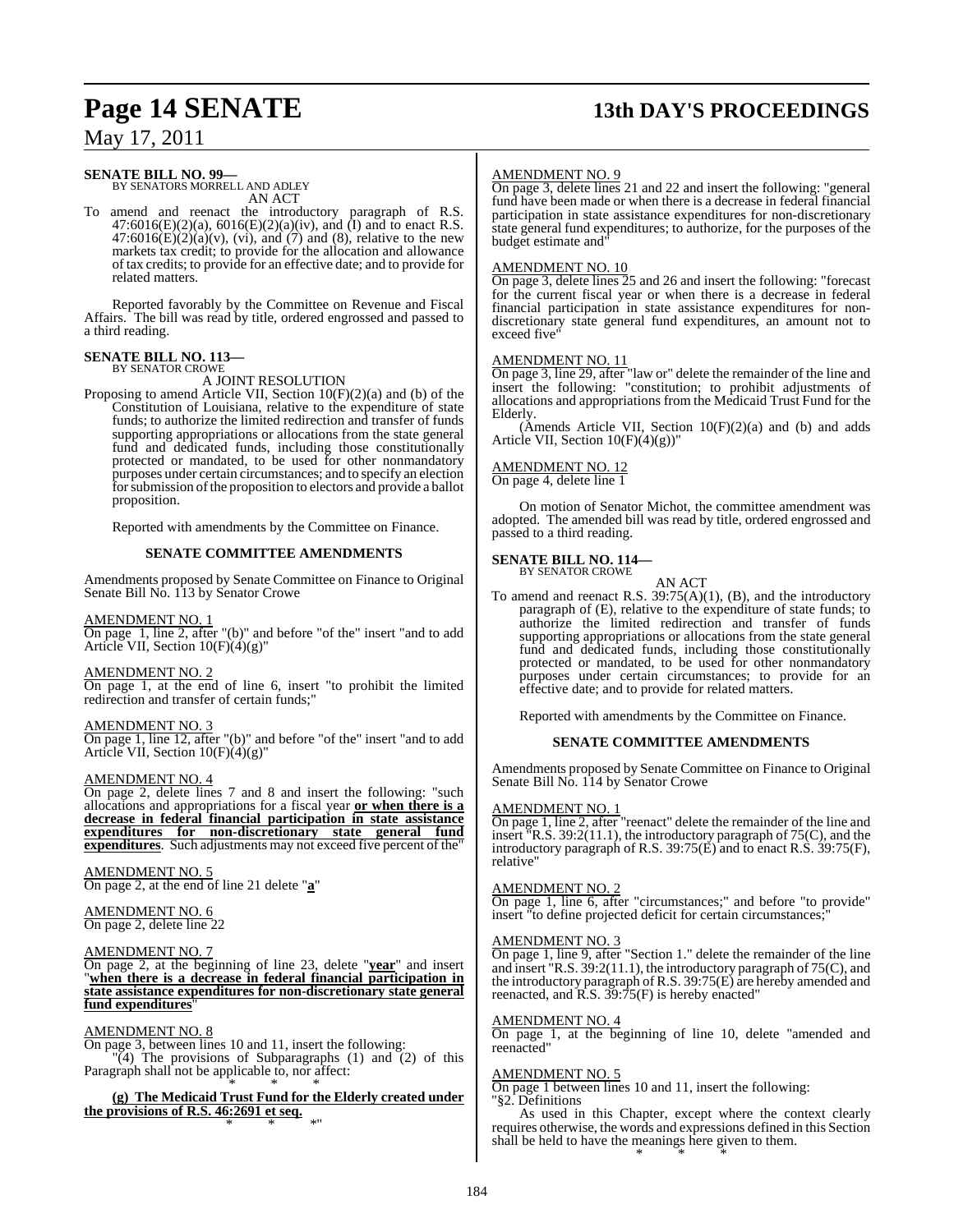## **13th DAY'S PROCEEDINGS Page 15 SENATE**

(11.1) "Deficit" means the excess for any fiscal year of actual expenditures paid by warrant or transfer over the actual monies received and any monies or balances carried forward for any fund at the close of the fiscal year as such are reported by the office of statewide reporting within the division of administration. "Projected deficit" means the excess of appropriations and non-appropriated requirements over the official forecast for any fund during any fiscal year. **For purposes of determining if adjustments to any constitutionally protected or mandated allocations or appropriations, and the transfer of monies associated with such adjustments, are authorized pursuant to Article VII, Section 10(F)(2)(a) of the Constitution and R.S. 39:75(C) and for purposes of determining if an amount not to exceed five percent of the total appropriations or allocations from any fund established by law or the constitution shall be available for expenditure in the next fiscal year for a purpose other than as specifically provided by law or the constitution as authorized in Article VII, Section 10(F)(2)(b) of the Constitution and R.S. 39:75(E), "projected deficit" shall include a reduction in federal funds when such reduction requires an increase in state funding needed to maintain the current level of those state assistance expenditures for non-discretionary state general fund expenditures.**

\* \* \*"

#### AMENDMENT NO. 6

On page 1, delete lines 12 through 17 and insert the following:

"\* \* \* C. Upon receiving notification that a projected deficit exists **or that a decrease in federal financial participation in state assistance expenditures for non-discretionary state general fund expenditures in the current fiscal year is causing an increase in state funding needed to maintain the current level of those state assistance expenditures for non-discretionary state general fund expenditures**, the governor shall have interim budget balancing powers to adjust the budget in accordance with the following provisions:"

#### AMENDMENT NO. 7

On page 2, delete lines 1 through 8

#### AMENDMENT NO. 8

On page 2, delete lines 12 and 13 and insert the following: "year **or if there is a decrease in the federal financial participation in state assistance expenditures for non-discretionary state general fund expenditures in the next fiscal year causing an increase in state funding needed to maintain the current level of expenditures for those state assistance expenditures for non-discretionary state general fund expenditures**, the governor and the legislature may employ the following'

#### AMENDMENT NO. 9

On page 2, between lines 17 and 18, insert the following:

"**F. The decreases in the federal financial participation in state assistance expenditures for non-discretionary state general fund expendituresshall be incorporated into the continuation and five-year base line budget projection for the next fiscal year as presented to the Joint Legislative Committee on the Budget.**"

#### AMENDMENT NO. 10

On page 2, line 20, after "No." and before "of this" change "\_" to "113"

On motion of Senator Michot, the committee amendment was adopted. The amended bill was read by title, ordered engrossed and passed to a third reading.

#### **SENATE BILL NO. 121—** BY SENATOR RISER

#### AN ACT

To amend and reenact R.S. 23:1533, relative to unemployment compensation experience rating records; to provide for an exception for unemployment caused by acts or omissions of third parties; and to provide for related matters.

# May 17, 2011

Reported with amendments by the Committee on Labor and Industrial Relations.

#### **SENATE COMMITTEE AMENDMENTS**

Amendments proposed by Senate Committee on Labor and Industrial Relations to Original Senate Bill No. 121 by Senator Riser

#### AMENDMENT NO. 1

On page 1, line 2 after "1533" insert "and 1552(E)"

#### AMENDMENT NO. 2

On page 1, line 6 delete the line and insert "Section 1. R.S. 23:1533 and 1552(E) are hereby amended and reenacted to read as follows:"

#### AMENDMENT NO. 3

On page 2, delete lines 15 through 19 and insert the following:

"**(4)(a) Benefits shall not be charged against the experience rating records of a claimant's base period employer if both of the following conditions are met:**

**(i) Benefits are paid in a situation in which the unemployment is caused solely by an act or omission of any third party or parties, or solely by such act or omission in combination with an act of God or an act of war. The determination of the responsibility of any third party or partiesshall be as determined by the Oil Pollution Act, 33 U.S.C. 2701, et seq.**

**(ii) Reimbursement for such benefits shall have been paid by the responsible third party or parties into the Unemployment Trust Fund.**

**(b) The amount owed by any responsible third party or parties shall equal the amount of regular and extended benefits paid to individuals as a result of the act or omission attributed to the responsible party or parties.**

**(c) At the end of each calendar quarter, or at the end of any other period as the administrator may prescribe by regulation, the administrator shall charge the responsible party or parties accordingly.**

**(d) Paragraph (4) of Subsection A of this Section is remedial and shall be retroactive to January 1, 2010.**"

#### AMENDMENT NO. 4

On page 3, after line 5 insert the following: "\* \* \*

§1552. Financing benefits paid to employees of nonprofit organizations and of the state, its instrumentalities and political subdivisions and Indian tribes or tribal units \* \* \*

E.**(1)** Each employer who is liable for payments in lieu of contributions shall pay to the administrator for the fund the amount of regular benefits plus the amount of extended benefits paid (not reimbursed by the federal government) that are attributable to services in the employ of such employer, except **in the following circumstances:**

(1)**(a)**that those benefits**Benefits** paid to an individual pursuant to R.S.  $23:1635$  or through any administrative error shall not be charged to the employer's account if it is finally determined that such claimant was not entitled to such benefits or the employer is held not to be liable for such payments, and**.**

(2) **(b)** that benefits **Benefits** paid to an individual who continues to remain in the employ of a base-period employer without a reduction in the number of hours worked or wages paid shall not be charged to the employer's accounts. In addition, any payment previously tendered the administrator on behalf of claims subject to these exceptions, which occur subsequent to July 23, 1981, shall be immediately credited to the employer's account

**(2)** If benefits paid to an individual are based on wages paid by more than one employer and one or more of such employers are liable for payments in lieu of contributions, the amount attributable to each employer who is liable for such payments shall be an amount which bears the same ratio to the total benefits paid to the individual as the total base-period wages paid to the individual by such employer bear to the total base-period wages paid to the individual by all of his base-period employers.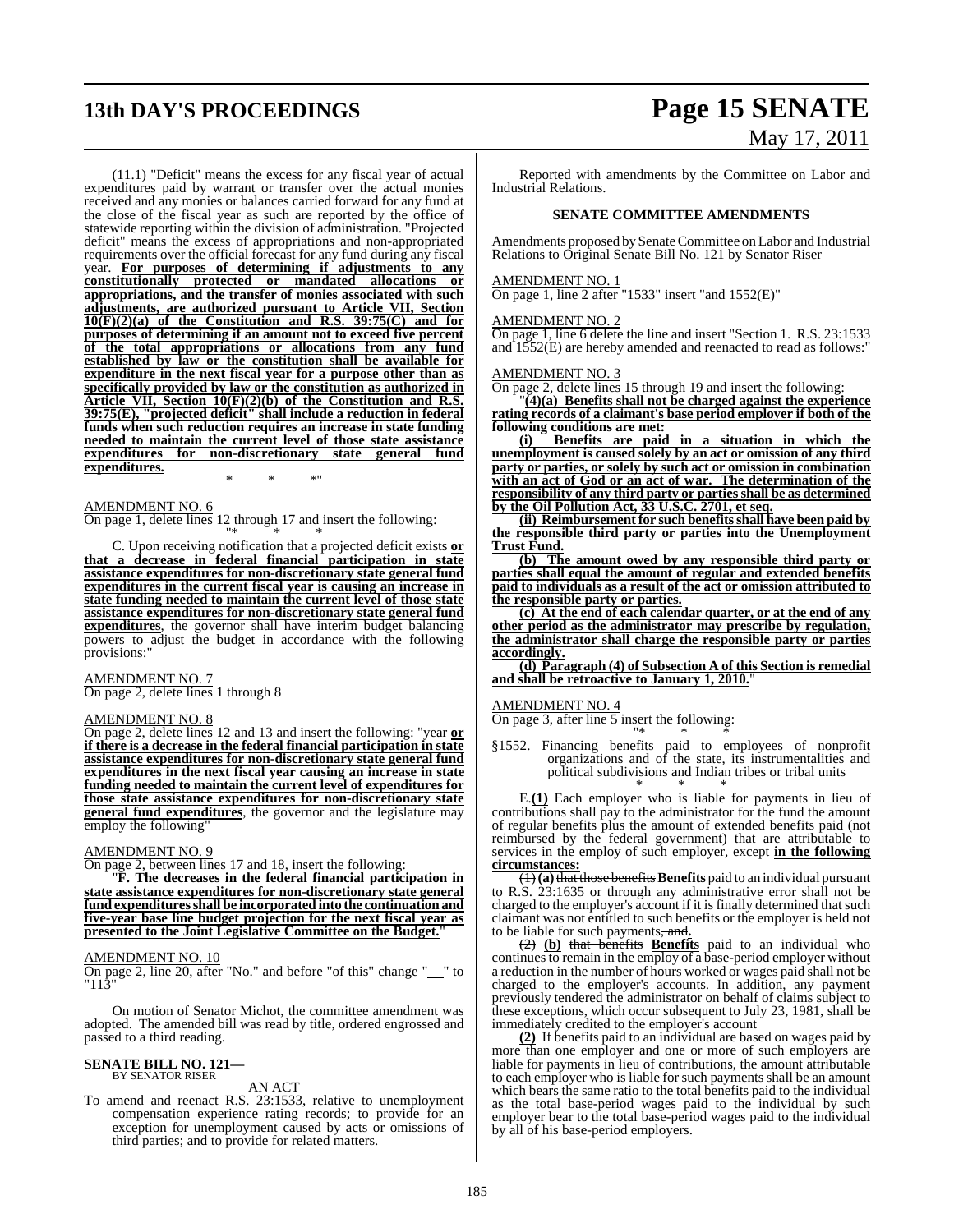## **Page 16 SENATE 13th DAY'S PROCEEDINGS**

**(3)(a) Benefits shall not be charged to the base period employer's account if both of the following conditions are met:**

**(i) Benefits are paid in a situation in which the unemployment is caused solely by an act or omission of any third party or parties, or solely by such act or omission in combination with an act of God or an act of war. The determination of the responsibility of any third party or parties shall be as determined by the Oil Pollution Act, 33 U.S.C. 2701, et seq.**

**(ii) Reimbursement for such benefits shall have been paid by the responsible third party or parties into the Unemployment Trust Fund.**

**(b) The amount owed by any responsible third party or parties shall equal the amount of regular and extended benefits paid to individuals as a result of the act or omission attributed to the responsible party or parties.**

**(c) At the end of each calendar quarter, or at the end of any other period as the administrator may prescribe by regulation, the administrator shall charge the responsible party or parties accordingly.**

**(d) Paragraph (3) of Subsection E of this Section is remedial and shall be retroactive to January 1, 2010.**"

On motion of Senator Riser, the committee amendment was adopted. The amended bill was read by title, ordered engrossed and passed to a third reading.

## **SENATE BILL NO. 122—** BY SENATOR AMEDEE

AN ACT

To amend and reenact R.S.  $33:1236(30)(b)(i)$ , (iii), (iv), and (vi), relative to the powers of local governing authorities; to authorize the governing authority of Ascension Parish to require and compel property owners to remove debris, wrecked or used motor vehicles, or any other discarded or abandoned items on their property; to authorize the governing authority to adopt ordinances placing any cost incurred for removal of such debris or items on the ad valorem tax bills of the parish; to authorize a collection fee for the sheriff of such parish; to provide relative to any action brought to contest the placing of such costs on the tax bills; and to provide for related matters.

Reported with amendments by the Committee on Local and Municipal Affairs.

#### **SENATE COMMITTEE AMENDMENTS**

Amendments proposed by Senate Committee on Local and Municipal Affairs to Original Senate Bill No. 122 by Senator Amedee

AMENDMENT NO. 1

On page 1, after line 17, insert asterisks "\* \* \*"

#### AMENDMENT NO. 2

On page 2, after line 28, insert asterisks "\* \* \*"

On motion of Senator Crowe, the committee amendment was adopted. The amended bill was read by title, ordered engrossed and passed to a third reading.

#### **SENATE BILL NO. 124—** BY SENATOR WALSWORTH

AN ACT

To enact R.S. 33:1236(66), relative to the Ouachita Parish Police Jury; to authorize the prohibition of certain sales; and to provide for related matters.

Reported with amendments by the Committee on Local and Municipal Affairs.

#### **SENATE COMMITTEE AMENDMENTS**

Amendments proposed by Senate Committee on Local and Municipal Affairs to Original Senate Bill No. 124 by Senator Walsworth

#### AMENDMENT NO. 1

On page 1, line 15, change "Shall" to "shall"

On motion of Senator Crowe, the committee amendment was adopted. The amended bill was read by title, ordered engrossed and passed to a third reading.

## **SENATE BILL NO. 129—** BY SENATOR DONAHUE

AN ACT

To amend and reenact Section 2.1(A), (C)(1), and (P) of Act No. 180 of the 1984 Regular Session of the Legislature, as amended by Act No. 562 of the 2003 Regular Session of the Legislature, Act No. 1214 of the 2003 Regular Session of the Legislature, Act No. 682 of the 2004 Regular Session of the Legislature, and Act No. 178 of the 2007 Regular Session of the Legislature, relative to the St. Tammany Parish Hospital District No. 2; to provide for the membership of the board of commissioners; to provide for residency requirements of the board of commissioners; to provide that members of the board of commissioners who are physicians may contract or accept employment with Slidell Memorial Hospital upon expiration of service as a member of the board; to provide for retroactive effect; and to provide for related matters.

Reported favorably by the Committee on Local and Municipal Affairs. The bill was read by title, ordered engrossed and passed to a third reading.

#### **SENATE BILL NO. 135—**

BY SENATOR CLAITOR

AN ACT

To amend and reenact R.S. 47:6015, relative to tax credits; to change the research and development tax credit to a rebate and make certain changes in its calculation and administration; to provide for a limitation on the receipt of other tax benefits and incentives; and to provide for related matters.

Reported with amendments by the Committee on Revenue and Fiscal Affairs.

#### **SENATE COMMITTEE AMENDMENTS**

Amendments proposed by Senate Committee on Revenue and Fiscal Affairs to Original Senate Bill No. 135 by Senator Claitor

AMENDMENT NO. 1

On page 6, line 8, after "from the" delete "original due date"

#### AMENDMENT NO. 2

On page 6, delete line 9, and insert "**date on which the rebate was issued.**"

### AMENDMENT NO. 3

On page 6, delete lines 15 through 17 and insert the following:

"**I. A taxpayer shall not receive any other incentive administered by the Department of Economic Development for any expenditures for which the taxpayer has received a rebate pursuant to this Section.**"

On motion of Senator Marionneaux, the committee amendment was adopted. The amended bill was read by title, ordered engrossed and passed to a third reading.

#### **SENATE BILL NO. 144—**

BY SENATOR WALSWORTH AN ACT

To amend and reenact R.S. 49:308.5, relative to the state treasury; to sunset and abolish certain funds and statutory dedications; to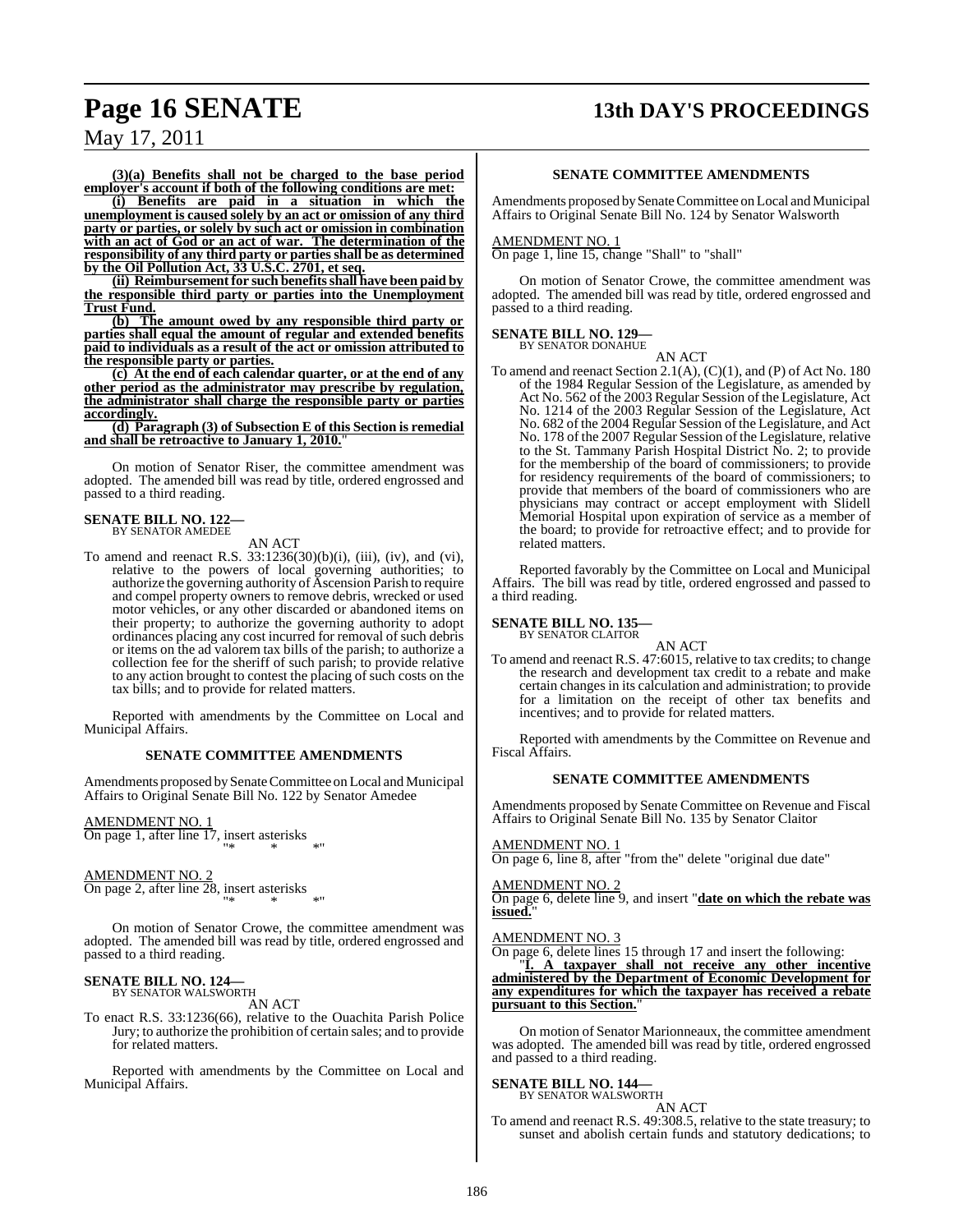## **13th DAY'S PROCEEDINGS Page 17 SENATE**

# May 17, 2011

provide for certain exceptions; and to provide for related matters.

Reported with amendments by the Committee on Finance.

#### **SENATE COMMITTEE AMENDMENTS**

Amendments proposed by Senate Committee on Finance to Original Senate Bill No. 144 by Senator Walsworth

#### AMENDMENT NO. 1

On page 1, line 2, after "R.S." delete the remainder of the line and insert  $\frac{1}{4}9:308.5(B)(3)(c)$  and to enact R.S. 49:308.5(C)(6), relative to special funds and dedication of money; to sunset and abolish"

#### AMENDMENT NO. 2

On page 1, delete lines 6 through 17, and insert the following:

"Section 1. R.S.  $49:308.5(B)(3)(c)$  is hereby amended and reenacted and R.S. 49:308.5(C)(6) is hereby enacted to read as follows:

\* \* \*"

§308.5. Special funds and dedication of money

#### AMENDMENT NO. 3

On page 2, delete lines 1 through 29 and insert the following: "B.

\* \* \* (3) \* \* \*

(c)**(i)** The Joint Legislative Committee on the Budget, hereinafter referred to as "the committee," shall conduct a review of the special funds and dedications as specified in each such plan and schedule.

**(ii) In the event the Joint Legislative Committee on the Budget makes a recommendation to the legislature to abolish a fund submitted for review, the fund shall be terminated in the year in which such Act abolishing the fund becomes effective.**

**(iii) For any funds abolished under the provisions of this Section, all laws of the state which dedicate money required to be deposited in the state treasury shall also be repealed and superseded. The treasurer shall be authorized and directed to transfer the balances of the abolished funds and deposit them into the general fund. The treasurer, upon receipt of such money, and after compliance with the requirements of Article VII, Section 9(B) of the constitution relative to the Bond Security and Redemption Fund, shall deposit the money in and credit it to the general fund. All interest earned on the investment of the money shall be deposited in and credited to the general fund.**"

#### AMENDMENT NO. 4

On page 3, delete lines 1 through 29, on page 4, delete lines 1 through 12 and insert the following:

"C. This Section shall not apply to or affect the laws which dedicate or otherwise provide for the use of the following money or the laws which provide for the following special funds in the state treasury:

#### \* \* \* **(6) Special funds and dedications of money that are derived from the imposition, assessment, or collection of a fee or from** self-generated revenue.

On motion of Senator Michot, the committee amendment was adopted. The amended bill was read by title, ordered engrossed and passed to a third reading.

#### **SENATE BILL NO. 147—** BY SENATOR CHAISSON

A JOINT RESOLUTION

Proposing to add Article VII, Section 10.3(C)(5) of the Constitution of Louisiana, relative to the Budget Stabilization Fund; to provide for deposits into the Budget Stabilization Fund in certain circumstances; and to specify an election for submission of the proposition to electors and provide a ballot proposition.

Reported with amendments by the Committee on Finance.

#### **SENATE COMMITTEE AMENDMENTS**

Amendments proposed by Senate Committee on Finance to Original Senate Bill No. 147 by Senator Chaisson

#### AMENDMENT NO. 1

On page 1, line 4, after "circumstances;" and before "and to" insert "to provide for the interruption of deposits into the Budget Stabilization Fund in certain circumstances;"

#### AMENDMENT NO. 2

On page 1, delete line 17, and on page 2, delete lines 1 through 5 and insert the following:

"**(5)(a) If at any time mineral revenues exceed the base as provided in Subsubparagraphs (A)(2)(a) and (b), and monies in the fund are made available for appropriation or use as provided in Paragraph (C), no deposit of mineral revenues shall be made as provided in Subsubparagraph (A)(2)(a) in the fiscal year for which money in the fund is appropriated or for which money in the fund is incorporated into the official forecast nor for the ensuing fiscal year, except by specific appropriation by the legislature. Thereafter, deposits of mineral revenuesshall resume as provided in Subsubparagraph (A)(2)(a) except in an annual amount not to exceed twenty-five percent of the most recent amount made available for appropriation or use as provided in this Paragraph until either the balance in the fund equals the maximum as provided in Subparagraph (C)(4) or an amount equal to the amount made available for appropriation or use is deposited into the fund, whichever is less.**"

#### AMENDMENT NO. 3

On page 2, between lines 9 and 10, insert the following:

"Section 2. Be it further resolved that this proposed amendment shall become effective July 1, 2012."

#### AMENDMENT NO. 4

On page 2, line 10, change "Section 2." to "Section 3."

#### AMENDMENT NO. 5

On page 2, line 13, change "Section 3." to "Section 4."

#### AMENDMENT NO. 6

On page 2, delete lines 17 through 22, and insert the following: "To provide that if at any time mineral revenues exceed the base provided by law and monies are withdrawn from the Budget Stabilization Fund, no deposit of mineral revenues shall be made to the Budget Stabilization Fund in the same or ensuing fiscal year in which monies in the fund are appropriated or incorporated into the official forecast, except by specific legislative appropriation, and thereafter deposits of mineral revenues into the fund shall resume except in an annual amount not to exceed twenty-five percent of the most recent amount appropriated or incorporated into the official forecast."

On motion of Senator Michot, the committee amendment was adopted. The amended bill was read by title, ordered engrossed and passed to a third reading.

#### **SENATE BILL NO. 157—**

BY SENATOR AMEDEE AN ACT

To enact Subpart K of Part VI of Chapter 1 of Title 51 of the Louisiana Revised Statutes of 1950, to be comprised of R.S. 51:300.33, relative to the Lamar-Dixon Expo Center in Ascension Parish; to provide relative to corporate sponsorship and revenue generation; and to provide for related matters.

Reported with amendments by the Committee on Local and Municipal Affairs.

#### **SENATE COMMITTEE AMENDMENTS**

Amendments proposed by Senate Committee on Local and Municipal Affairs to Original Senate Bill No. 157 by Senator Amedee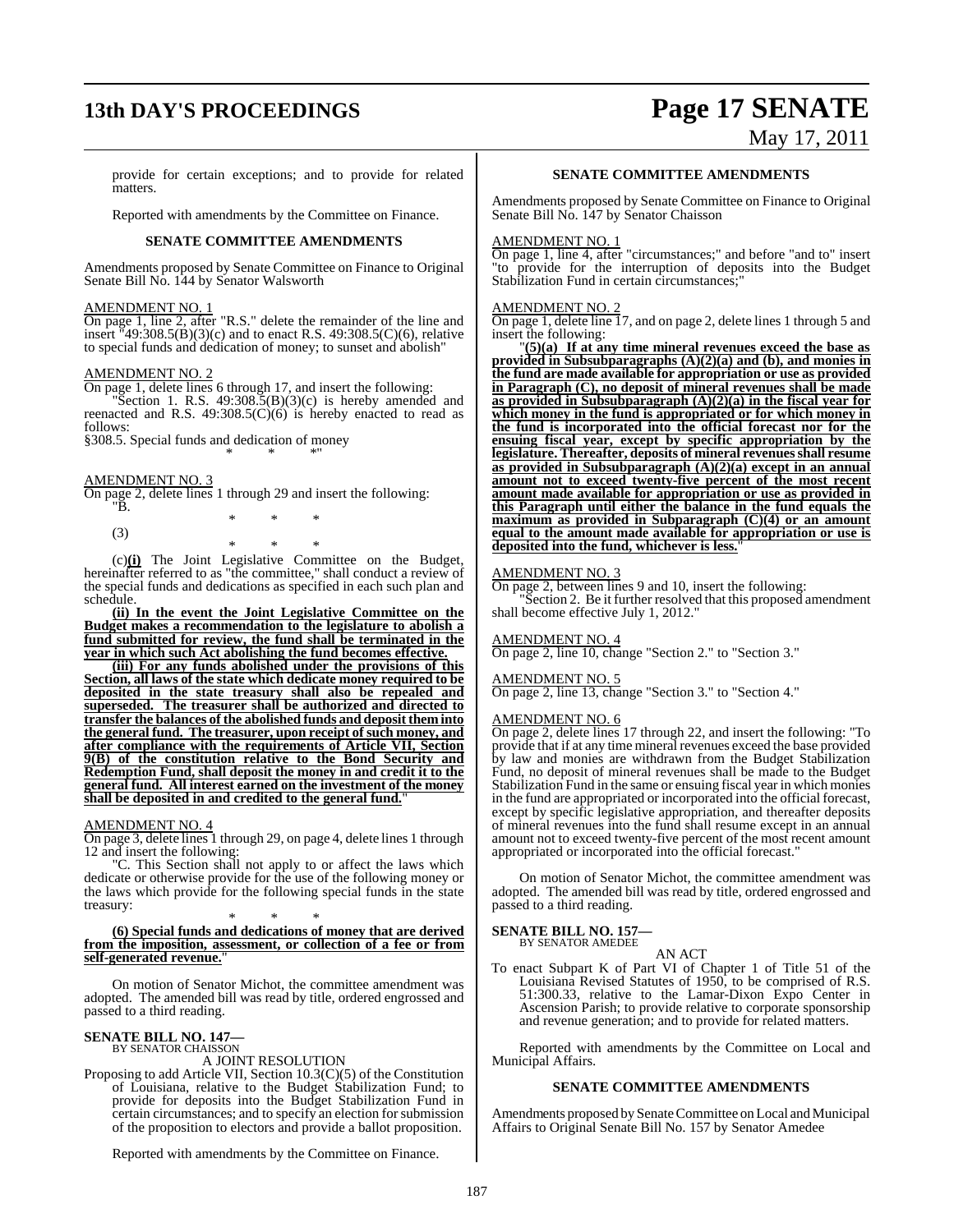#### AMENDMENT NO. 1 On page 1, underline line 10

AMENDMENT NO. 2 On page 1, line 11, change "**§300.7**" to "§**300.33:**"

On motion of Senator Crowe, the committee amendment was adopted. The amended bill was read by title, ordered engrossed and passed to a third reading.

#### **SENATE BILL NO. 165—**

BY SENATORS WALSWORTH, DORSEY, LAFLEUR, LONG AND NEVERS AN ACT AN ACT

To enact 17:3351.16, relative to community and technical colleges; to provide relative to increasing the availability and use of electronic textbooks and otherinstructional materials; to provide relative to the purchase of electronic textbooks and other instructional materials and content; to provide for rules; to provide relative to fees; and to provide for related matters.

Reported with amendments by the Committee on Education.

#### **SENATE COMMITTEE AMENDMENTS**

Amendments proposed by Senate Committee on Education to Original Senate Bill No. 165 by Senator Walsworth

AMENDMENT NO. 1

On page 1, at the beginning of line 2, after "To enact" insert "R.S."

AMENDMENT NO. 2 On page 1, line 9, change "**§17:3351.16.**" to "**§3351.16.**"

On motion of Senator Nevers, the committee amendment was adopted. The amended bill was read by title, ordered engrossed and passed to a third reading.

#### **SENATE BILL NO. 166—** BY SENATOR WALSWORTH

AN ACT

To amend and reenact R.S. 34:1401(A) and (B), and to enact R.S. 34:1402(C), relative to membership on the commission; to provide for residency requirements and removal of commissioners failing to attend the required number of regular meetings; and to provide for related matters.

Reported with amendments by the Committee on Local and Municipal Affairs.

#### **SENATE COMMITTEE AMENDMENTS**

Amendments proposed by Senate Committee on Local and Municipal Affairs to Original Senate Bill No. 166 by Senator Walsworth

AMENDMENT NO. 1

On page 1, line 5, change "commission" to "Greater Ouachita Port Commission"

AMENDMENT NO. 2 On page 2, at the end of lines 6 and 12, change "**precincts**" to "**districts**"

AMENDMENT NO. 3 On page 2, at the end of line 16, change "wards" to "**districts**"

AMENDMENT NO. 4 On page 3, line 9, change "**Subsection A and B of this**" to "**R.S.**  $34:1401(A)$  and  $(B)$ .

AMENDMENT NO. 5 On page 3, delete line 10

On motion of Senator Crowe, the committee amendment was adopted. The amended bill was read by title, ordered engrossed and passed to a third reading.

## **Page 18 SENATE 13th DAY'S PROCEEDINGS**

#### **SENATE BILL NO. 167—** BY SENATOR CHEEK

AN ACT

To enact R.S. 33:2589.1, relative to the city of Shreveport; to provide for the creation of the position of chief of fire support staff; to provide for the appointment, powers, qualifications, and responsibilities of such position; and to provide for related matters.

Reported with amendments by the Committee on Local and Municipal Affairs.

#### **SENATE COMMITTEE AMENDMENTS**

Amendments proposed by Senate Committee on Local and Municipal Affairs to Original Senate Bill No. 167 by Senator Cheek

#### AMENDMENT NO. 1

On page 1, line 9, change "**Chief**" to "**chief**"

On motion of Senator Crowe, the committee amendment was adopted. The amended bill was read by title, ordered engrossed and passed to a third reading.

## **SENATE BILL NO. 171—**<br>BY SENATOR CHAISSON

AN ACT

To amend and reenact R.S.  $39.94(C)(4)(b)$ , relative to the Budget Stabilization Fund; to provide for deposits into the Budget Stabilization Fund in certain circumstances; to provide for an effective date; and to provide for related matters.

Reported with amendments by the Committee on Finance.

#### **SENATE COMMITTEE AMENDMENTS**

Amendments proposed by Senate Committee on Finance to Original Senate Bill No. 171 by Senator Chaisson

#### AMENDMENT NO. 1

On page 1, at the end of line 3, after "to" insert the following: "provide for the interruption of depositsinto the Budget Stabilization Fund in certain circumstances; to"

#### AMENDMENT NO. 2

On page 1, delete lines 15 through 17, and on page 2, delete lines 1 through 7, and insert the following:

(b)**(i)** Notwithstanding any provision of this Section to the contrary, except pursuant to a specific appropriation by the legislature, **if at any time mineral revenues exceed the base as provided in Subparagraphs A(2)(a) and (b) of this Section, and monies in the fund are made available for appropriation or use as provided in Subsection C of this Section,** no appropriation or deposit **of mineral revenues as provided in Subparagraph A(2)(a) of this Section** to the fund shall be made in the same fiscal year as an appropriation, use or withdrawal is made from the fund or until such time as the official forecast exceeds the actual collections of state general fund (direct) revenue for Fiscal Year 2008. **in the fiscal year for which money in the fund is appropriated or for which money in the fund is incorporated into the official forecast nor for the ensuing fiscal year, except by specific appropriation by the legislature. Thereafter, deposits of mineral revenuesshall resume as provided in Subparagraph A(2)(a) of this Section except in an annual amount not to exceed twenty-five percent of the most recent amount made available for appropriation or use as provided in this Paragraph until either the balance in the fund equals the maximum as provided in Subparagraph**  $C(4)(a)$  of this **Section or an amount equal to the amount made available for appropriation or use is deposited into the fund, whichever isless.**"

#### AMENDMENT NO. 3

On page 2, line 10, after "**the fund**" and before "**be made**" change "**may**" to "**shall**"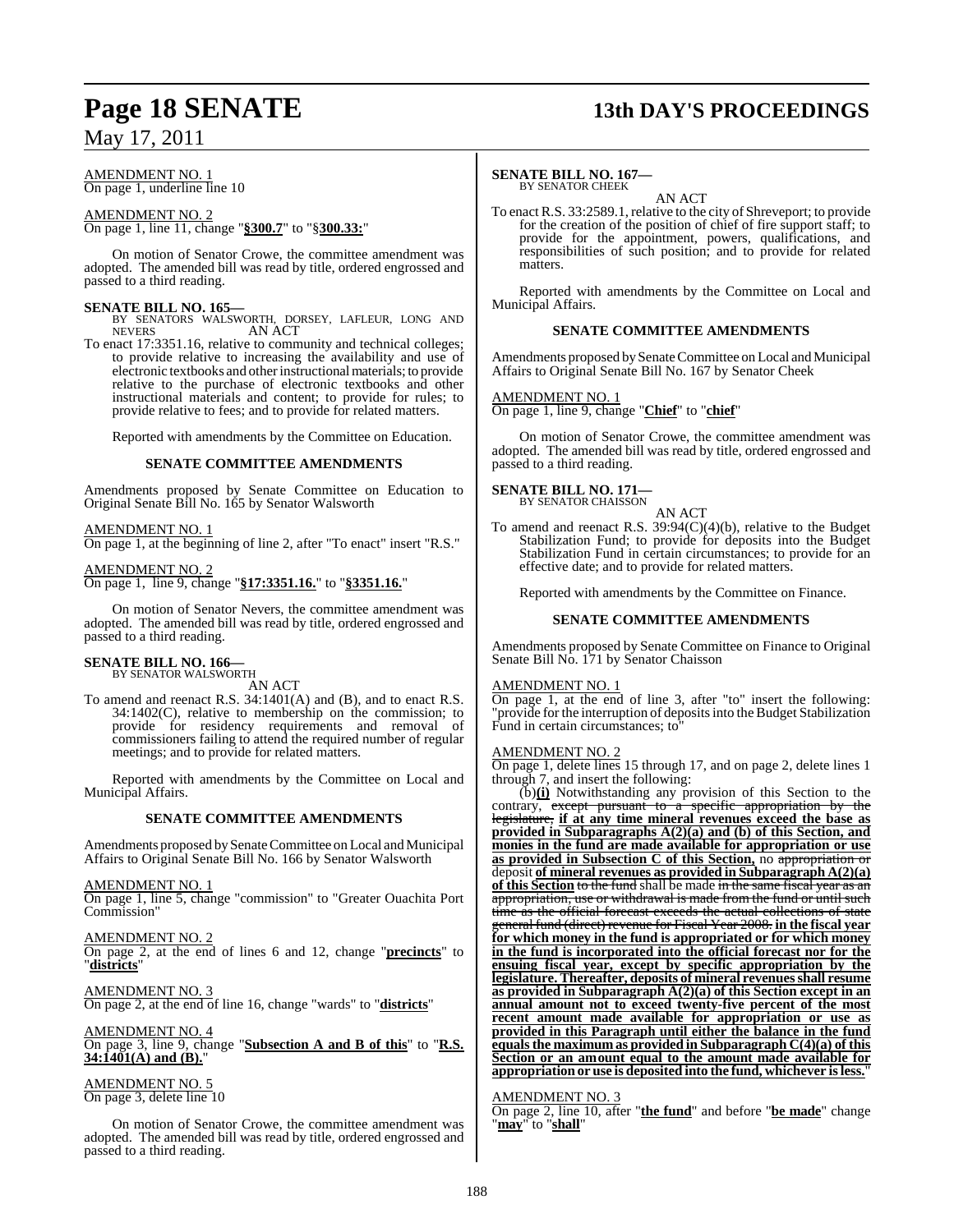# **13th DAY'S PROCEEDINGS Page 19 SENATE**

#### AMENDMENT NO. 4

On page 2, line 11, after "**Subsection**" and before "**of this**" change "**(A)**" to "**A**"

#### AMENDMENT NO. 5

On page 2, line 14, after "No." and before "of this" change "\_\_" to "147"

On motion of Senator Michot, the committee amendment was adopted. The amended bill was read by title, ordered engrossed and passed to a third reading.

## **SENATE BILL NO. 187—** BY SENATOR LONG

AN ACT

To amend and reenact R.S. 47:6026(E)(1), relative to the Cane River Heritage Area Development Zone; to extend the tax credit provided within the zone to January 1, 2014; and to provide for related matters.

Reported favorably by the Committee on Revenue and Fiscal Affairs. The bill was read by title, ordered engrossed and passed to a third reading.

## **SENATE BILL NO. 218—** BY SENATOR MCPHERSON

AN ACT

To enact R.S. 39:1800.4(C)(3), relative to state and local correctional facilities; to provide for pre-paid leases of certain state correctional facilities; to provide for certain terms of pre-paid leases of state correctional facilities; to provide for an effective date; and to provide for related matters.

Reported favorably by the Committee on Finance. The bill was read by title, ordered engrossed and passed to a third reading.

#### **SENATE BILL NO. 237—**

BY SENATOR WILLARD-LEWIS AN ACT

To enact R.S. 33:9039(4), relative to special taxing districts; to remove sales tax authority for plaza districts; and to provide for related matters.

Reported favorably by the Committee on Local and Municipal Affairs. The bill was read by title, ordered engrossed and passed to a third reading.

## **SENATE BILL NO. 259—** BY SENATOR MARIONNEAUX

AN ACT

To amend and reenact R.S. 47:32(A) and (C) and to enact R.S. 47:32(D), relative to income taxes; to phase out the taxes on personal and corporate income; and to provide for related matters.

Reported favorably by the Committee on Revenue and Fiscal Affairs.

#### **Rules Suspended**

Senator Claitor asked for a suspension of the rules to recommit the bill.

Senator Marionneaux objected.

#### **ROLL CALL**

The roll was called with the following result:

#### YEAS

| Mr. Presiden |  |  |
|--------------|--|--|
| Alario       |  |  |
| Appel        |  |  |
| Cheek        |  |  |

nt Donahue Morrish Erdey Mount<br>Kostelka Nevers Kostelka Never<br>
McPherson Perry McPherson

Walsworth

May 17, 2011

Claitor Michot Shaw<br>Crowe Mills Walsv Total - 18 Adley Heitmeier Murray Amedee Jackson Peterson<br>Broome LaFleur Riser Broome LaFleur Riser<br>
Riser Marionneaux Willard-Lewis Marionneaux<br>Morrell Gautreaux Total - 14 Dorsey Martiny Thompson<br>
Guillory Quinn Guillory<br>Long

Total - 7

Smith

The Chair declared the Senate refused to suspend the rules to recommit the bill.

**NAYS** 

ABSENT

### **Rules Suspended**

Senator Claitor asked for a suspension of the rules.

Senator Marionneaux objected.

#### **ROLL CALL**

The roll was called with the following result:

YEAS

Kostelka Mount<br>Long Nevers

Mr. President Erdey Morrish<br>Alario Kostelka Mount Appel Long Never<br>Cheek Martiny Perry Cheek Martiny<br>Claitor McPher Claitor McPherson Shaw<br>Crowe Michot Wals Donahue Total - 20

Gautreaux Total - 14

Guillory

Michot Walsworth<br>Mills

Adley Heitmeier Murray Amedee Jackson Peters<br>Broome LaFleur Riser Broome LaFleur<br>Chabert Marionneaux

Marionneaux Willard-Lewis<br>Morrell

#### ABSENT

**NAYS** 

Dorsey Quinn Thompson<br>
Guillory Smith Total - 5

The Chair declared the rules were suspended.

Senator Claitor moved that the bill be recommitted to the Committee on Finance.

Senator Marionneaux moved as a substitute motion that the bill be advanced to a Third Reading and Final Passage.

#### **ROLL CALL**

The roll was called on the substitute motion with the following result:

#### YEAS

Adley Kostelka Peterson Amedee LaFleur Riser<br>Broome Marionneaux Shaw Broome Marionneaux Shaw<br>
Chabert McPherson Thompson **McPherson**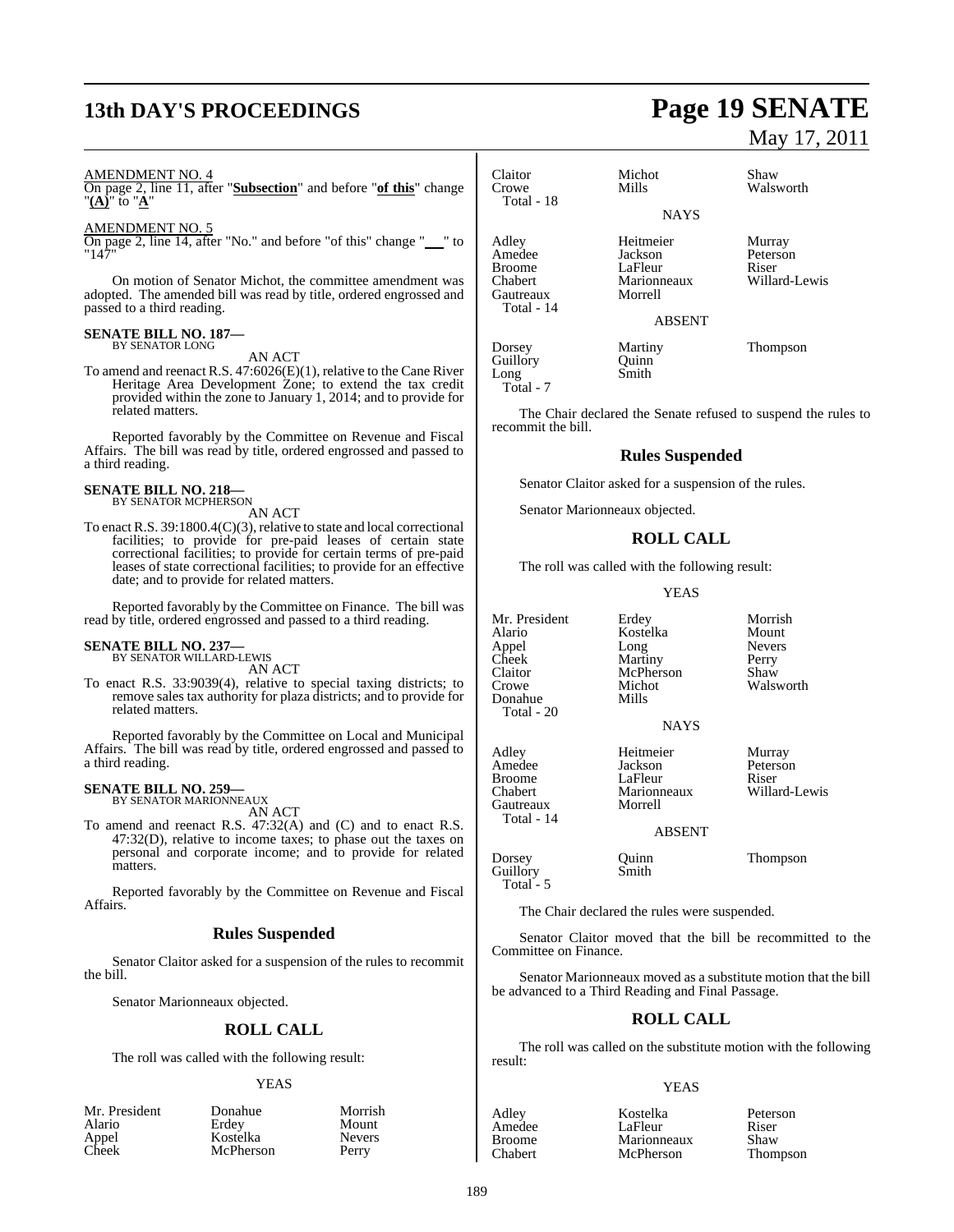| Gautreaux<br>Heitmeier<br>Jackson<br>Total - 19                             | Morrell<br>Murray<br>Perry<br><b>NAYS</b>                                  | Willard-Lewis                                   |
|-----------------------------------------------------------------------------|----------------------------------------------------------------------------|-------------------------------------------------|
| Mr. President<br>Alario<br>Appel<br>Cheek<br>Claitor<br>Crowe<br>Total - 17 | Donahue<br>Erdey<br>Guillory<br>Long<br>Martiny<br>Michot<br><b>ABSENT</b> | Mills<br>Morrish<br>Mount<br>Ouinn<br>Walsworth |
| Dorsey                                                                      | <b>Nevers</b>                                                              | Smith                                           |

Total - 3

The Chair declared the bill was ordered engrossed and passed to a Third Reading.

On motion of Senator Marionneaux Senate Bill No. 259, which was just advanced to Third Reading and Final Passage, was made Special Order of the Day No. 1 on Tuesday, May 24, 2011.

## **SENATE BILL NO. 264—** BY SENATOR CHAISSON

AN ACT

To amend and reenact R.S.  $47:6007(B)(7)$  and (C)(2) and (4), relative to tax credits; to provide for granting motion picture investor tax credits; to provide for definitions, allowing the credits, and transferability; and to provide for related matters.

Reported favorably by the Committee on Revenue and Fiscal Affairs. The bill was read by title, ordered engrossed and passed to a third reading.

#### **Rules Suspended**

Senator Smith asked for and obtained a suspension of the rules to recommit a bill.

**HOUSE BILL NO. 276—** BY REPRESENTATIVE MONTOUCET

AN ACT

To amend and reenact R.S. 37:2442(6)(introductory paragraph), 2446.1(C), 2449(B), and 2449.1(B)(4), (C)(1) and (2), and (E),  $2449.2(A)$ (introductory paragraph) and (B), and  $2449.3(A)$  and to enact R.S. 37:2444.1 and 2444.2, relative to hearing aid dealers; to provide for definitions; to establish a testing period for hearing aids; to establish a three-day cooling off period for the purchase of a hearing aid; to provide for continuing education requirements; to provide for temporary training permits; to provide for guidelines for training of temporary training permit holders; to establish sponsor and co-sponsor requirements; to provide for authority of temporary training permit holders; and to provide for related matters.

Senator Smith moved to recommit the bill from the Committee on Commerce, Consumer Protection, and International Affairs to the Committee on Health and Welfare.

Without objection, so ordered.

#### **Senate Bills and Joint Resolutions on Third Reading and Final Passage**

**SENATE BILL NO. 13—** BY SENATOR MARIONNEAUX

AN ACT

To amend and reenact R.S. 47:297.10(A), relative to income tax deductions; to authorize a deduction for the amount of certain tuition and fees paid to certain elementary and secondary schools; and to provide for related matters.

## **Page 20 SENATE 13th DAY'S PROCEEDINGS**

On motion of Senator Marionneaux, Senate Bill No. 13 was made Special Order of the Day No. 1 on Wednesday, May 18, 2011.

## **SENATE BILL NO. 21—** BY SENATOR RISER

AN ACT To amend and reenact R.S.  $47:305(D)(1)(c)$  and (p), relative to exemptions from the sales and use taxes of the state; to provide an exemption for certain water; and to provide for related matters.

On motion of Senator Riser, the bill was read by title and returned to the Calendar, subject to call.

#### **SENATE BILL NO. 40—**

BY SENATORS MORRELL AND ADLEY AN ACT

To amend and reenact R.S.  $47:6021(A)$ ,  $(B)(1)$ ,  $(D)(2)(a)(i)$  and  $(b)(i)$ ,  $(H)$ , the introductory paragraph of  $(I)$ ,  $(I)(2)$ ,  $(I)(6)$ , and (J) and to enact R.S.  $47:6021(\overline{B})(6)$ , relative to income tax credits; to provide income tax credits for certain brownfields investors; to clarify the applicability of such credit to remediation of public lands; to provide for an effective date; and to provide for related matters.

### **Floor Amendments**

Senator Morrell proposed the following amendments.

#### **SENATE FLOOR AMENDMENTS**

Amendments proposed by Senator Morrell to Engrossed Senate Bill No. 40 by Senator Morrell

AMENDMENT NO. 1 On page 4, line 9, after "Revenue" insert "**and the Department of Environmental Quality**"

On motion of Senator Morrell, the amendments were adopted.

### **Floor Amendments**

Senator Marionneaux proposed the following amendments.

#### **SENATE FLOOR AMENDMENTS**

Amendments proposed by Senator Marionneaux to Engrossed Senate Bill No. 40 by Senator Morrell

AMENDMENT NO. 1 On page 4, line 18, after "**June 30, 2011**" insert "**and after December 31, 2013**"

#### AMENDMENT NO. 2

On page 4, line 19, after "effective" delete the remainder of the line, delete line 20 and insert: "after December 31, 2009 for tax credits **properly** authorized on and prior to such date **during the time periods provided for in this Subsection**."

On motion of Senator Morrell, the amendments were adopted.

The bill was read by title. Senator Morrell moved the final passage of the amended bill.

## **ROLL CALL**

The roll was called with the following result:

#### YEAS

| Adley  | Heitmeie |
|--------|----------|
| Alario | Jackson  |
| Amedee | Kostelka |
| Appel  | LaFleur  |
|        |          |

Adley Heitmeier Morrish Alario Jackson Mount LaFleur Perry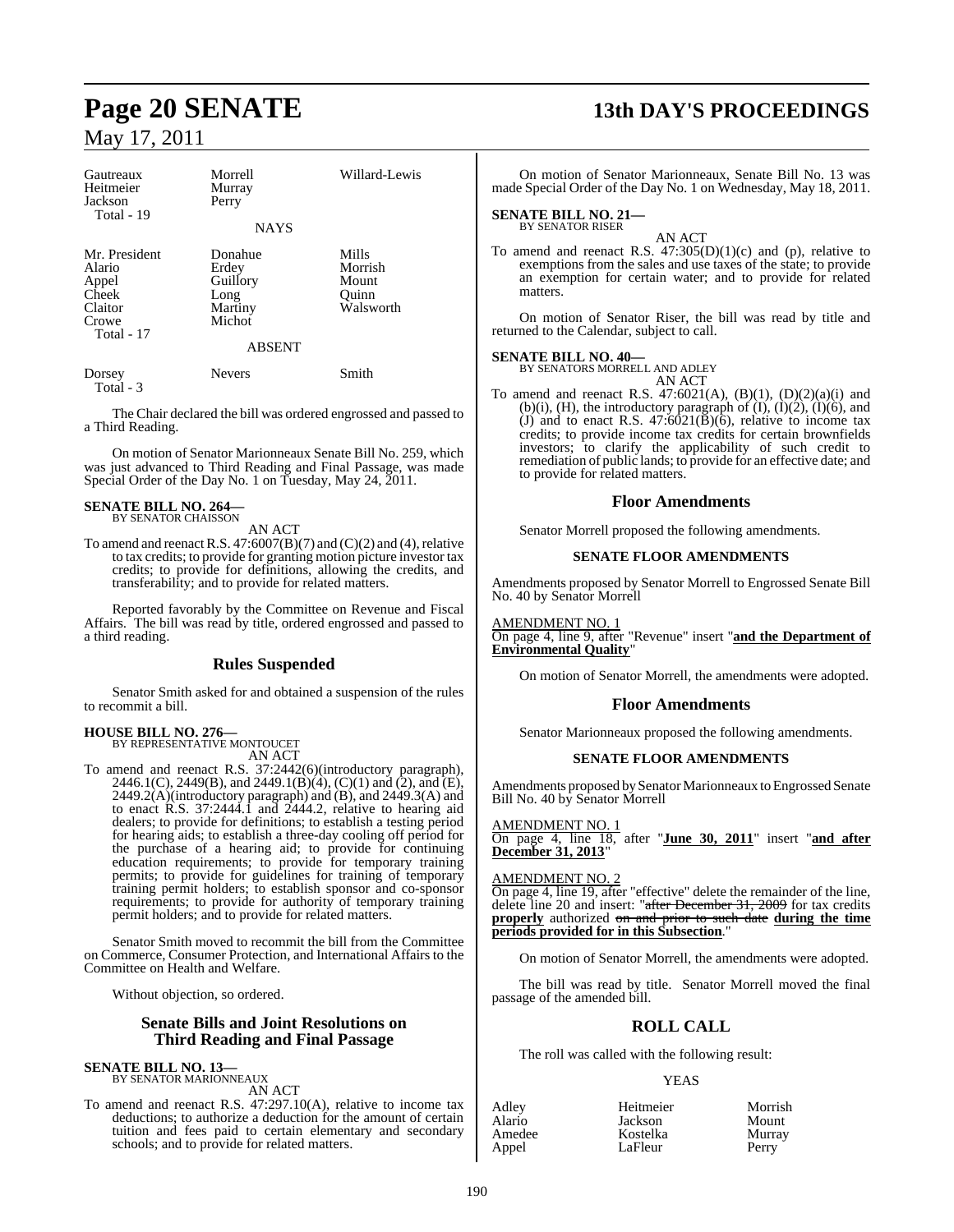## **13th DAY'S PROCEEDINGS Page 21 SENATE**

Broome Long Quinn<br>
Chabert Martiny Riser Chabert Martiny Riser<br>Cheek McPherson Shaw Cheek McPherson<br>Claitor Michot Claitor Michot Walsworth<br>
Crowe Mills Willard-Le Gautreaux Total - 29

Total - 0

Mills Willard-Lewis<br>Morrell

**NAYS** 

#### ABSENT

| Mr. President | Guillory      | Smith    |
|---------------|---------------|----------|
| Donahue       | Marionneaux   | Thompson |
| Dorsey        | <b>Nevers</b> |          |
| Erdey         | Peterson      |          |
| Total - $10$  |               |          |

The Chair declared the amended bill was passed, ordered reengrossed and sent to the House. Senator Morrell moved to reconsider the vote by which the bill was passed and laid the motion on the table.

## **SENATE BILL NO. 53—** BY SENATORS ALARIO AND THOMPSON

A JOINT RESOLUTION

Proposing to amend Article VII, Section  $10.8(A)(1)(c)$ ,  $(A)(2)$ ,  $(3)$ , and  $\overline{(4)}$ , and  $\overline{(C)}(1)$  of the Constitution of Louisiana, all relative to the Millennium Trust, the Health Excellence Fund, the Education Excellence Fund, and the TOPS Fund; to provide for the allocation of interest to the Health Excellence Fund, the Education Excellence Fund, and the TOPS Fund; to provide for the dedication of certain proceeds from the Settlement Agreement to the TOPS Fund; to provide for the deposit, transfer, or credit of certain Settlement Agreement proceeds received by the state to the TOPS Fund; and to specify an election for submission of the proposition to electors and provide a ballot proposition.

#### **Floor Amendments**

Senator Marionneaux sent up floor amendments.

#### **SENATE FLOOR AMENDMENTS**

Amendments proposed by Senator Marionneaux on behalf of the Legislative Bureau to Engrossed Senate Bill No. 53 by Senator Alario

#### AMENDMENT NO. 1

On page 1, delete line 14 and insert the following: "Section  $10.8(A)(1)(c)$ , (A)(2), (3), (4), and"

On motion of Senator Marionneaux, the amendments were adopted.

#### **Floor Amendments**

Senator Alario proposed the following amendments.

#### **SENATE FLOOR AMENDMENTS**

Amendments proposed by Senator Alario to Engrossed Senate Bill No. 53 by Senator Alario

AMENDMENT NO. 1

On page 2, line 19, after "**monies**" and before "**received**", insert "**deposited in and credited to the Millennium Trust**"

#### AMENDMENT NO. 2

On page 4, line 6, after "**proceeds**" and before "**received**", insert "**deposited in and credited to the Millennium Trust**"

On motion of Senator Alario, the amendments were adopted.

# May 17, 2011

#### **Floor Amendments**

Senator Gautreaux proposed the following amendments.

#### **SENATE FLOOR AMENDMENTS**

Amendments proposed by Senator Gautreaux to Engrossed Senate Bill No. 53 by Senator Alario

#### AMENDMENT NO. 1

On page 1, line 7 change "the TOPS Fund" to "fund certain unfunded accrued liabilities"

AMENDMENT NO. 2

On page 1, line 8 delete "the TOPS" and at the beginning of line 9 delete "Fund" and insert "certain state public retirement systems"

#### AMENDMENT NO. 3

On page 2, line 22 delete "**and (c)**" and insert "**, (c), and (d)**"

#### AMENDMENT NO. 4

On page 3, line 27 after "**Fund**" delete the remainder of the line and delete line 28 and insert "**one-third of all**"

#### AMENDMENT NO. 5

On page 4, between lines 3 and 4, insert:

"**(c) Beginning Fiscal Year 2011-2012, and each fiscal year thereafter, the treasurer shall transfer one hundred percent of the Settlement Agreement proceeds deposited into the Millennium Trust to fund the unfunded accrued liability of the state retirement systems as provided by law. The treasurer shall report annually to the legislature as to the amount of Millennium Trust Settlement Agreement proceeds so funded.**"

#### AMENDMENT NO. 6

On page 4, line 4 change "**(c)**" to "**(d)**"

#### AMENDMENT NO. 7

On page 4, line 7 after "**to the**" delete the remainder of the line and insert "**unfunded accrued liability.**"

#### AMENDMENT NO. 8

On page 4, delete lines 9 through 29, and on page 5, delete lines 1 through 14

#### AMENDMENT NO. 9

On page 5, line 26 after "allocated to" delete the remainder of the line and delete lines 27 through 29 in their entirety and insert "fund the unfunded accrued liability of certain state retirement systems."

Senator Gautreaux moved the adoption of the amendments.

Senator Alario objected.

#### **ROLL CALL**

The roll was called with the following result:

**YEAS** 

Adley Jackson Shaw Gautreaux Total - 8

Morrell Thompson<br>Peterson

#### NAYS

Alario Guillory Murray<br>Amedee Heitmeier Perry Amedee Heitmeier Perry Appel Kostelka Quinn Chabert LaFleur Riser<br>Cheek Long Smith Cheek Long<br>Claitor Michot

Claitor Michot Walsworth<br>Crowe Mills Willard-Le Willard-Lewis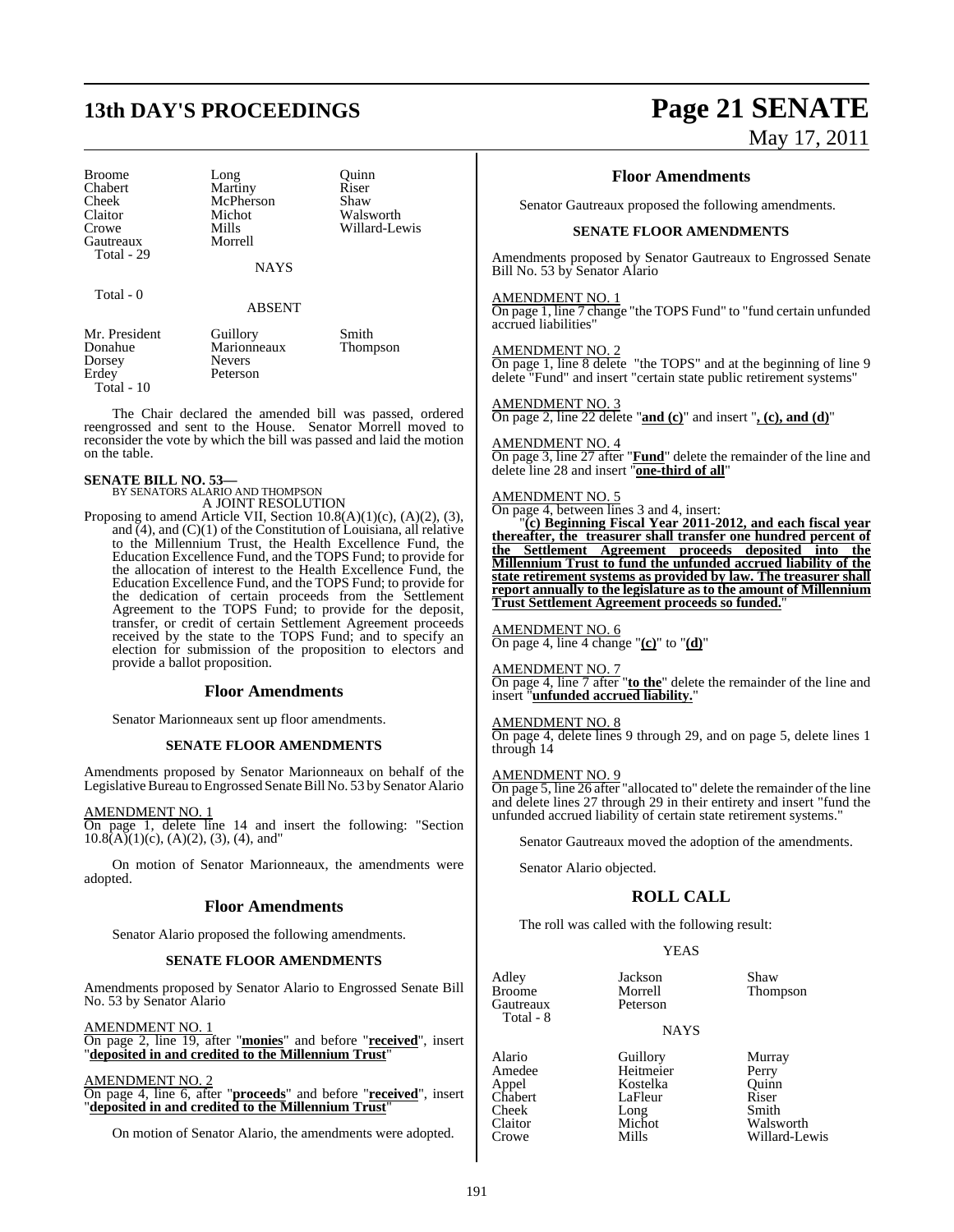Donahue Morrish Total - 25

## Mount

### ABSENT

Mr. President Marionneaux McPherson<br>
Dorsey Martiny Nevers  $Total - 6$ 

**Martiny** 

The Chair declared the amendments were rejected.

#### **Floor Amendments**

Senator Jackson proposed the following amendments.

#### **SENATE FLOOR AMENDMENTS**

Amendments proposed by Senator Jackson to Engrossed Senate Bill No. 53 by Senator Alario

#### AMENDMENT NO. 1

On page 1, line 2, change " $(C)(1)$ " to " $(C)(1)$  and  $(4)$ "

#### AMENDMENT NO. 2

On page 1, line 9, after "Fund;" and before "and to" insert "to provide for uses of the monies in the TOPS Fund;"

#### AMENDMENT NO. 3

On page 1, delete lines 14 and 15 and insert the following: Section 10.8(A)(1)(c), (A)(2), (3), (4), and (4), and  $\overline{C}(1)$  and (4) of the Constitution of Louisiana, to read as follows:"

#### AMENDMENT NO. 4

On page 5, between lines 14 and 15, insert the following: "(4)**(a)** Appropriations from the TOPS Fund shall be restricted to support of state programs for financial assistance for students attending Louisiana institutions of postsecondary education.

**(b) Notwithstanding the provisions of Subsubparagraph (a) of this Subparagraph, for Fiscal Year 2011-2012, thirty percent of the Settlement Agreement proceeds credited to and deposited into** the **TOPS** Fund as provided by Subsubparagraphs  $(\overrightarrow{A})(4)(\overrightarrow{b})$ **and (c) of this Section shall be appropriated for the Louisiana GO Grant Program to provide Louisiana students with demonstrated financial need, the financial assistance to help cover the cost of attending Louisiana institutions of postsecondary education. No amount appropriated as required herein shall displace, replace, or supplant appropriations from the general fund for the purposes specified. This Subsubparagraph shall mean that no appropriation for any fiscal year from the TOPS Fund shall be made for such purpose for which a general fund appropriation was made in the previous year unless the total appropriations for the fiscal year from the state general fund for such purpose exceeds general fund appropriations of the previous year.**

**(c) Notwithstanding the provisions of Subsubparagraph (a) of this Subparagraph, for Fiscal Year 2012-2013 and each fiscal year thereafter, thirty percent of the Settlement Agreement proceeds credited to and deposited into the TOPS Fund as provided by Subsubparagraph (A)(4)(b) of this Section shall be appropriated for the Louisiana GO Grant Program to provide Louisiana students with demonstrated financial need, the financial assistance to help cover the cost of attending Louisiana institutions of postsecondary education. No amount appropriated as required herein shall displace, replace, or supplant appropriations from the general fund for the purposes specified. This Subsubparagraph shall mean that no appropriation for any fiscal year from the TOPS Fund shall be made for such purpose for which a general fund appropriation was made in the previous year unless the total appropriations for the fiscal year from the state general fund for such purpose exceeds general fund appropriations of the previous year.**"

#### AMENDMENT NO. 5

On page 5, at the beginning of line 28, change "institutions;" to "institutions, including thirty percent of the annual Settlement

## **Page 22 SENATE 13th DAY'S PROCEEDINGS**

Agreement proceeds to be appropriated for the Louisiana GO Grant Program for students with demonstrated financial need and shall not displace, replace, or supplant appropriations from the state general fund for such purposes;

AMENDMENT NO. 6 On page 6, line 1, change " $(C)(1)$ " to " $(C)(1)$  and  $(4)$ "

Senator Jackson moved the adoption of the amendments.

Senator Alario objected.

### **ROLL CALL**

The roll was called with the following result:

#### YEAS

Mr. President Jackson Murray<br>Broome LaFleur Peterson Broome LaFleur Peterson<br>Chabert McPherson Thompson Gautreaux Total - 11

McPherson<br>Morrell **NAYS** 

Alario Heitmeier Perry<br>Amedee Kostelka Quinn Appel Long Riser<br>Cheek Martiny Shaw Cheek Martiny Shaw<br>Claitor Michot Smith Claitor Michot<br>Crowe Mills Crowe Mills Walsworth<br>
Donahue Morrish Willard-Lev Donahue Morrish Willard-Lewis Total - 26

Adley Guillory Nevers<br>Alario Heitmeier Perry Kostelka Quinn<br>Long Riser Mount

**ABSENT** 

Dorsey Marionneaux Total - 2

The Chair declared the amendments were rejected.

#### **Floor Amendments**

Senator Peterson proposed the following amendments.

#### **SENATE FLOOR AMENDMENTS**

Amendments proposed by Senator Peterson to Engrossed Senate Bill No. 53 by Senator Alario

#### AMENDMENT NO. 1

On page 1, line 2, change " $(C)(1)$ " to " $(C)(1)$  and to add Article VII, Section  $10.8(C)(2)(d)$ "

#### AMENDMENT NO. 2

On page 1, line 9, after "Fund;" and before "and to" insert "to provide for the uses of a portion of the monies in the Health Excellence Fund and the TOPS Fund;"

#### AMENDMENT NO. 3

On page 1, delete lines 14 and 15 and insert the following:

Section 10.8(A)(1)(c), (A)(2), (3), (4), and (C)(1) and to add Article VII, Section  $10.8(C)(2)(d)$  of the Constitution of Louisiana, to read as follows:"

#### AMENDMENT NO. 4

On page 3, delete lines 2 through 6 and insert the following:

"**(b) Beginning Fiscal Year 2011-2012, and each fiscal year thereafter, the treasurer shall credit to the Health Excellence Fund fifty percent of the Settlement Agreement proceeds deposited into the Millennium Trust, and one-third of all investment earnings on the investment of the Millennium Trust. The treasurer shall report annually to the legislature as to the**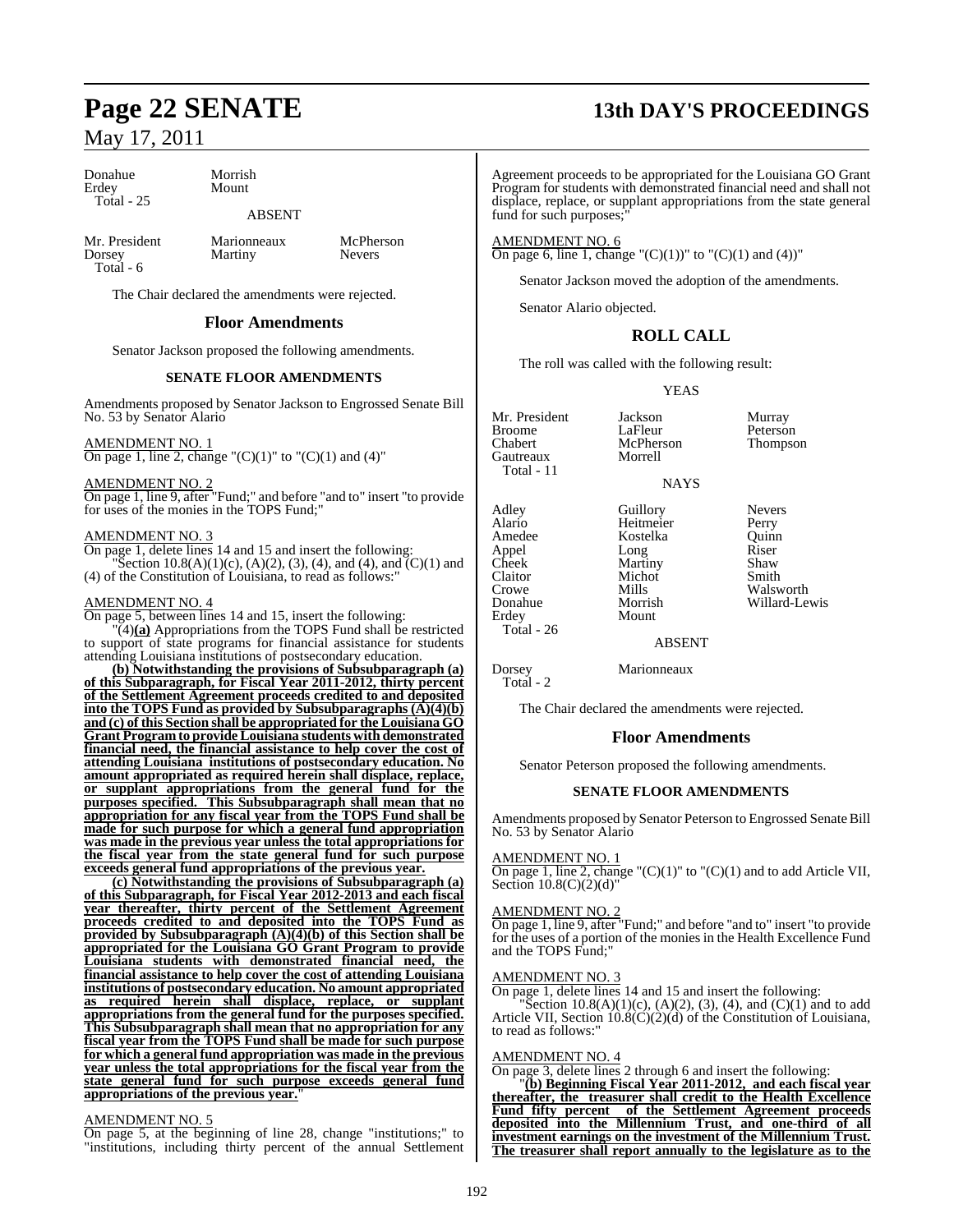# **13th DAY'S PROCEEDINGS Page 23 SENATE**

#### **amount of Millennium Trust Settlement Agreement proceeds and investment earnings credited to the Health Excellence Fund.**

**(c) Upon the effective date ofthis Subsubparagraph,the state treasurer shall deposit, transfer, or otherwise credit funds in an amount equal to fifty percent of such Settlement Agreement proceeds received by the state between April 1, 2011 and the effective date of this Subsubparagraph to the Health Excellence Fund.**"

#### AMENDMENT NO. 5

On page 3, line 27, change "**one hundred**" to "**fifty**"

#### AMENDMENT NO. 6

On page 4, at the end of line 5, after "**equal to**" and before "**such**" insert "**fifty percent of**"

#### AMENDMENT NO. 7

On page 5, between lines 13 and 14, insert the following:

"(2) Appropriations from the Health Excellence Fund shall be restricted to the following purposes: \* \* \*

**(d)(i) For Fiscal Year 2011-2012, the Settlement Agreement proceeds credited to and deposited into the Health Excellence Fund as provided by Subsubparagraphs (A)(2)(b) and (c) of this Section shall be appropriated for additional funding of the Children's Health Insurance Program, also known as LaCHIP. No amount appropriated as required herein shall displace, replace, or supplant appropriationsfrom the general fund for the purposes specified. This Subsubparagraph shall mean that no appropriation for any fiscal year from the Health Excellence Fund shall be made for such purpose for which a general fund appropriation was made in the previous year unless the total appropriations for the fiscal year from the state general fund for such purpose exceeds general fund appropriations ofthe previous year.**

**(ii) For Fiscal Year 2012-2013 and each fiscal year thereafter, the Settlement Agreement proceeds credited to and deposited into the Health Excellence Fund as provided by Subsubparagraph (A)(2)(b) of this Section shall be appropriated for additional funding of the Children's Health Insurance Program, also known as LaCHIP. No amount appropriated as required herein shall displace, replace, or supplant appropriations from the general fund for the purposes specified. This Subsubparagraph shall mean that no appropriation for any fiscal year from the Health Excellence Fund shall be made for such purpose for which a general fund appropriation was made in the previous year unless the total appropriations for the fiscal year from the state general fund for such purpose exceeds general** fund appropriations of the previous year.

#### AMENDMENT NO. 8

On page 5, delete lines 25 through 29 and insert the following: "hundred eighty million dollars, fifty percent of the annual Settlement Agreement proceeds shall be allocated to the TOPS Fund to support state programs of financial assistance for students attending Louisiana postsecondary institutions and fifty percent shall be allocated to the Health Excellence Fund for additional funding of LaCHIP and shall not displace, replace, or supplant appropriations from the state general fund for such purposes; to provide for the deposit, transfer, or credit of certain moniesin the MillenniumTrust to the TOPS Fund and the Health Excellence Fund for such purposes."

#### AMENDMENT NO. 9

On page 6, at the end of line 1, change " $(C)(1)$ " to " $(C)(1)$  and add Article VII, Section 10.8(C)(2)(d))"

Senator Peterson moved the adoption of the amendments.

Senator Alario objected.

# May 17, 2011

### **ROLL CALL**

The roll was called with the following result:

Murray

#### YEAS

Mr. President McPherson Peterson<br>Broome Mills Thompson Broome Mills Thompson Gautreaux Morrell Willard-Lewis Total - 11

Adley Erdey Mount<br>Alario Guillory Nevers Alario Guillory Never<br>Amedee Heitmeier Perry Amedee Heitmeier Perry<br>
Appel Kostelka Quinn Chabert LaFleur Riser<br>Cheek Long Shaw Cheek Long Shaw<br>Claitor Martiny Smith Claitor Martiny<br>Crowe Michot  $Donahue$ Total - 26

Total - 2

Michot Walsworth<br>Morrish

NAYS Kostelka Quinn<br>LaFleur Riser

#### ABSENT

Dorsey Marionneaux

The Chair declared the amendments were rejected.

#### **Floor Amendments**

Senator Peterson proposed the following amendments.

#### **SENATE FLOOR AMENDMENTS**

Amendments (SFASB53 LUECKELJ **881**) proposed by Senator Peterson to Engrossed Senate Bill No. 53 by Senator Alario

#### AMENDMENT NO. 1

On page 1, line 2, change " $(C)(1)$ " to " $(C)(1)$  and to add Article VII, Section  $10.8(C)(2)(d)$ "

#### AMENDMENT NO. 2

On page 1, line 9, after "Fund;" and before "and to" insert "to provide for the uses of a portion of the monies in the Health Excellence Fund and the TOPS Fund;"

#### AMENDMENT NO. 3

On page 1, delete lines 14 and 15 and insert the following:

"Section 10.8(A)(1)(c), (A)(2), (3), (4), and (C)(1) and to add Article VII, Section 10.8(C)(2)(d) of the Constitution of Louisiana, to read as follows:"

#### AMENDMENT NO. 4

On page 3, delete lines 2 through 6 and insert the following:

"**(b) Beginning Fiscal Year 2011-2012, and each fiscal year thereafter, the treasurer shall credit to the Health Excellence Fund fifty percent of the Settlement Agreement proceeds deposited into the Millennium Trust, and one-third of all investment earnings on the investment of the Millennium Trust. The treasurer shall report annually to the legislature as to the amount of MillenniumTrust Settlement Agreement proceeds and investment earnings credited to the Health Excellence Fund.**

**(c) Upon the effective date of this Subsubparagraph, the state treasurer shall deposit, transfer, or otherwise credit funds in an amount equal to fifty percent ofsuch Settlement Agreement proceeds received by the state between April 1, 2011 and the effective date of this Subsubparagraph to the Health Excellence Fund.**"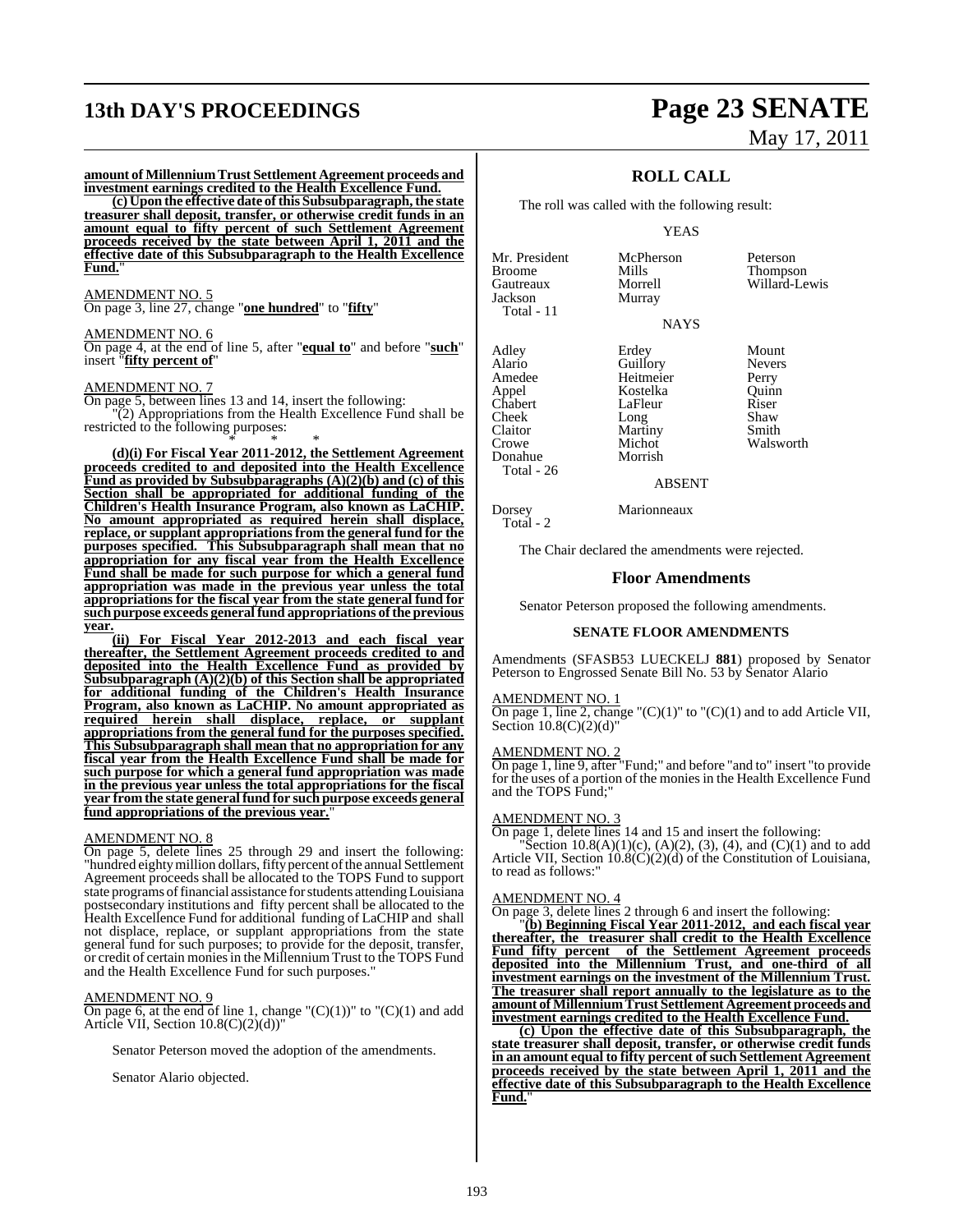#### AMENDMENT NO. 5

On page 3, line 27, change "**one hundred**" to "**fifty**"

AMENDMENT NO. 6 On page 4, at the end of line 5, after "**equal to**" and before "**such**" insert "**fifty percent of**"

#### AMENDMENT NO. 7

On page 5, between lines 13 and 14, insert the following: "(2) Appropriations from the Health Excellence Fund shall be restricted to the following purposes:

\* \* \* **(d)(i) For Fiscal Year 2011-2012, the Settlement Agreement proceeds credited to and deposited into the Health Excellence Fund as provided by Subsubparagraphs (A)(2)(b) and (c) of this Section shall be appropriated for reimbursements to non-state providers of health care services under Louisiana's Medicaid program pursuant to Title XIX of the Social Security Act and Title XXI of the Social Security Act. No amount appropriated as required herein shall displace, replace, or supplant appropriations from the general fund for the purposes specified. This Subsubparagraph shall mean that no appropriation for any fiscal year from the Health Excellence Fund shall be made for such purpose for which a general fund appropriation was made in the previous year unless the total appropriations for the fiscal year from the state general fund for such purpose exceeds general fund appropriations of the previous year.**

**(ii) For Fiscal Year 2012-2013 and each fiscal year thereafter, the Settlement Agreements proceeds credited to and deposited into the Health Excellence Fund as provided by Subsubparagraph (A)(2)(b) of this Section shall be appropriated for reimbursements to non-state providers of health care services under Louisiana's Medicaid program pursuant to Title XIX of the Social Security Act and Title XXI of the Social Security Act. No amount appropriated as required herein shall displace, replace, or supplant appropriationsfrom the general fund for the purposes specified. This Subsubparagraph shall mean that no appropriation for any fiscal year from the Health Excellence Fund shall be made for such purpose for which a general fund appropriation was made in the previous year unless the total appropriations for the fiscal year from the state general fund for such purpose exceeds general fund appropriations ofthe previous year.**"

#### AMENDMENT NO. 8

On page 5, delete lines 25 through 29 and insert the following: "hundred eighty million dollars, fifty percent of the annual Settlement Agreement proceeds shall be allocated to the TOPS Fund to support state programs of financial assistance for students attending Louisiana postsecondary institutions and fifty percent shall be allocated to the Health Excellence Fund for reimbursements to non-state providers of Medicaid health care services and shall not displace, replace, or supplant appropriations from the state general fund for such purposes; to provide for the deposit, transfer, or credit of certain monies in the Millennium Trust to the TOPS Fund and the Health Excellence Fund for such purposes."

#### AMENDMENT NO. 9

On page 6, at the end of line 1, change " $(C)(1)$ " to " $(C)(1)$  and add Article VII, Section  $10.8(C)(2)(d)$ 

Senator Peterson moved the adoption of the amendments.

Senator Alario objected.

#### **Explanation of Vote**

Senator Heitmeier recused himself from voting on Amendment No. **881** to Senate Bill No. 53 since he is a Medicaid provider.

#### **Explanation of Vote**

Senator Mills recused himself from voting on Amendment No. **881** to Senate Bill No. 53 since he is a Medicaid provider.

## **Page 24 SENATE 13th DAY'S PROCEEDINGS**

### **ROLL CALL**

The roll was called with the following result:

#### YEAS

| Mr. President<br><b>Broome</b><br>Chabert<br>Gautreaux<br>Total - 11 | Jackson<br>McPherson<br>Morrell<br>Murray | Peterson<br>Thompson<br>Willard-Lewis |
|----------------------------------------------------------------------|-------------------------------------------|---------------------------------------|
|                                                                      | <b>NAYS</b>                               |                                       |
| Adley<br>Alario                                                      | Erdey<br>Guillory                         | <b>Nevers</b><br>Perry                |
| Amedee                                                               | Kostelka                                  | Ouinn                                 |
| Appel                                                                | LaFleur                                   | Riser                                 |
| Cheek                                                                | Long                                      | Shaw                                  |

Donahue Total - 22

Cheek Long Shaw<br>Claitor Martiny Smith<br>Crowe Morrish Morrish<br>Mount

aFleur Riser<br>ong Shaw

#### ABSENT

| Dorsey    | Marionneaux | Mills     |
|-----------|-------------|-----------|
| Heitmeier | Michot      | Walsworth |
| Total - 6 |             |           |

The Chair declared the amendments were rejected.

The bill was read by title. Senator Alario moved the final passage of the amended bill.

### **ROLL CALL**

The roll was called with the following result:

#### YEAS

| Adlev<br>Alario<br>Amedee<br>Appel<br>Chabert<br>Cheek<br>Claitor<br>Crowe<br>Donahue<br>Erdey<br>Guillory<br>Total - 31 | Heitmeier<br>Kostelka<br>LaFleur<br>Long<br>Martiny<br>Michot<br>Mills<br>Morrell<br>Morrish<br>Mount<br>Murray<br><b>NAYS</b> | <b>Nevers</b><br>Perry<br>Quinn<br>Riser<br>Shaw<br>Smith<br><b>Thompson</b><br>Walsworth<br>Willard-Lewis |
|--------------------------------------------------------------------------------------------------------------------------|--------------------------------------------------------------------------------------------------------------------------------|------------------------------------------------------------------------------------------------------------|
| Broome<br>Gautreaux<br>Total - 5                                                                                         | Jackson<br>McPherson<br><b>ABSENT</b>                                                                                          | Peterson                                                                                                   |
| Mr. President<br>Total - 3                                                                                               | Dorsey                                                                                                                         | Marionneaux                                                                                                |

The Chair declared the amended bill was passed, ordered reengrossed and sent to the House. Senator Alario moved to reconsider the vote by which the bill was passed and laid the motion on the table.

### **SENATE BILL NO. 52—** BY SENATORS ALARIO, THOMPSON AND AMEDEE AN ACT

To amend and reenact R.S. 39:98.1(A)(3), (B), (C), and (D) and 98.3(A), all relative to the Millennium Trust, the Health Excellence Fund, the Education Excellence Fund, and the TOPS Fund; to provide for the allocation of interest to the Health Excellence Fund, the Education Excellence Fund, and the TOPS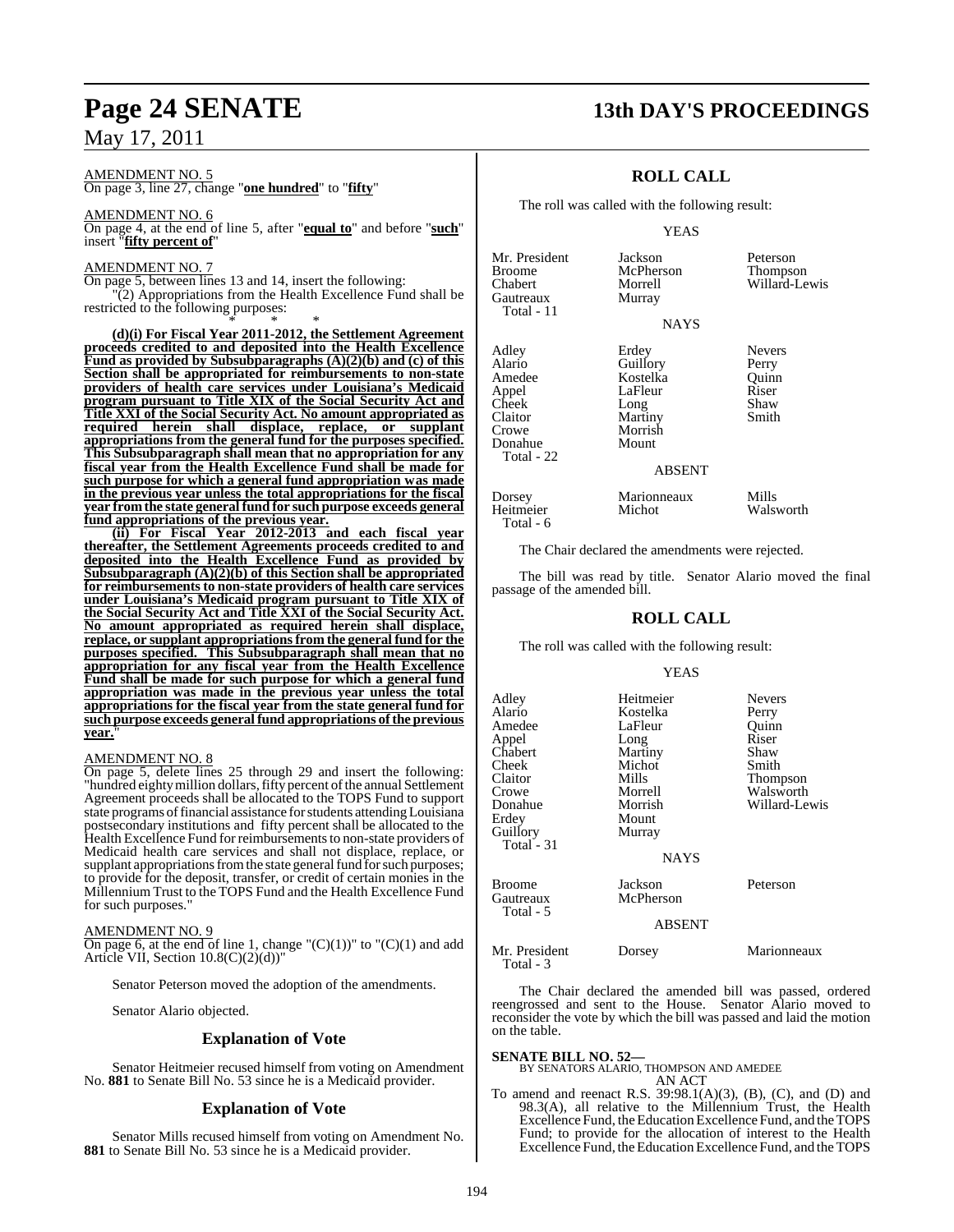# **13th DAY'S PROCEEDINGS Page 25 SENATE**

#### Fund; to provide for the dedication of certain proceeds from the Settlement Agreement to the TOPS Fund; to provide for the deposit, transfer, or credit of certain Settlement Agreement proceeds received by the state to the TOPS Fund; to provide for the uses of monies in the fund; and to provide for related matters.

#### **Floor Amendments**

Senator Marionneaux sent up floor amendments.

#### **SENATE FLOOR AMENDMENTS**

Amendments proposed by Senator Marionneaux on behalf of the Legislative Bureau to Engrossed Senate Bill No. 52 by Senator Alario

#### AMENDMENT NO. 1

On page 2, line 23, change "Trust and" to "Trust and"

On motion of Senator Marionneaux, the amendments were adopted.

#### **Floor Amendments**

Senator Alario proposed the following amendments.

#### **SENATE FLOOR AMENDMENTS**

Amendments proposed by Senator Alario to Engrossed Senate Bill No. 52 by Senator Alario

AMENDMENT NO. 1 On page 2, line 15, after "**monies**" and before "**received**", insert "**deposited in and credited to the Millennium Trust**"

AMENDMENT NO. 2

On page 3, line 22, after "**proceeds**" and before "**received**", insert "**deposited in and credited to the Millennium Trust**"

On motion of Senator Alario, the amendments were adopted.

The bill was read by title. Senator Alario moved the final passage of the amended bill.

### **ROLL CALL**

The roll was called with the following result:

#### YEAS

| Adley<br>Alario<br>Amedee<br>Appel | Guillory<br>Heitmeier<br>Kostelka<br>LaFleur | Mount<br>Murray<br><b>Nevers</b><br>Ouinn |
|------------------------------------|----------------------------------------------|-------------------------------------------|
| Chabert                            | Long                                         | Riser                                     |
| Cheek                              | Martiny                                      | Shaw                                      |
| Claitor                            | Michot                                       | Smith                                     |
| Crowe                              | Mills                                        | <b>Thompson</b>                           |
| Donahue                            | Morrell                                      | Walsworth                                 |
| Erdey                              | Morrish                                      | Willard-Lewis                             |
| Total $-30$                        |                                              |                                           |
|                                    | <b>NAYS</b>                                  |                                           |
| Gautreaux                          | Perry                                        |                                           |
| Jackson<br>Total - 4               | Peterson                                     |                                           |
|                                    |                                              |                                           |

#### ABSENT

Marionneaux

Mr. President Dorsey McPherson<br>Broome Marionneaux Total - 5

# May 17, 2011

The Chair declared the amended bill was passed, ordered reengrossed and sent to the House. Senator Alario moved to reconsider the vote by which the bill was passed and laid the motion on the table.

### **Explanation of Vote**

Senator Perry stated he intended to vote yea on Senate Bill No. 52, and asked that the Official Journal so state.

#### **SENATE BILL NO. 54—** BY SENATOR AMEDEE

AN ACT

To enact R.S. 47:1713, relative to ad valorem property tax; to authorize the prohibition of certain property from being considered exempt for the tax of certain tax authorities in certain parishes; and to provide for related matters.

On motion of Senator Amedee, the bill was read by title and returned to the Calendar, subject to call.

## **SENATE BILL NO. 90—**<br>BY SENATOR THOMPSON

AN ACT To amend and reenact R.S.  $3:1615(A)(3)$  and  $(B)(1)$  and to enact R.S.  $3:1615(A)(4)$ , relative to the Boll Weevil Eradication Fund; to provide relative to monies received from assessments; to transfer unexpended monies received from assessments to the Louisiana Agricultural Finance Authority; to provide relative to expenses of the program; and to provide for related matters.

The bill was read by title. Senator Thompson moved the final passage of the bill.

### **ROLL CALL**

The roll was called with the following result:

#### YEAS

| Adley<br>Alario<br>Appel<br><b>Broome</b><br>Chabert<br>Cheek<br>Crowe | Heitmeier<br>Kostelka<br>LaFleur<br>Long<br>Martiny<br>McPherson<br>Michot | Murray<br><b>Nevers</b><br>Perry<br>Ouinn<br>Riser<br>Shaw<br>Smith |
|------------------------------------------------------------------------|----------------------------------------------------------------------------|---------------------------------------------------------------------|
| Donahue<br>Erdey<br>Gautreaux<br>Guillory<br>Total - 32                | Mills<br>Morrell<br>Morrish<br>Mount<br><b>NAYS</b>                        | Thompson<br>Walsworth<br>Willard-Lewis                              |
| Claitor<br>Total - 3                                                   | Jackson<br><b>ABSENT</b>                                                   | Peterson                                                            |
| Mr. President<br>Amedee                                                | Dorsey<br>Marionneaux                                                      |                                                                     |

Total - 4

The Chair declared the bill was passed and ordered it sent to the House. Senator Thompson moved to reconsider the vote by which the bill was passed and laid the motion on the table.

#### **SENATE BILL NO. 115**

BY SENATOR WALSWORTH

AN ACT To amend and reenact R.S. 26:80(H) and 280(H), relative to alcohol permits; to require spouses of persons submitting alcohol permit applications to submit their fingerprints in their spouses application; to require partners, stockholders and members of limited liability companies and their spouses to submit their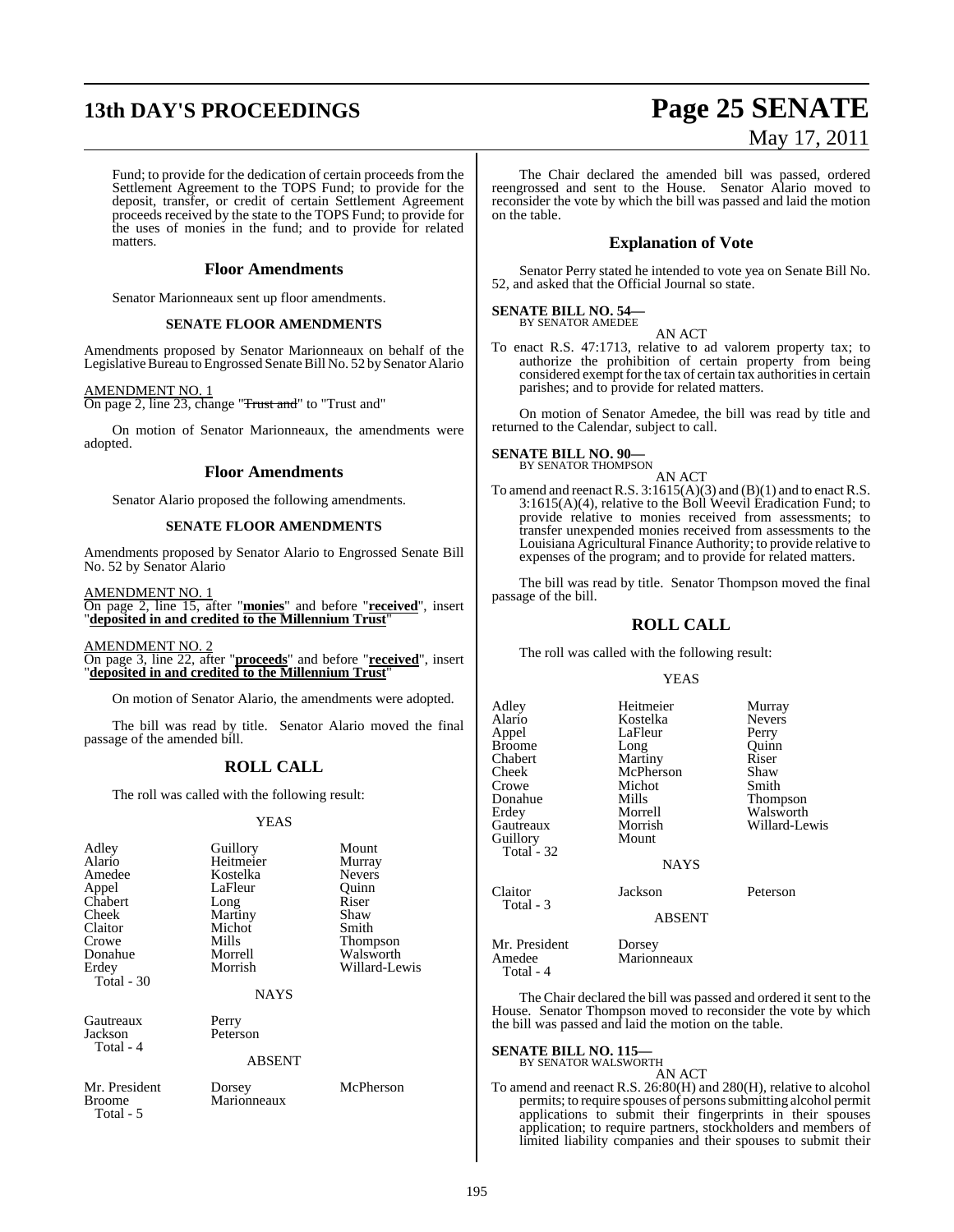fingerprints with the alcohol permit applicant's application; and to provide for related matters.

The bill was read by title. Senator Walsworth moved the final passage of the bill.

### **ROLL CALL**

The roll was called with the following result:

YEAS

| Mr. President<br>Alario<br>Appel<br>Chabert<br>Cheek<br>Crowe<br>Donahue<br>Erdev<br>Guillory<br>Heitmeier | Jackson<br>Kostelka<br>LaFleur<br>Long<br>Martiny<br>McPherson<br>Michot<br>Mills<br>Morrish<br>Mount | Murray<br><b>Nevers</b><br>Perry<br>Peterson<br>Ouinn<br>Riser<br>Shaw<br>Thompson<br>Walsworth<br>Willard-Lewis |
|------------------------------------------------------------------------------------------------------------|-------------------------------------------------------------------------------------------------------|------------------------------------------------------------------------------------------------------------------|
| Total - 30                                                                                                 | <b>NAYS</b>                                                                                           |                                                                                                                  |
| Adlev<br>Claitor<br>Total - 4                                                                              | Gautreaux<br>Smith<br><b>ABSENT</b>                                                                   |                                                                                                                  |
|                                                                                                            |                                                                                                       |                                                                                                                  |

| Amedee     | Dorsey      | Morrell |  |
|------------|-------------|---------|--|
| Broome     | Marionneaux |         |  |
| Total $-5$ |             |         |  |

The Chair declared the bill was passed and ordered it sent to the House. Senator Walsworth moved to reconsider the vote by which the bill was passed and laid the motion on the table.

#### **SENATE BILL NO. 123—**

BY SENATORS MARTINY AND MORRELL AN ACT

To amend and reenact R.S. 47:6022(A),  $(C)(4)(c)(i)$ ,  $(5)$ ,  $(10)(b)$ , and  $(14)$ ,  $(D)(2)$ , and  $(E)$  through  $(J)$ , and to repeal R.S.  $47:6022(K)$ , relative to tax credits; to provide for the name and applicability of the digital interactive media producer tax credit; to provide for a refundable tax credit; to provide for rebates of tax credits under certain circumstances; to provide for definitions, limitations, and program administration; and to provide for related matters.

#### **Floor Amendments**

Senator Marionneaux sent up floor amendments.

#### **SENATE FLOOR AMENDMENTS**

Amendments proposed by Senator Marionneaux on behalf of the Legislative Bureau to Engrossed Senate Bill No. 123 by Senator Martiny

AMENDMENT NO. 1 On page 2, line 10, change "**Company**" to "**"Company"**"

AMENDMENT NO. 2 On page 4, line 9, following "any" insert "credit"

AMENDMENT NO. 3 On page 6, line 7, delete

"\* \* \*"

On motion of Senator Marionneaux, the amendments were adopted.

## **Page 26 SENATE 13th DAY'S PROCEEDINGS**

#### **Floor Amendments**

Senator Martiny proposed the following amendments.

#### **SENATE FLOOR AMENDMENTS**

Amendments proposed by Senator Martiny to Engrossed Senate Bill No. 123 by Senator Martiny

AMENDMENT NO. 1 On page 2, line 12, change "**;**" to "**subject to any of the following:**"

AMENDMENT NO. 2 On page 2, line 13, change "**Which** has" to "**Has**"

AMENDMENT NO. 3 On page 2, line 14, change "**;**" to a period "**.**"

AMENDMENT NO. 4 On page 2, line 15, change "**Which** is" to "**Is**"

AMENDMENT NO. 5 On page 2, line 16, change "**; or**" to a period "**.**"

AMENDMENT NO. 6 On page 2, line 17, change "**Who** has" to "**Has**"

AMENDMENT NO. 7 On page 2, line 23, between "include" and "**:**" insert "**any of the following**"

AMENDMENT NO. 8 On page 2, line 25, change "**;**" to a period "**.**"

AMENDMENT NO. 9 On page 2, line 28, change "**;**" to a period "**.**"

AMENDMENT NO. 10 On page 3, line 1, change '**;**" to a period "**.**"

AMENDMENT NO. 11 On page 3, line 2, change "**;**" to a period "**.**"

AMENDMENT NO. 12 On page 3, line 4, change "; **or**" to a period "**.**"

On motion of Senator Martiny, the amendments were adopted.

The bill was read by title. Senator Martiny moved the final passage of the amended bill.

#### **ROLL CALL**

The roll was called with the following result:

Mount

#### YEAS

Mr. President Gautreaux Murray<br>Adley Guillory Nevers Adley Guillory<br>Alario Heitmeie Alario Heitmeier Perry Appel Kostelka Quinn Chabert Long Shaw<br>Cheek Martiny Smith Cheek Martiny<br>Claitor Michot Claitor Michot Thompson<br>Crowe Mills Walsworth Crowe Mills Walsworth Morrish Willard-Le Donahue Morrish Willard-Lewis Total - 32

LaFleur Riser<br>Long Shaw

**NAYS** 

Total - 0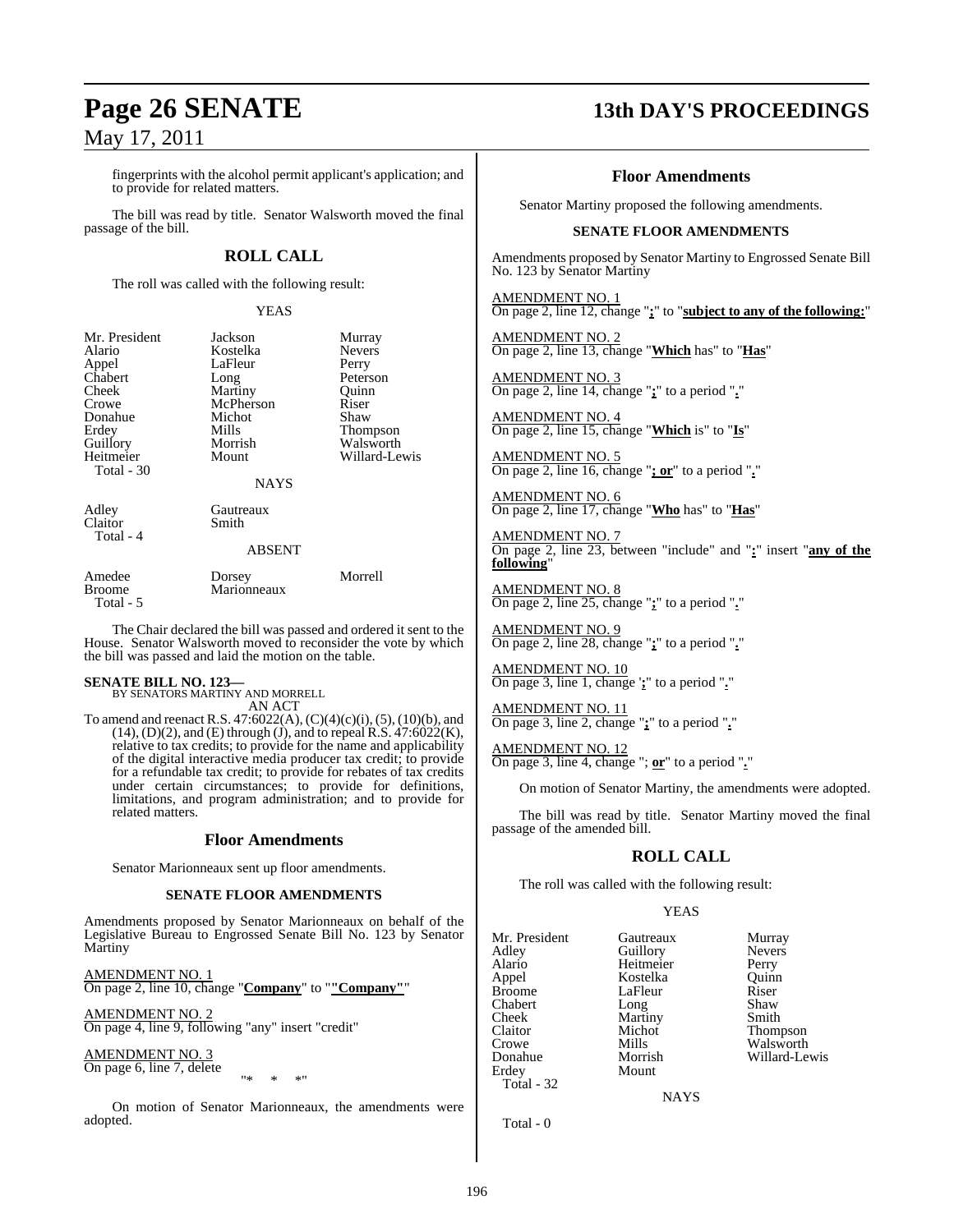## **13th DAY'S PROCEEDINGS Page 27 SENATE**

#### ABSENT

Amedee Marionneaux Peterson McPherson<br>Morrell

Jackson Total - 7

The Chair declared the amended bill was passed, ordered reengrossed and sent to the House. Senator Martiny moved to reconsider the vote by which the bill was passed and laid the motion on the table.

## **SENATE BILL NO. 131—** BY SENATOR LONG

AN ACT

To amend and reenact R.S. 39:75(C)(2)(b), relative to avoidance of budget deficits; to provide for an increase in the authority of the governor to reduce certain appropriations or allocations; to provide for an effective date; and to provide for related matters.

#### **Floor Amendments**

Senator Adley proposed the following amendments.

#### **SENATE FLOOR AMENDMENTS**

Amendments proposed by Senator Adley to Engrossed Senate Bill No. 131 by Senator Long

AMENDMENT NO. 1

On page 1, line 3, change "an increase in the" to "additional"

#### AMENDMENT NO. 2

On page 2, at the end of line 12, insert the following:

"**Such reductions authorized by this Item shall require the prior approval of a majority of the elected members of each house of the legislature. If the legislature is in session, the approval shall be by resolution or Act. If the legislature is not in session, approval shall be obtained using the same mail ballot procedure used to obtain such approval of action of the Interim Emergency Board.**"

Senator Adley moved the adoption of the amendments.

Senator Long objected.

#### **ROLL CALL**

The roll was called with the following result: YEAS

| Adley<br>Alario<br><b>Broome</b><br>Chabert<br>Cheek<br>Claitor<br>Gautreaux<br>Total - 19 | Guillory<br>Heitmeier<br>Jackson<br>Mills<br>Morrish<br>Mount<br>Murray<br><b>NAYS</b> | <b>Nevers</b><br>Peterson<br>Shaw<br>Thompson<br>Willard-Lewis |
|--------------------------------------------------------------------------------------------|----------------------------------------------------------------------------------------|----------------------------------------------------------------|
| Mr. President<br>Appel<br>Crowe<br>Donahue<br>Erdey<br>Total - 14                          | Kostelka<br>LaFleur<br>Long<br>Martiny<br>Michot<br><b>ABSENT</b>                      | Ouinn<br>Riser<br>Smith<br>Walsworth                           |
| Amedee<br>Dorsey<br>Total - 6                                                              | Marionneaux<br>McPherson                                                               | Morrell<br>Perry                                               |

The Chair declared the amendments were adopted.

# May 17, 2011

The bill was read by title. Senator Long moved the final passage of the amended bill.

#### **ROLL CALL**

The roll was called with the following result:

#### YEAS

| Mr. President | Guillory    | Murray          |
|---------------|-------------|-----------------|
| Adley         | Heitmeier   | <b>Nevers</b>   |
| Alario        | Jackson     | Perry           |
| Appel         | Kostelka    | Peterson        |
| <b>Broome</b> | LaFleur     | Ouinn           |
| Chabert       | Long        | Riser           |
| Cheek         | Martiny     | Shaw            |
| Claitor       | Michot      | Smith           |
| Crowe         | Mills       | <b>Thompson</b> |
| Donahue       | Morrish     | Walsworth       |
| Gautreaux     | Mount       | Willard-Le      |
| Total - 33    |             |                 |
|               | <b>NAYS</b> |                 |
|               |             |                 |

Total - 0

**Kostelka** Peterson<br>LaFleur Quinn LaFleur Quinn<br>Long Riser Martiny Shaw<br>Michot Smith Mills Thompson<br>Morrish Walsworth Willard-Lewis

#### ABSENT

Amedee Erdey McPherson<br>Dorsey Marionneaux Morrell Marionneaux Total - 6

The Chair declared the amended bill was passed, ordered reengrossed and sent to the House. Senator Long moved to reconsider the vote by which the bill was passed and laid the motion on the table.

## **SENATE BILL NO. 137—** BY SENATOR LONG

AN ACT

To enact R.S. 39:75(C)(2)(f) and (F), relative to avoidance of budget deficits; to provide for the use of interest earnings from certain statutorily dedicated funds to reduce a mid-year budget deficit; to provide for additional avoidance measures relative to the occurrence of a budget deficit in the next fiscal year; to provide for an effective date; and to provide for related matters.

#### **Floor Amendments**

Senator Marionneaux sent up floor amendments.

#### **SENATE FLOOR AMENDMENTS**

Amendments proposed by Senator Marionneaux on behalf of the Legislative Bureau to Engrossed Senate Bill No. 137 by Senator Long

AMENDMENT NO. 1 On page 2, line 3, change "**allocation**" to "**allocations**"

AMENDMENT NO. 2 On page 2, line 4, change "**requests**" to "**request**"

AMENDMENT NO. 3 On page 2, line 6, following "**any**" and before "**constitutionally**" change "**which are**" to "**amounts which are**"

AMENDMENT NO. 4 On page 2, line 15, following "**any**" and before "**constitutionally**" change "**which are**" to "**amounts which are**"

On motion of Senator Marionneaux, the amendments were adopted.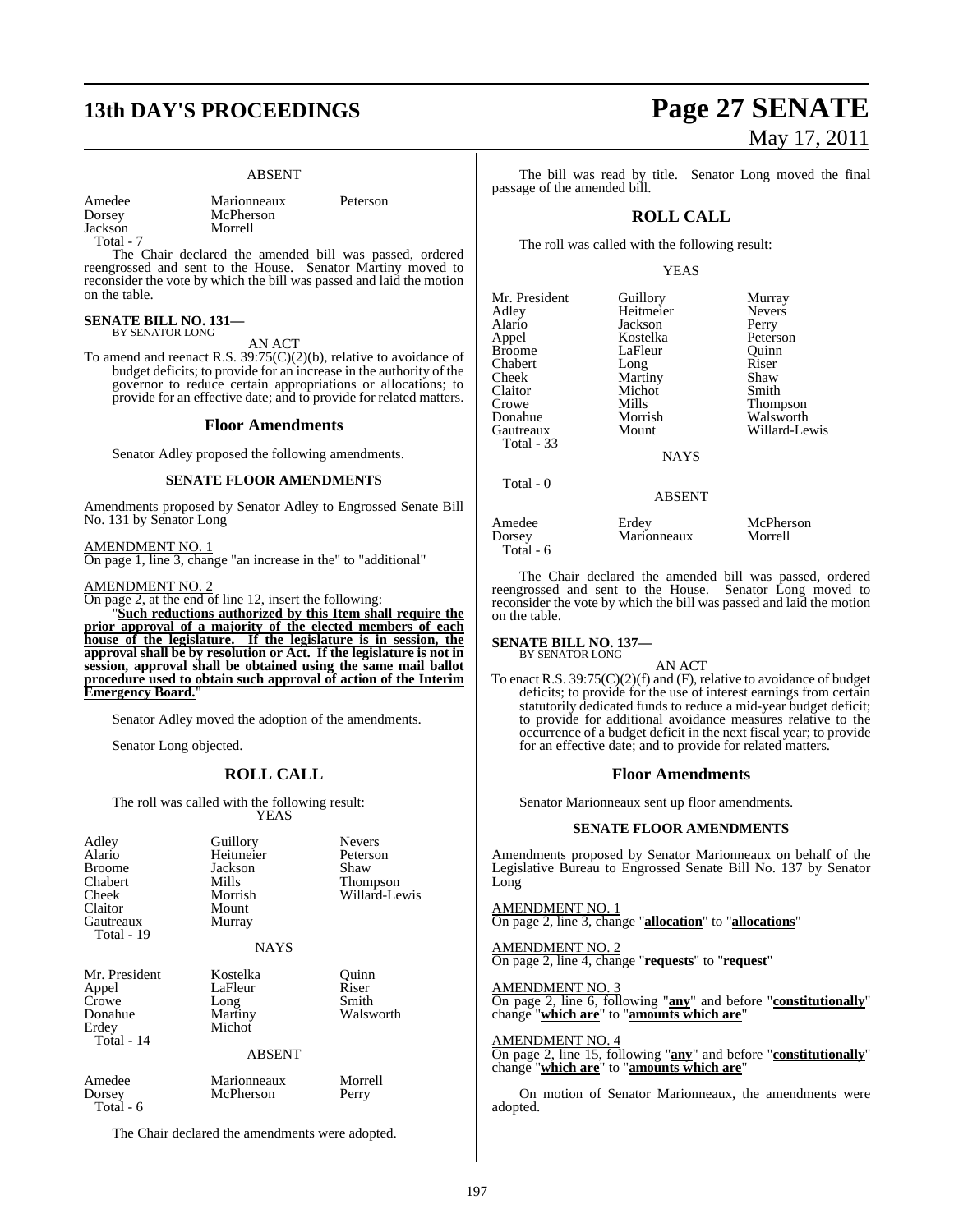#### **Floor Amendments**

Senator Long proposed the following amendments.

#### **SENATE FLOOR AMENDMENTS**

Amendments proposed by Senator Long to Engrossed Senate Bill No. 137 by Senator Long

AMENDMENT NO. 1 On page 2, line 11, delete "**(F)**" and insert "**F.**"

On motion of Senator Long, the amendments were adopted.

#### **Floor Amendments**

Senator Long proposed the following amendments.

#### **SENATE FLOOR AMENDMENTS**

Amendments proposed by Senator Long to Engrossed Senate Bill No. 137 by Senator Long

AMENDMENT NO. 1 On page 2, line 1, after "**allocations**" insert "**or appropriations**"

On motion of Senator Long, the amendments were adopted.

#### **Floor Amendments**

Senator Adley proposed the following amendments.

#### **SENATE FLOOR AMENDMENTS**

Amendments proposed by Senator Adley to Engrossed Senate Bill No. 137 by Senator Long

#### AMENDMENT NO. 1

On page 2, delete line 9 and insert the following: "**approval of a majority of the elected members of each house of the legislature. If the legislature is in session, the approval shall be by resolution or Act. If the legislature is not in session, approval shall be obtained using the same mail ballot procedure used to obtain** such approval of action of the Interim Emergency Board.

On motion of Senator Adley, the amendments were adopted.

The bill was read by title. Senator Long moved the final passage of the amended bill.

#### **ROLL CALL**

The roll was called with the following result:

#### YEAS

| Mr. President | Guillory    | <b>Nevers</b> |
|---------------|-------------|---------------|
| Adley         | Heitmeier   | Perry         |
| Alario        | Jackson     | Peterson      |
| Appel         | Kostelka    | Ouinn         |
| <b>Broome</b> | LaFleur     | Riser         |
| Chabert       | Long        | Shaw          |
| Cheek         | Martiny     | Smith         |
| Claitor       | Michot      | Thompson      |
| Crowe         | Mills       | Walsworth     |
| Donahue       | Morrish     | Willard-Lewis |
| Erdey         | Mount       |               |
| Gautreaux     | Murray      |               |
| Total - 34    |             |               |
|               | <b>NAYS</b> |               |
|               |             |               |

Total - 0

## **Page 28 SENATE 13th DAY'S PROCEEDINGS**

#### ABSENT

**McPherson** 

Amedee Marionneaux Morrell<br>
Dorsey McPherson Total - 5

The Chair declared the amended bill was passed, ordered reengrossed and sent to the House. Senator Long moved to reconsider the vote by which the bill was passed and laid the motion on the table.

## **SENATE BILL NO. 182—**<br>BY SENATOR THOMPSON

AN ACT

To enact R.S. 15:833.3, relative to the duties of the Department of Public Safety and Corrections; to prohibit any inmate incarcerated in a correctional institution operated by the department to establish an account on any Internet-based social networking website; to provide for penalties; and to provide for related matters.

#### **Floor Amendments**

Senator Thompson proposed the following amendments.

#### **SENATE FLOOR AMENDMENTS**

Amendments proposed by Senator Thompson to Engrossed Senate Bill No. 182 by Senator Thompson

AMENDMENT NO. 1

On page 1, line 12, after "**website.**" delete the remainder of the line and delete line 13 in its entirety

AMENDMENT NO. 2

On page 1, between lines 13 and 14, insert the following:

"**B. "Social networking website" means an Internet-based website that has any of the following capabilities:**

**(1) Allows users to create web pages or profiles about themselvesthat are available to the general public or to any other users.**

**(2) Offers a mechanism for communication among users, such as a forum, chat room, electronic mail, or instant messaging.**"

AMENDMENT NO. 3

On page 1, line 14, change "**B.**" to "**C.**"

On motion of Senator Thompson, the amendments were adopted.

The bill was read by title. Senator Thompson moved the final passage of the amended bill.

#### **ROLL CALL**

The roll was called with the following result:

#### YEAS

| Mr. President | Heitmeier | <b>Nevers</b> |
|---------------|-----------|---------------|
| Adley         | Jackson   | Perry         |
| Alario        | Kostelka  | Ouinn         |
| Appel         | LaFleur   | Riser         |
| <b>Broome</b> | Long      | Shaw          |
| Chabert       | Martiny   | Smith         |
| Cheek         | Michot    | Thompson      |
| Crowe         | Mills     | Walsworth     |
| Donahue       | Morrish   | Willard-Lewis |
| Erdey         | Mount     |               |
| Guillory      | Murray    |               |
| Total - 31    |           |               |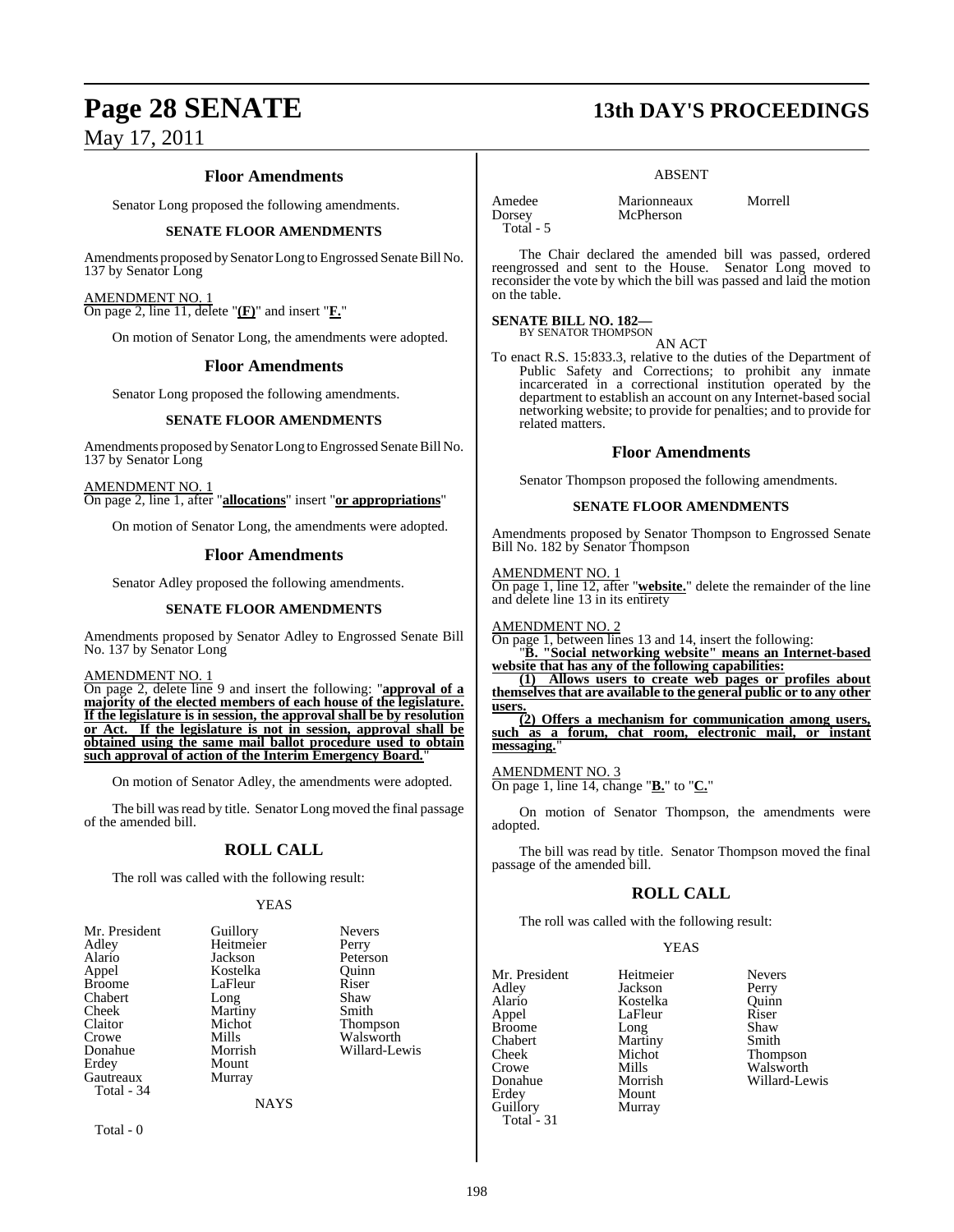## **13th DAY'S PROCEEDINGS Page 29 SENATE**

#### **NAYS**

Peterson

Total - 1

ABSENT

Dorsey McPherson Total - 7

Amedee Gautreaux Morrell<br>Claitor Marionneaux Morrell Marionneaux

The Chair declared the amended bill was passed, ordered reengrossed and sent to the House. Senator Thompson moved to reconsider the vote by which the bill was passed and laid the motion on the table.

## **SENATE BILL NO. 202—** BY SENATOR GUILLORY

AN ACT

To amend and reenact R.S. 15:572.1(A) and (F), 572.2, 574.1, and 574.2(D)(4) and to enact R.S. 15:572.1(G) and 574.2(A)(5) and (H), relative to the Board of Pardons and the Board of Parole; to provide relative to the membership of the Board of Pardons; to provide for an ex officio, nonvoting member of the Board of Pardons; to provide relative to the duties and obligations of the Board of Parole; to require training for the members of the Board of Parole; to require annual reporting by the Board of Parole; and to provide for related matters.

The bill was read by title. Senator Guillory moved the final passage of the previously amended bill.

#### **ROLL CALL**

The roll was called with the following result:

#### YEAS

| Mr. President | Guillory  | Murray          |
|---------------|-----------|-----------------|
| Adley         | Heitmeier | <b>Nevers</b>   |
| Alario        | Jackson   | Perry           |
| Appel         | Kostelka  | Peterson        |
| <b>Broome</b> | LaFleur   | Ouinn           |
| Chabert       | Long      | Riser           |
| Cheek         | Martiny   | Shaw            |
| Claitor       | McPherson | Smith           |
| Crowe         | Michot    | <b>Thompson</b> |
| Donahue       | Mills     | Walsworth       |
| Erdey         | Morrish   | Willard-Lewis   |
| Gautreaux     | Mount     |                 |
| Total - 35    |           |                 |
|               | NAYS      |                 |

Total - 0

ABSENT

| Amedee      | Marionneaux |
|-------------|-------------|
| Dorsey      | Morrell     |
| $Total - 4$ |             |

The Chair declared the amended bill was passed, ordered reengrossed and sent to the House. Senator Guillory moved to reconsider the vote by which the bill was passed and laid the motion on the table.

#### **SENATE BILL NO. 60—** BY SENATOR MILLS

AN ACT

To amend and reenact R.S. 37:1218, relative to the administration of certain immunizations; to provide for a pharmacist to administer certain immunizations; and to provide for related matters.

# May 17, 2011

#### **Floor Amendments**

Senator Marionneaux sent up floor amendments.

#### **SENATE FLOOR AMENDMENTS**

Amendments proposed by Senator Marionneaux on behalf of the Legislative Bureau to Engrossed Senate Bill No. 60 by Senator Mills

#### AMENDMENT NO. 1

On page 1, line 17, following "**Louisiana State**" and before "**, to participate**" change "**Immunization Manual**" to "**Immunization Policies and Procedures Manual**"

On motion of Senator Marionneaux, the amendments were adopted.

#### **Floor Amendments**

Senator Mills proposed the following amendments.

#### **SENATE FLOOR AMENDMENTS**

Amendments proposed by Senator Mills to Engrossed Senate Bill No. 60 by Senator Mills

#### AMENDMENT NO. 1

On page 2, line 1 after "**Compensation**" and before "." delete "**Act**" and insert "**Program**"

On motion of Senator Mills, the amendments were adopted.

#### **Floor Amendments**

Senator Mills proposed the following amendments.

#### **SENATE FLOOR AMENDMENTS**

Amendments proposed by Senator Mills to Engrossed Senate Bill No. 60 by Senator Mills

#### AMENDMENT NO. 1

On page 1, line 3 after "immunizations;" and before "and" insert "to provide for an effective date;"

#### AMENDMENT NO. 2

On page 2, after line 25 insert the following:

"Section 2. The provisions of this Act shall only become effective upon the final adoption of rules and regulations duly promulgated in accordance with the Administrative Procedure Act by the Louisiana Board of Pharmacy pursuant to the provisions of this Act."

On motion of Senator Mills, the amendments were adopted.

#### **Senator Broome in the Chair**

The bill was read by title. Senator Mills moved the final passage of the amended bill.

#### **ROLL CALL**

The roll was called with the following result:

#### YEAS

| Mr. President | Donahue   | Michot        |
|---------------|-----------|---------------|
| Adlev         | Gautreaux | Mills         |
| Alario        | Guillory  | Murray        |
| Appel         | Heitmeier | <b>Nevers</b> |
| Broome        | Kostelka  | Ouinn         |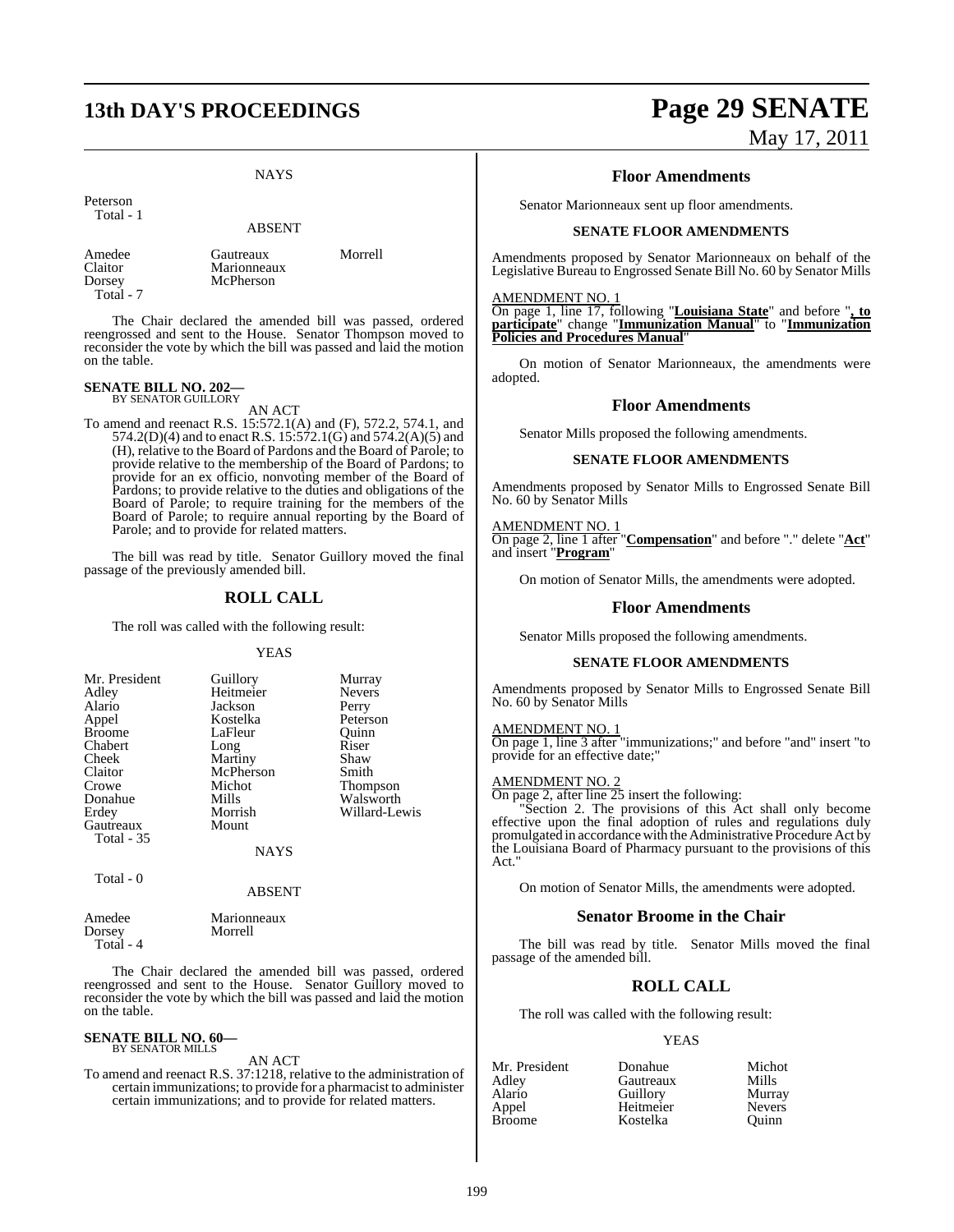| Chabert<br>Crowe<br>Total - 21                               | LaFleur<br>McPherson                             | Shaw<br>Willard-Lewis          |
|--------------------------------------------------------------|--------------------------------------------------|--------------------------------|
|                                                              | <b>NAYS</b>                                      |                                |
| Cheek<br>Claitor<br>Erdey<br>Jackson<br>Long<br>Total - $13$ | Martiny<br>Morrish<br>Mount<br>Perry<br>Peterson | Smith<br>Thompson<br>Walsworth |
|                                                              | <b>ABSENT</b>                                    |                                |
| Amedee<br>Dorsey<br>Total - 5                                | Marionneaux<br>Morrell                           | Riser                          |

The Chair declared the amended bill was passed, ordered reengrossed and sent to the House. Senator Mills moved to reconsider the vote by which the bill was passed and laid the motion on the table.

#### **Rules Suspended**

Senator Riser asked for and obtained a suspension of the rules to advance to Senate Bill No. 108.

#### **SENATE BILL NO. 108—** BY SENATOR RISER

AN ACT

To amend and reenact R.S. 18:402(F) and 1352, relative to the Louisiana Election Code; to provide relative to the use of voting machines in elections; to provide for the use of paper ballots in elections; to provide relative to tax elections; to provide that local tax elections can only be held at the same time as statewide and congressional primary elections; to provide a limitation on the number of emergency tax elections that can be held; and to provide for related matters.

On motion of Senator Riser the bill was recommitted to the Committee on Finance.

#### **Rules Suspended**

Senator Mount asked for and obtained a suspension of the rules to revert to the Morning Hour.

#### **Introduction of Senate Resolutions**

## **SENATE RESOLUTION NO. 34—**<br>BY SENATOR THOMPSON

A RESOLUTION

To commend and congratulate the players, coaches, and managers of the Carroll High School boys basketball team on winning the Class 3-A state championship.

The resolution was read by title and placed on the Calendar for a second reading.

#### **Introduction of Senate Concurrent Resolutions**

#### **SENATE CONCURRENT RESOLUTION NO. 36—** BY SENATOR MOUNT

A CONCURRENT RESOLUTION

To express the sincere heartfelt condolences of the Legislature of Louisiana upon the death of former state Senator, Guy W. Sockrider, Jr.

The resolution was read by title and placed on the Calendar for a second reading.

## **Page 30 SENATE 13th DAY'S PROCEEDINGS**

#### **Message from the House**

#### **ASKING CONCURRENCE IN HOUSE BILLS AND JOINT RESOLUTIONS**

May 17, 2011

To the Honorable President and Members of the Senate:

I am directed to inform your honorable body that the House of Representatives has finally passed and asks your concurrence in the following House Bills and Joint Resolutions:

| <b>HB</b> No. 118 | HB No. 339 | HB No. 599       |
|-------------------|------------|------------------|
| HB No. 420        | HB No. 445 | HB No. 592       |
| HB No. 602        | HB No. 217 | <b>HB</b> No. 12 |
| <b>HB</b> No. 31  | HB No. 75  | <b>HB</b> No. 78 |

Respectfully submitted, ALFRED W. SPEER Clerk of the House of Representatives

#### **House Bills and Joint Resolutions on First Reading**

#### **HOUSE BILL NO. 12—**

BY REPRESENTATIVES TEMPLET, ARNOLD, AUBERT, BALDONE, BILLIOT, BROSSETT, HENRY BURNS, CHANDLER, CHANEY,<br>ECONNICK, DANAHAY, DIXON, EDRNARDS, FANNIN, GEYMANY,<br>GISCLAIR, GREENE, HARDY, HAZEL, HENRY, HILL, HOFFMANN,<br>GISCLAIR, G AN ACT

To amend and reenact R.S. 40:964 (Schedule I)(E)(introductory paragraph), to enact R.S. 40:964(Schedule I)(E)(8) and (9) and  $(F)$ , and to repeal R.S. 40:964(Schedule I)(C)(32), relative to synthetic controlled dangerous substances; to add certain synthetic substances to Schedule I; and to provide for related matters.

The bill was read by title and placed on the Calendar for a second reading.

**HOUSE BILL NO. 31—** BY REPRESENTATIVES HARDY, CARMODY, CARTER, DOWNS, EDWARDS, AND SCHRODER

AN ACT To amend and reenact R.S. 17:176(B) and (C), relative to standards for student participation in interscholastic athletics; to establish minimum academic eligibility requirements for participation by certain students in interscholastic athletics; to require the State Board ofElementary and Secondary Education to adopt a policy relative to such eligibility requirements; to provide for effectiveness; and to provide for related matters.

The bill was read by title and placed on the Calendar for a second reading.

**HOUSE BILL NO. 75—**

BY REPRESENTATIVE GISCLAIR AN ACT

To amend and reenact R.S. 56:333(B)(1) and (2) and to enact R.S. 56:333.3, relative to taking mullet for commercial purposes; to provide relative to taking of mullet for use as bait for recreational fishing; and to provide for related matters.

The bill was read by title and placed on the Calendar for a second reading.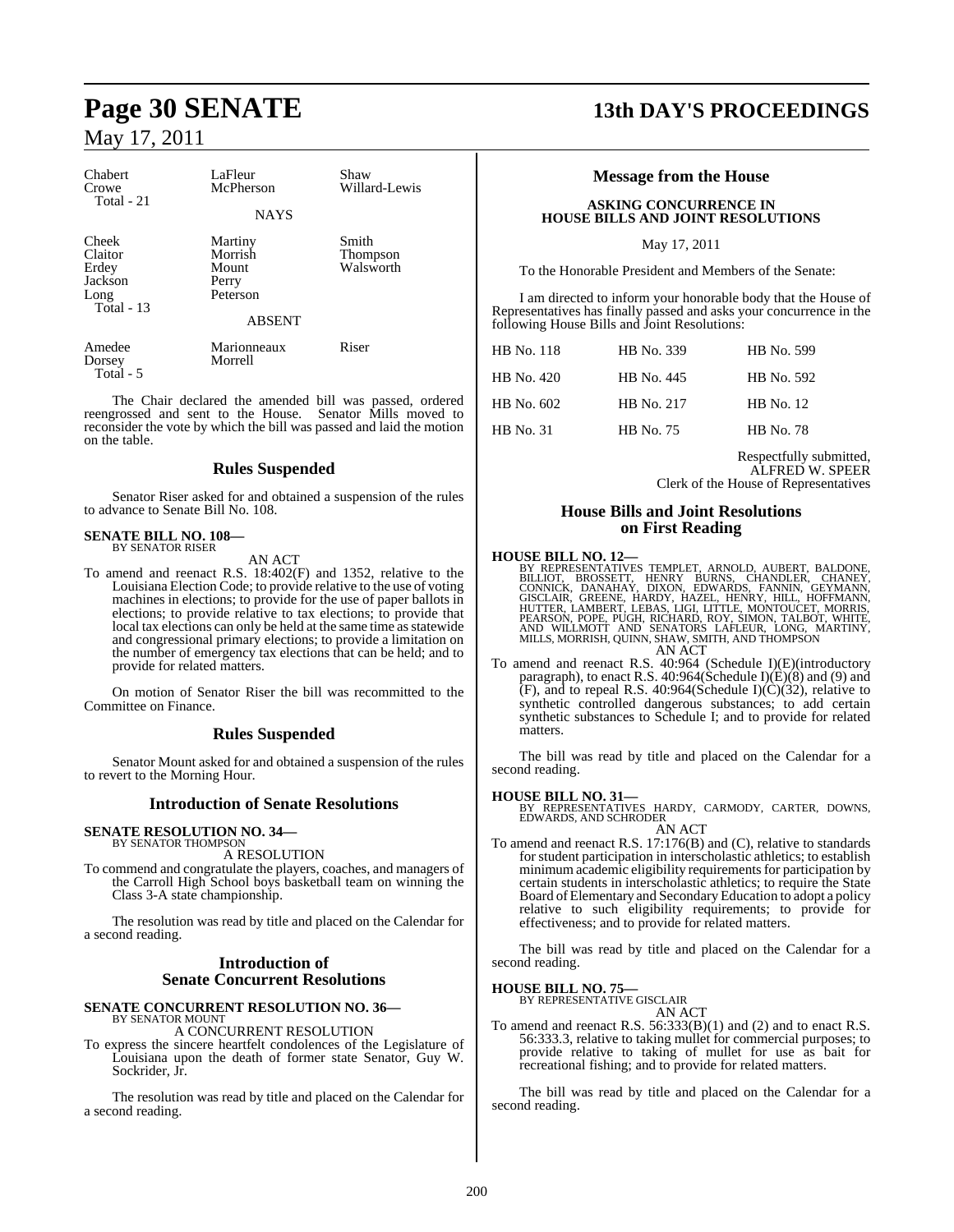## **13th DAY'S PROCEEDINGS Page 31 SENATE**

# May 17, 2011

#### **HOUSE BILL NO. 78—**

BY REPRESENTATIVE EDWARDS AN ACT

To amend and reenact R.S. 17:10.6(G), relative to school and district accountability; to provide relative to the auditing of a school system which is academically in crisis; and to provide for related matters.

The bill was read by title and placed on the Calendar for a second reading.

## **HOUSE BILL NO. 118—** BY REPRESENTATIVE CARMODY

AN ACT

To amend and reenact R.S. 14:229(A), relative to the crime of the illegal use of a counterfeit trademark; to add possession with the intent to sell to the elements of the crime; and to provide for related matters.

The bill was read by title and placed on the Calendar for a second reading.

#### **HOUSE BILL NO. 217—** BY REPRESENTATIVE BARRAS

AN ACT

To enact Code of Criminal Procedure Article 900(A)(6)(c)(vi), relative to probation; to provide relative to violations of probation; to amend definition of "technical violation"; to include failure to report to probation officer as a technical violation of probation; and to provide for related matters.

The bill was read by title and placed on the Calendar for a second reading.

## **HOUSE BILL NO. 339—**

BY REPRESENTATIVE LOPINTO AN ACT

To amend and reenact R.S. 40:971.1(A) and to repeal R.S. 40:617.1, relative to imitation controlled dangerous substances; to prohibit possession with intent to distribute or dispense an imitation controlled dangerous substance; to repeal the crime of distribution of imitation controlled dangerous substances to a person under eighteen; and to provide for related matters.

The bill was read by title and placed on the Calendar for a second reading.

#### **HOUSE BILL NO. 420—** BY REPRESENTATIVE THIERRY

AN ACT

To amend and reenact R.S. 4:149.5(B)(1), relative to horse racing; to authorize account wagering to be conducted by a facility licensed by the Louisiana State Racing Commission and operating as pari-mutuel live horse racing facility; and to provide for related matters.

The bill was read by title and placed on the Calendar for a second reading.

## **HOUSE BILL NO. 445—** BY REPRESENTATIVES CHANEY AND LOPINTO

AN ACT

To enact R.S. 6:966.1(E), relative to notices of repossession; to dispense with notice requirements for certain parties involved in secured transactions; and to provide for related matters.

The bill was read by title and placed on the Calendar for a second reading.

#### **HOUSE BILL NO. 592—** BY REPRESENTATIVE ST. GERMAIN

AN ACT

To amend and reenact R.S. 25:1226.6(A), relative to tax exemptions and credits; to provide relative to tax exemptions and credits pursuant to the Atchafalaya Trace Heritage Area Development Zone; to extend the period in which new applications for tax benefits may be approved; and to provide for related matters.

The bill was read by title and placed on the Calendar for a second reading.

#### **HOUSE BILL NO. 599—**

BY REPRESENTATIVE PEARSON

AN ACT To amend and reenact R.S. 34:851.27(B)(8), relative to the operation of watercraft; to authorize the parish of St. Tammany to regulate or prohibit the operation of watercraft; and to provide forrelated matters.

The bill was read by title and placed on the Calendar for a second reading.

#### **HOUSE BILL NO. 602—**

BY REPRESENTATIVE HOFFMANN AN ACT

To amend and reenact R.S. 37:3415.6 and to enact R.S. 37:3415.10, relative to real estate appraisal management companies; to establish an expiration date for licenses; to provide for prorating of assessments; to require a real estate appraisal management company to submit an application assessment along with an application for license or renewal; to require all real estate appraisal management companies doing business in Louisiana to remit the initial license assessment; and to provide for related matters.

The bill was read by title and placed on the Calendar for a second reading.

#### **Message from the House**

#### **ASKING CONCURRENCE IN HOUSE CONCURRENT RESOLUTIONS**

May 17, 2011

To the Honorable President and Members of the Senate:

I am directed to inform your honorable body that the House of Representatives has finally passed and asks your concurrence in the following House Concurrent Resolutions:

HCR No. 106 HCR No. 107

Respectfully submitted, ALFRED W. SPEER Clerk of the House of Representatives

#### **House Concurrent Resolutions**

Senator Mount asked for and obtained a suspension of the rules to read House Concurrent Resolutions a first and second time.

## **HOUSE CONCURRENT RESOLUTION NO. 106—**

BY REPRESENTATIVE HOFFMANN A CONCURRENT RESOLUTION

To urge and request the Department of Health and Hospitals and the Department of Education to work together to develop a comprehensive program for elementary, middle, and high school students as well as students in institutions of higher education to emphasize, encourage, and teach the Heimlich maneuver.

The resolution was read by title and referred by the President to the Committee on Education.

## **HOUSE CONCURRENT RESOLUTION NO. 107—** BY REPRESENTATIVE ST. GERMAIN A CONCURRENT RESOLUTION

To commend Blane Palazzo for his exemplary service and performance at all of the veteran and memorial events at which he has been honored to blow his bugle.